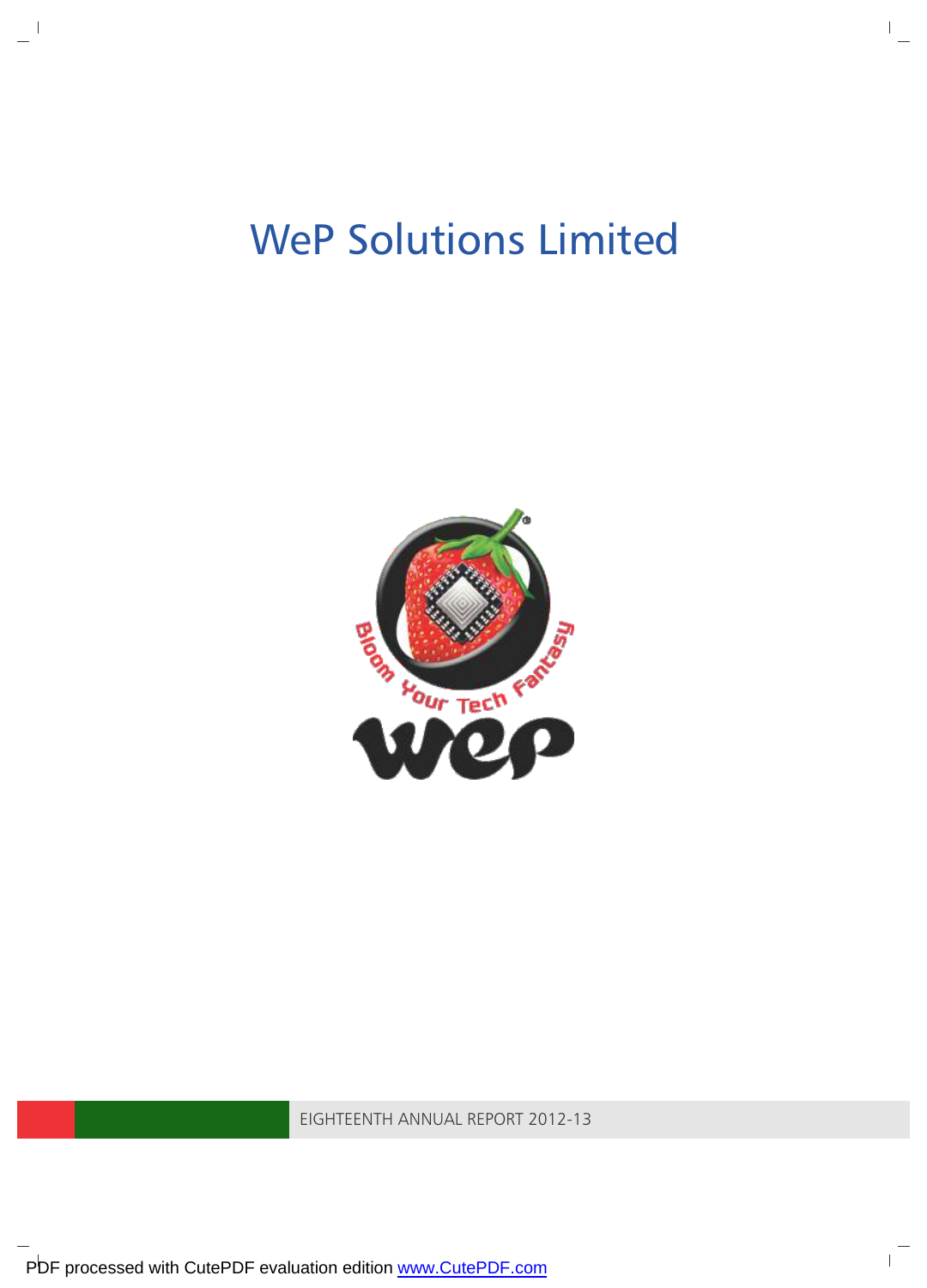

### Board of Directors

 $\overline{\phantom{a}}$ 

 $\blacksquare$ 

Mr. P K Gopalakrishnan - Managing Director Mr. G H Viswesewara - Non-Executive Director Mr. H V Gowthama - Independent Director Mr. Sudhir Prakash - Independent Director Dr. A L Rao - Independent Director Mr. B R Ganesh - Independent Director

- Mr. Ram N Agarwal Chairman & Non-Executive Director
	-
	-
	-
	-
	-
	-
- Mr. Shankar Jaganathan Independent Director

### Company Secretary

Mr. S Kannan - Company Secretary & Compliance Officer

### Auditors

M/s. N M Raiji & Co Chartered Accountants, Mumbai

# Bankers

HDFC Bank Limited Axis Bank Limited Corporation Bank

### Registered Office

40/1 A, Basappa Complex Lavelle Road, Bangalore - 560 001 Ph : 91 80 66112000 Fax : 91 80 66112055 www.wepsolutions.co.in

 $\overline{1}$ 

 $\overline{1}$ 

### Share Transfer Agents

Cameo Corporate Services Limited #1, Subramanian Building Club House Road, Chennai - 600 002 Email: investor@cameoindia.com

# **Contents**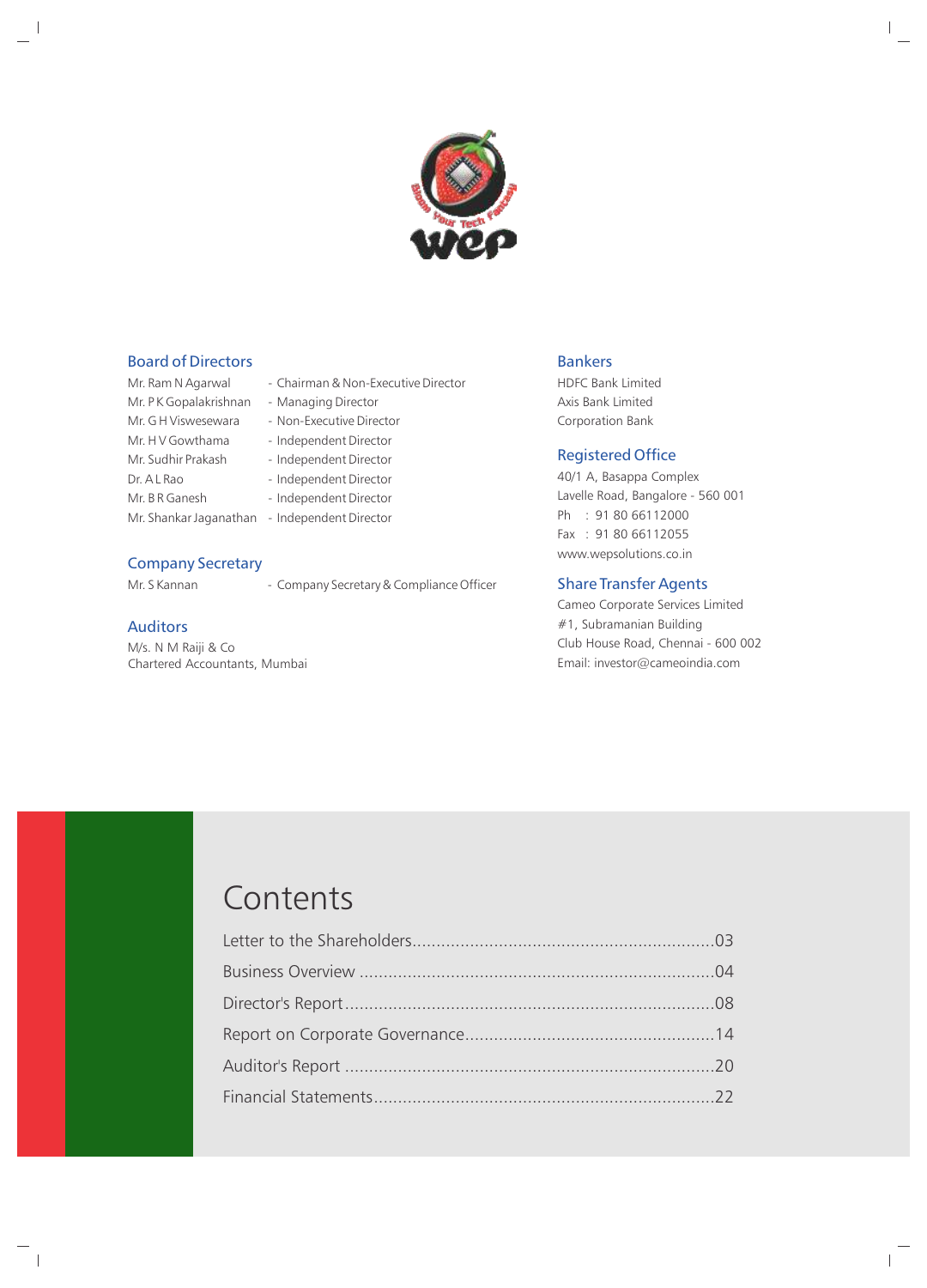

# Letter to the Shareholders

#### Dear Shareholders,

The year 2012-13 has been significant for the Indian Economy in many ways with increasing current account deficit coupled with rupee depreciation against the US dollar and other major world currencies, persistently high inflation and constrained liquidity in the domestic market. Most Indian companies have faced multiple and serious challenges. Your company is not an exception to the situation. However, I must put across to you that despite various odds, your company has come out clean with better performance, improved recovery of receivables and better financials.

2012-13 was a difficult year for IT product industry. It is projected that the sale of Personal Computers in India is expected to grow in the range of just 6% in the next 5 years. These growth difficulties and challenges are primarily arriving out of rupee depreciation and resulting in decelerating growth. The situation is likely to continue to be volatile in the foreseeable future. What is heartening to note is the increased IT spending forecasts by Governments, both Central and State.

To augment our strengths, we restructured our business portfolio by acquiring the IT Printer business and merged this into the company. This completes one phase of restructuring plans and enables your company to position itself better in the competitive environment with increased scale of operations, enhanced skill sets and supplementary revenue streams. Post this acquisition, your company now has reach in more than 1600 locations, an employee strength of 400 + technically qualified people, business relationships with more than 1000 customers across various sectors of the economy for its products, services and solutions. We will now embark on a journey of beneficial growth of business so as to provide better return to our shareholders, coupled with ensuring the best corporate governance practices.

I am very happy to share with you that during the previous year, we have turned around the Managed Printing Solutions (MPS) making it a profitable business. For long term sustainability, we need to invest, develop and grow other IT services like Managed Document Solutions to our customers, while at the same time securing and consolidating our competitive position for MPS with our customers. We have started making investment in these areas so as to grow this business faster.

The IT printer business is facing a different set of challenging economic circumstances. The overall IT hardware business, particularly the product business continue to decelerate due to various external reasons attributable to global and India specific circumstances. While these are impacting the business in the short term, we believe that in the medium term this business will continue to provide us opportunities at multiple times through innovation in the business and path breaking change in technology. While aligning our costs of customer care, product development and delivery infrastructure to a lower level in line with the current reduced volume of business, we have to remain hungry, identify new trends early and grab the opportunities that are thrown up.

Towards this we have made significant investment in developing application specific solutions for printing in key segments in consumer and public services where there is a potential for large scale deployment. Our Retail Automation business is in one such segment which will ensure accelerated growth. We expect that the Indian economy will offer a significant opportunity for "made in India IT products and services" and our company and business strategy is aligned towards benefitting from this opportunity.

We will continue to invest in our understanding of customers in India. We are committed to provide 'Tech fantasy' to our customers and returns to our shareholders in addition to excitement to employees. You may please be assured that your management is taking into account various options available for better growth and commercially viable diversifications.

I thank all shareholders for continued support. I take this opportunity to place on record my sincere gratitude to our Bankers, regulatory bodies like SEBI and BSE and all others for their support. I also wish to express my appreciation to my colleagues on the Board and our employees for their dedication and commitment.

With Best Regards,

**Ram N. Agarwal** Chairman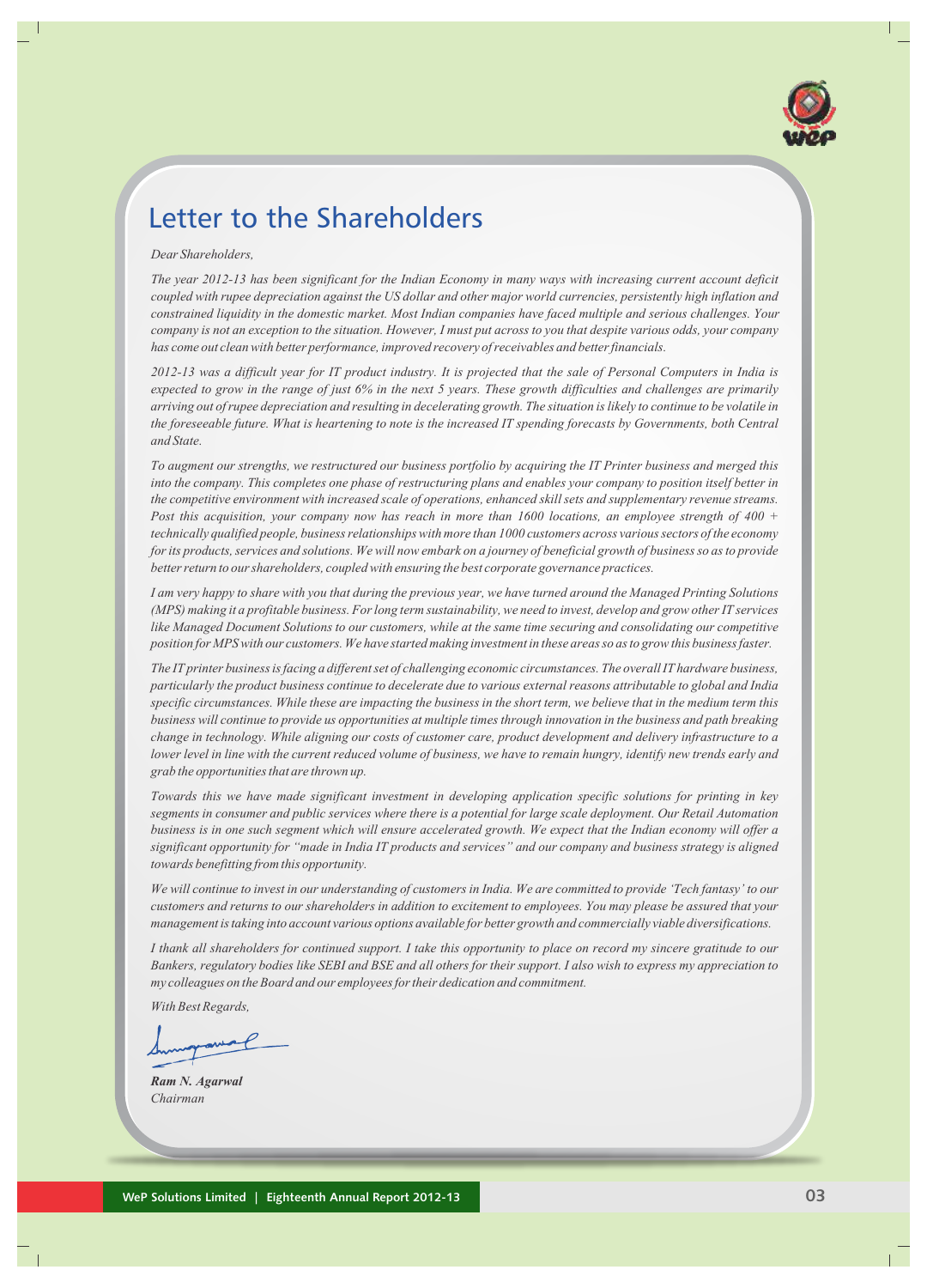# Business Overview Managed Printing Solutions (MPS)

# What we do?

 $\overline{\phantom{a}}$ 

WeP is the pioneer of Managed Printing Solutions in India, with business starting from the year 2002. We are the first company to provide solutions and services for Print Fleet Management and set an organization free from the hassle of managing printers to focus better on the core business.

- 1. Managed Printing Solutions (MPS)
	- Asset Plus Solutions & Services (APSS)
	- Full Service Solutions (FSS)
	- Bulk Printing Solutions (BPS)
- 2. Document Managed Services (DMS)

# Our MPS Offerings

### Asset Plus Solutions & Services (APSS)

Under APSS, printers are provided to the customer as and when required, at any location across the country. This includes Laser printers, Multi function printers, Color printers, Dot-Matrix Printers, Line-Matrix Printers, Photocopiers & Scanners among others

### Full Service Solutions (FSS)

To extract the maximum value from the printers already bought by the customer, we provide MPS on customer's assets till the life of the machine on pay per use basis.

Customer also has the option of buying the printer from WeP and WeP can manage these assets on pay per use concept.

Full Solution includes supply of consumables, maintenance kits and spare parts etc.,

## Bulk Printing Solutions (BPS)

Bulk Printing Solutions comprises of the large scale printing for the customer. BPS can be provided either offsite or onsite based on customer requirement.

Onsite Printing: WeP takes up bulk printing by deploying its printers / copiers / scanners at customer's project site.

Offsite Printing: WeP offers off-site printing solution that involves the execution of imaging and finishing the job at our Print Centres.

# How MPS works:

WeP MPS can create a strategic roadmap tailored to the ideal fleet infrastructure for the organization based on the customer business needs and current fleet.

WeP has designed fool proof 6 step process in order to provide a complete Print Solutions.



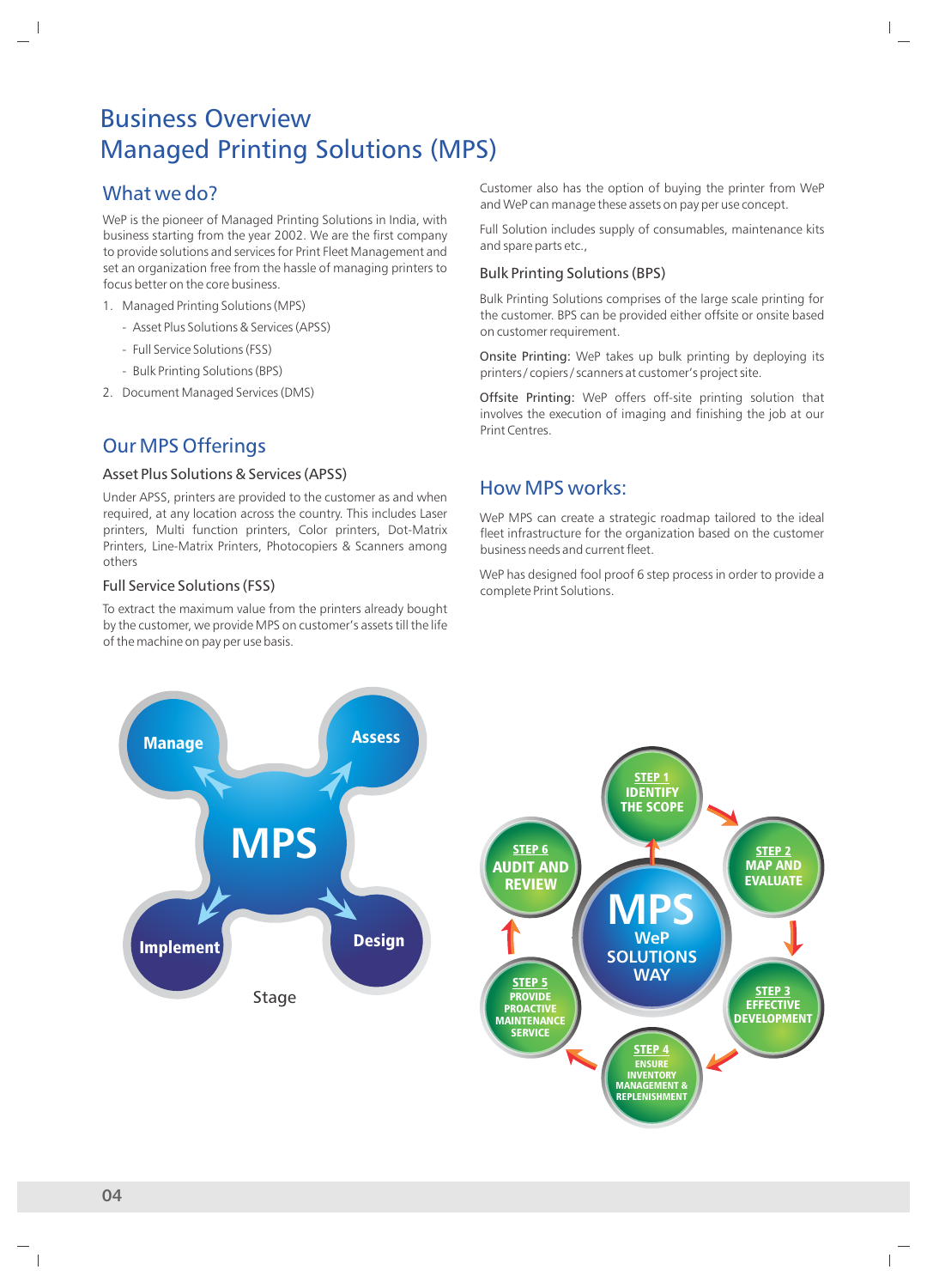

## Value Proposition:

 $\overline{\phantom{0}}$ 

- WeP provides MPS on all technologies e.g. Laser (mono/color), DMP, LMP & Card printers under single contract.
- Remote management of fleet through various tools
- WeP is the only National Brand Agnostic MPS provider in the country.
- Largest service network covering 1500+ locations in India.
- ERP enabled processes for seamless customer service.

### MPS Benefits:

- Saves management time. WeP provides day-to-day print infrastructure maintenance.
- Reduce Total cost of Ownership (TCO)
- Protection of confidential documents through secure printing options.
- Optimizing the print infrastructure and improving organizations productivity
- Control, manage and aligning print needs to business through various MIS and print reports
- Save paper and Go Green

### Document management Solutions (DMS)

Corporate & Government organizations can now have a solid framework 'TO PRESERVE BOTH PAPER & e-RECORDS IN A LEGAL MANNER'. Millions of pages can now be scanned and secured as primary evidences in lieu of paper.

WeP provides Legal Hold Digitizing based on ISO 19005-12005 standard - PDF/A the archive file format.

The method involves preparing PDF/A files from selected paper records and incorporating 'Authencity and Retention' programs prior to depositing the files into a Document Management System.

WeP brings to market the revolutionized digitizing process by developing:

- The procedure to store both physical and converted electronic records with Legal Hold in deep storage and electronic systems.
- Its own capture software for production level Legal Hold Scanning.
- Legal Hold on PDF/A.

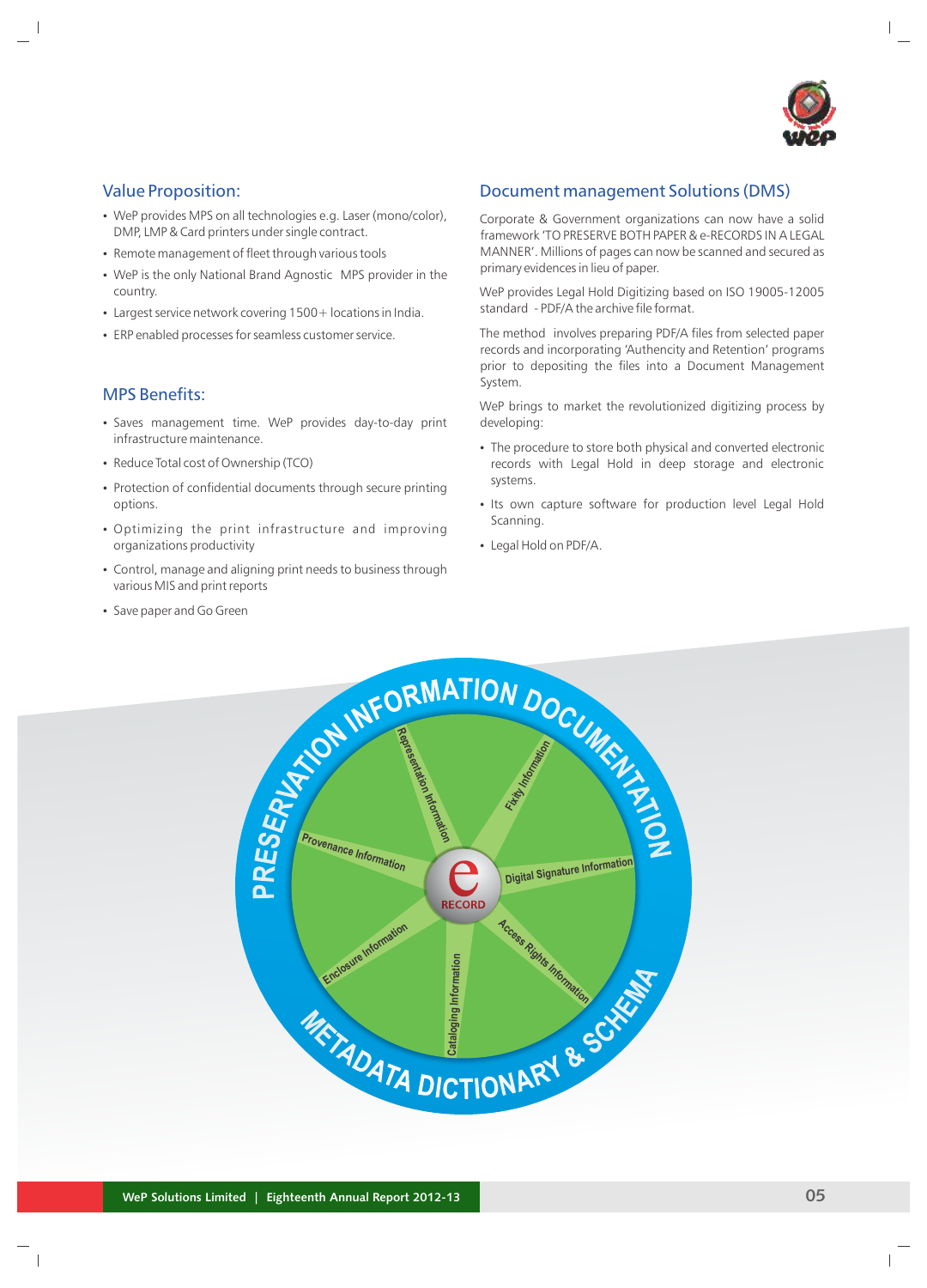# Business Overview Printer Business Unit (PBU)

Printer Business Unit carries the following product range

- Dot Matrix Printers
- Line Matrix Printers
- Passbook Printers
- Laser Printers
- Retail Billing Printers
- POS Printers
- POS Systems & Accessories
- Card Printers
- Scanners
- Consumables
- Print Heads

# Customer Segments

## Banking Industry

The Banking industry is one of the two largest customer segments for WeP. Banks use printers to print Cheques, Demand Drafts, Month / Quarter / Year End Reports, Cheque deposit reports, Cash receipts, and account updates in passbooks. Banks have been at the forefront of information technology adoption, including online banking, automated cash receipts issuance, ATMs & automated self-service kiosks and many more. This has resulted in new types of printers being adopted by the banking industry over the last 3 years. Also, Banks are rationalizing the use of printers across various size of branches based on quantum of transactions to optimize costs. Many banks continue to expand their operations into the Tier 3 towns to cater to new customers while complying with RBI guidelines on the ratio of branches Metro / Capital to upcountry. Banks usually refresh their installed base of printers every 5 to 7 years. In the last few years, many cooperative banks have also adopted Core Banking Solutions leading to upgrading of their IT infrastructure. These developments continue to fuel the consumption of WeP printers and consumables in Banks.

## Government

The other large vertical for WeP printers is the Government sector, Government departments, both central & state as well as Public Sector Undertakings are today widely networked in both rural & urban towns & cities. This has enabled the Government to provide services eg. utilities like water & electricity, education, information, security and many more to citizens across the length and breadth of the country. WeP printers today serve our National Defence Forces to print



important dispatch communications between Head Quarter & mobile units with its unique AC/DC printers. WeP printers print reports for various Accelerated Power Development and Reforms Programme (APDRP) projects ensuring the availability of electricity to citizens in towns across the country. Customs department run 24x7 on our line matrix printers to clear incoming goods as the economy continues to grow. Our printers are used extensively in commercial tax departments, police departments, land records, excise departments, Defence forces, District & High Courts, schools & universities, coal fields, railways, government hospitals and many more. As modern technology moves to more advanced platforms, compatibility with ERP, printing of PDF documents in high resolution gain importance. Our LQ DSI 5235 with High Speed Graphics and High Definition Line Matrix Printers handle this with ease. WeP has also developed unique new products for the government's various projects, including the groundbreaking Public Distribution System.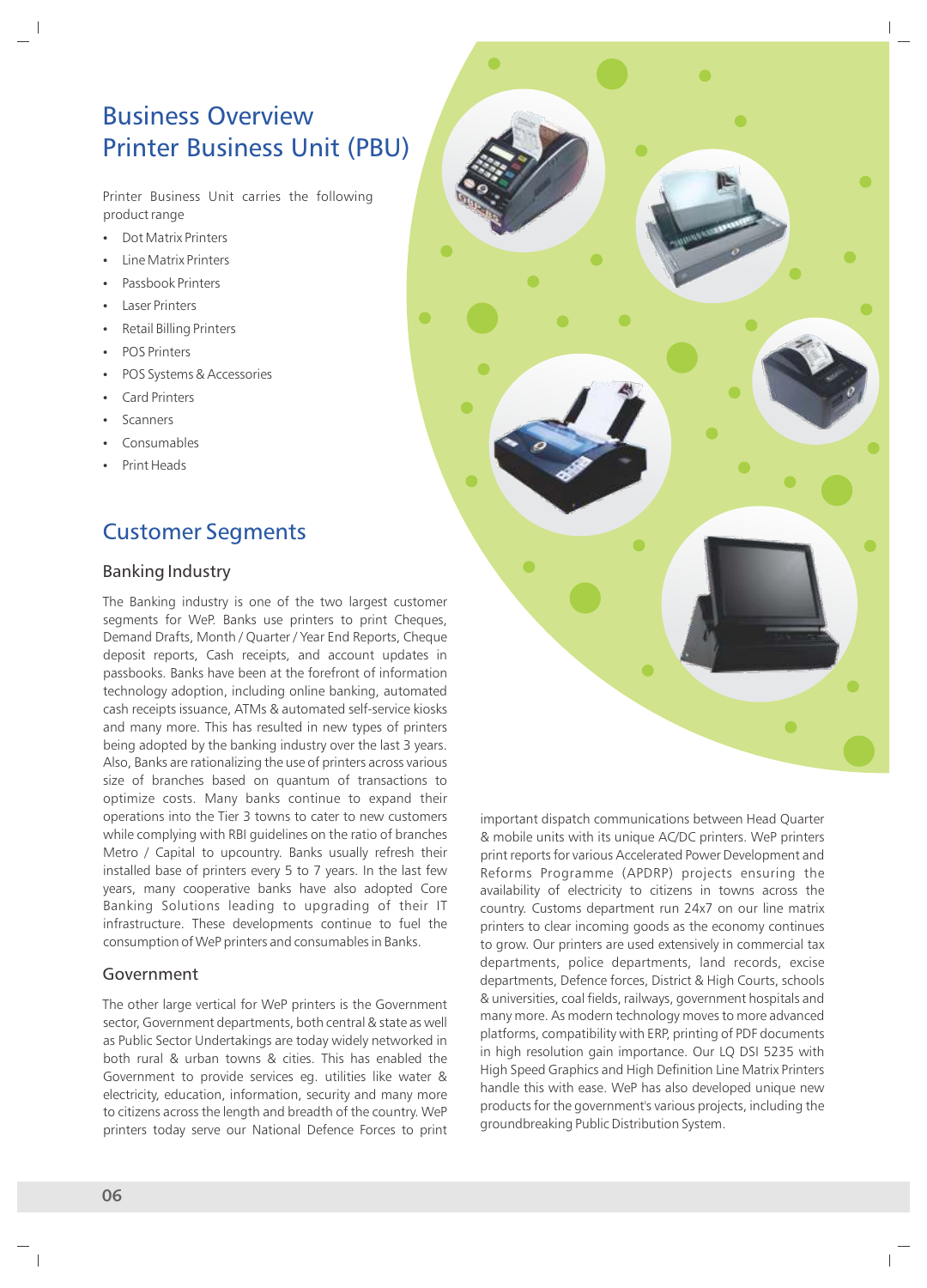

printers & pos systems to enhance store & back office operations.

While the organized retail continues to take centre-stage in India's growth story, the real opportunity lies in the un-organized retail which forms 92% of the market. These are small restaurants, small stores (kirana / apparel / hardware / convenience) which are yet to adopt automation. These stores are now being driven by next generation of retailers used to mobile phones, satellite television, online presence who understand the importance of brand, customer experience & efficiency. It is these retailers who are now discarding previously held assumptions & discomfort with IT are now adopting automation in retail. They understand the power of a receipt for a customer and the advantages of efficiency in managing inventory & time. This is however a slow change at present but peer pressure & word-of-mouth is slowly but surely changing the landscape. Our printers are now available with network capability as well as leveraging the cloud for data transfers between and access to sales reports in billing printers at an amazing price below Rs.20,000/-. Our retail billing printers were pioneers in this segment and continue to lead this evolution in the retail market.

### Corporates

India's Corporates are now playing an increasingly important role in driving the economy with new ideas, products & services. E-Commerce has been redefined, our healthcare industry now attracts visitors from across the world with high quality facilities at reasonable rates and automobile giants today prefer India as a manufacturing base. Our customer base continues to include those playing increasing roles in the evolution of their industry. Our printers are used by automobile manufacturing companies to track the flow of vehicles from stores to shop-floor to parking lot to dealer showrooms. Our printers provide healthcare services to ordinary citizens in various departmental stores printing medical bills. Our printers print gate passes as materials flow from manufacturers to consumers in logistics & warehousing. As the robust Indian Economy continues its growth story, WeP Printers continues to provide printing solutions to the needs of the industry

### Research & Development

WeP has dedicated Research & Development team focused on different product lines of application specific printers development. WeP R&D has complete in-house facility for executing projects from concept to product with core capabilities of electro-mechanical product involving various engineering domains like Electro-magnetics, Power Electronics, Thermal, Vibration and dynamics. WeP with rich design experience in Interface design of mechatronics products deals with dynamics of mechanical components and its behavioral study with electronics. R&D team has executed several application specific printer projects for Petrol bunk, Retail automation, Pharma and Dairy segments.

# Retail

The Indian Retail sector is emerging as one of the largest in India, growing by a CAGR of 7% from 1998 to 2012, rising to Rs.28,500 Lac Crores in 2012. Organized retail is still estimated to be only 8% of the total retail market size. Food & Grocery constitutes 60% of retail market followed by apparels at 8%, mobile & telecom at 6% and Food Services at 5%. The adoption of IT in Retail is driven by large retail chains in the organized sector with store expansions in Tier 1 & 2 cities of the country and now driving into Tier 3 cities. This drove the demand for POS Systems, printers & accessories at store fronts while printing of gate passes, invoices & reports in warehouses, depots & factories generated demand for large format printers like dot matrix & line matrix printers. On the other hand, the large unorganized retail market has been transforming in line with the trend in the industry. Many local retailers have now investing in creating brands, expanding stores & adopting IT to streamline their operations both at the back-office as well as store-front. The continued growth of the economy has also made more disposable income available for consumers, driving consumption which has led to the retail explosion in food, apparels & services. WeP caters to these customers with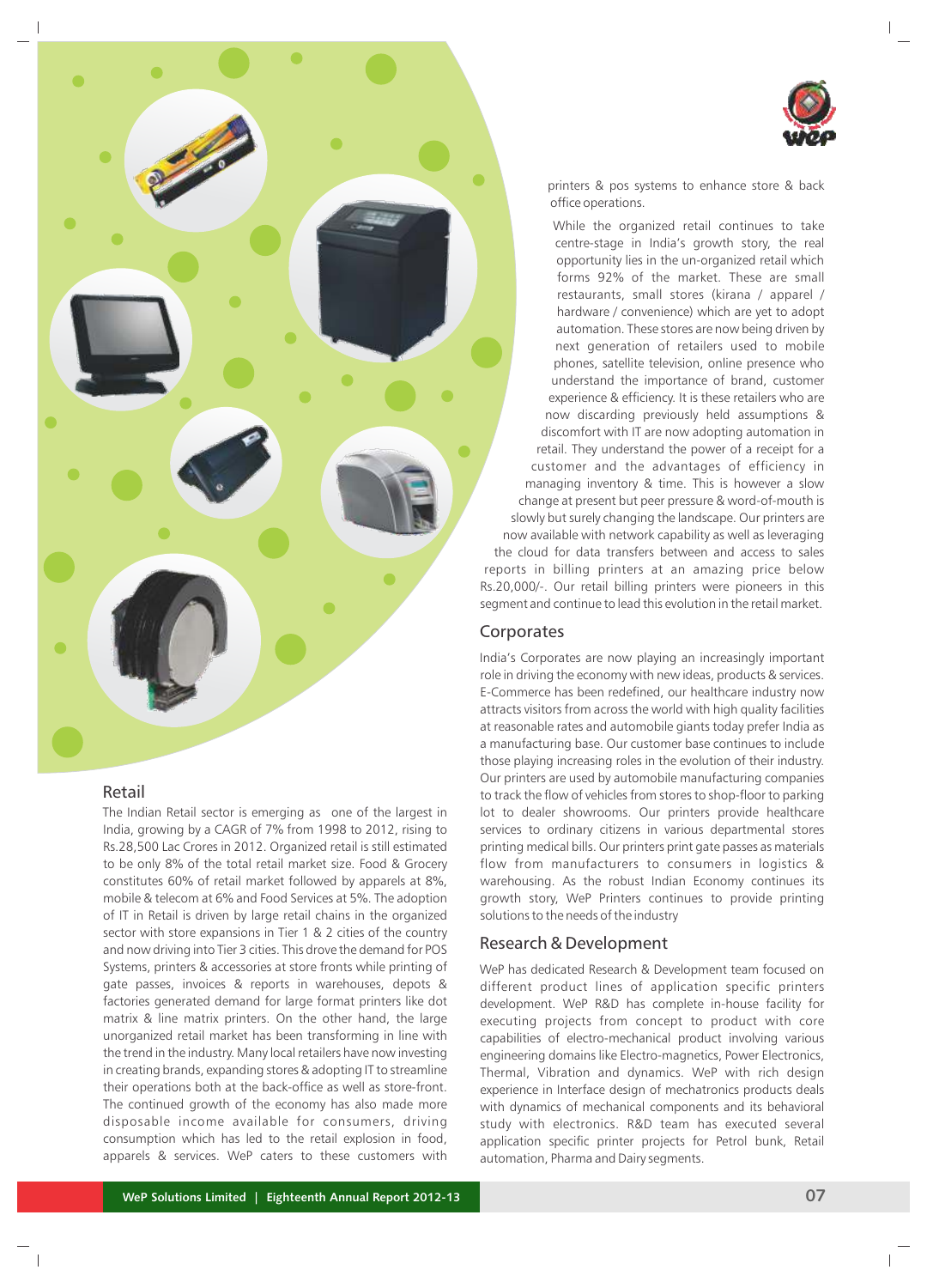# Directors' Report

Your Directors take pleasure in presenting the 18<sup>th</sup> Annual Report and the Audited Financial Statement of your Company for the year ended 31<sup>st</sup> March 2013.

 $\sqrt{2}$  in lattice

# Financial Highlights

| <b>Particulars</b>                                                                   | For the year<br>2012-13 | For the year<br>2011-12 |
|--------------------------------------------------------------------------------------|-------------------------|-------------------------|
| Revenue from Operations                                                              | 15,185.76               | 3,716.86                |
| Other Income                                                                         | 34.09                   | 0.44                    |
| <b>Total Revenue</b>                                                                 | 15,219.85               | 3,717.30                |
| Profit Before Depreciation, Interest & Taxes                                         | 1,252.49                | 721.21                  |
| Finance Cost                                                                         | 312.26                  | 141.53                  |
| Depreciation and Amortisation                                                        | 772.29                  | 701.84                  |
| Profit Before Tax                                                                    | 167.94                  | (122.16)                |
| Provision for Tax                                                                    | 56.46                   | (49.20)                 |
| Profit / (loss) for the Year                                                         | 111.48                  | (72.96)                 |
| Earnings Per Share (Equity share par value ₹ 10/-each) Basic / Diluted (₹ per share) | 0.48                    | (0.65)                  |

# Performance

The Management Discussion and Analysis forms part of the Annual Report.

# Directors' Responsibility Statement

Pursuant to the requirement under Section 217 (2AA) of the Companies Act, 1956 with respect to the Directors' Responsibility Statement, it is hereby confirmed that:

- (a) In the preparation of the annual accounts for the financial year ended  $31<sup>st</sup>$  March 2013, the applicable accounting standards have been followed along with proper examination relating to material departures;
- (b) The Directors have selected such accounting policies and applied them consistently except where otherwise stated in the notes on accounts and made judgments and estimates that were reasonable and prudent so as to give a true and fair view of the state of affairs of the company at the end of the financial year and of the loss of the company for the year under review;
- (c) The Directors have taken proper and sufficient care for the maintenance of adequate accounting records in accordance with the provisions of this Act for safeguarding the assets of the company and for preventing and detecting fraud and other irregularities;
- (d) The Directors have prepared the accounts for the financial year ended 31<sup>st</sup> March 2013 on a 'Going Concern' basis.

# Dividend

In view of the accumulated losses and to conserve the retained earnings to enable the company in its growth path, your Board of Directors do not recommend payment of dividend.

# Corporate Governance

Your company adheres to all the Corporate Governance Code as prescribed by the Stock Exchanges and Securities and Exchange Board of India (SEBI). A detailed report on Corporate Governance is provided in this Annual Report. The Auditor's Certificate on compliance with the standards also forms part of this Annual Report.

# Depository System

Equity shares of your company are compulsorily tradable in dematerialized form. Your company has signed agreements with National Securities Depository Limited and Central Depository Services (India) Limited for dematerialization of its equity shares. Currently about 97.81 % of the issued capital is held in electronic mode.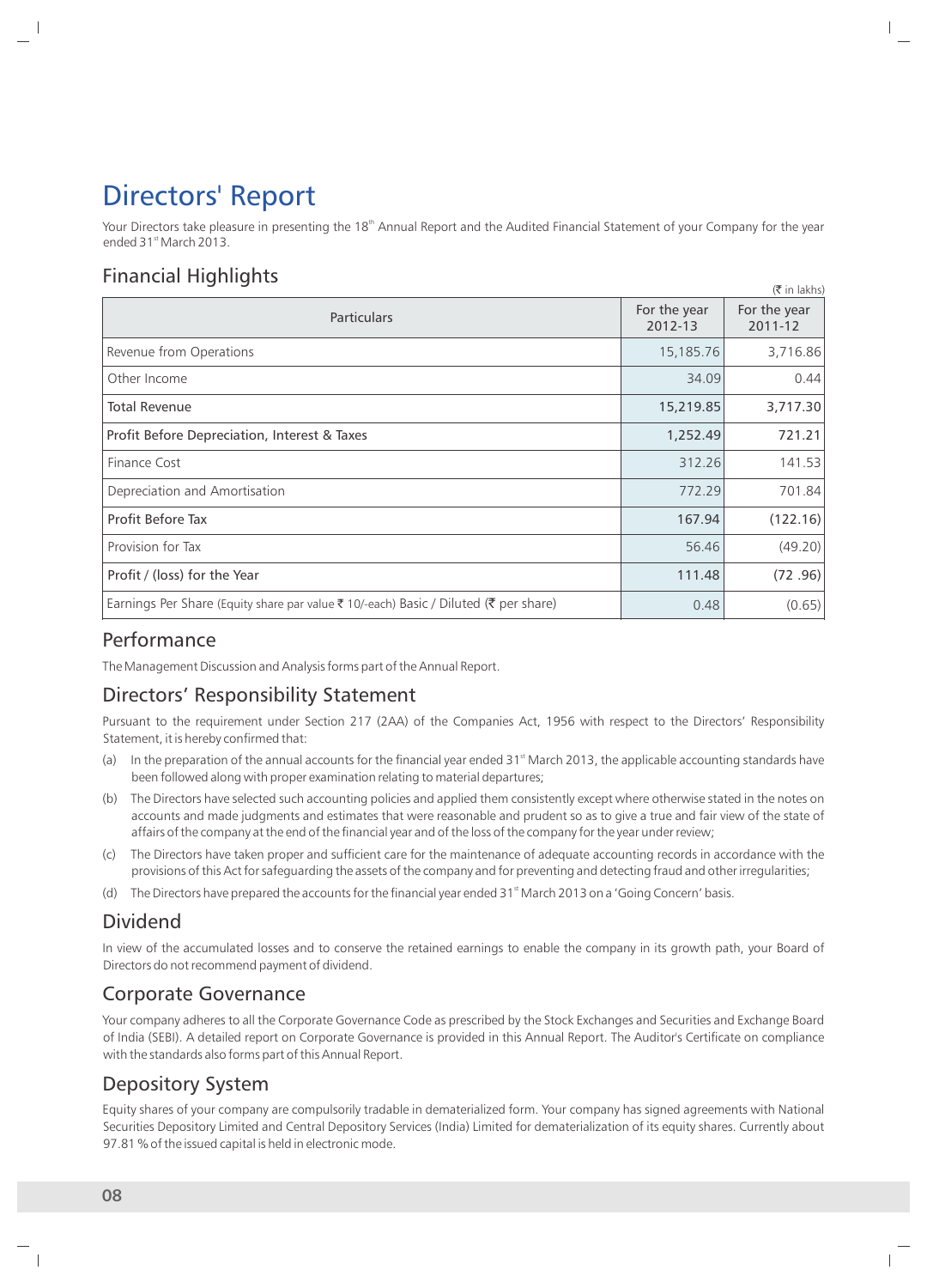

# Retirement of Directors

As per the provisions of the Companies Act, 1956, three sitting Directors out of eight are required to retire by rotation. Accordingly, Mr. Sudhir Prakash, Mr. Shankar Jaganathan and Dr. A L Rao are due to retire by rotation.

Mr. Sudhir Prakash, Mr. Shankar Jaganathan and Dr. A L Rao, being eligible for reappointment, offer themselves to be appointed as the Directors of the company. In view of their valuable contributions for the growth and stability of the company, your Board recommends their reappointment.

# Public Deposits

Your Company has not accepted any deposits from the public during the year under review.

# Research & Development

WeP has dedicated Research & Development team focused on different product lines of application specific printers development. WeP R&D has complete in-house facility for executing projects from concept to product with core capabilities of electro-mechanical product involving various engineering domains like Electro-magnetics, Power Electronics, Thermal, Vibration and dynamics. WeP with rich design experience in Interface design of mechatronics products deals with dynamics of mechanical components and its behavioral study with electronics. R&D team has executed several application specific printer projects for Petrol bunk, Retail automation, Pharma and Dairy segments.

# Subsidiary Company

As on  $31<sup>st</sup>$  March 2013, company has no subsidiary. Hence requirement of reporting the statement pursuant to Section 212 of the Companies Act, 1956 and other statutory financial statements of a subsidiary does not arise.

# Employee Stock Option Plan

During the year the company has granted 96,000 Options to its employees under the ESOP Scheme 2011. However, none of the options have vested as on  $31<sup>st</sup>$  March 2013 hence, no shares were allotted to the employees under the ESOP Scheme 2011.

# Auditors

M/s. N M Raiji & Co., Mumbai are the Statutory Auditors of the Company, who are eligible and seek to be reappointed as Statutory Auditors for the year 2013-14. Suitable resolution is proposed in the notice sent to shareholders for the 18th Annual General Meeting.

# Personnel

There are no employees drawing remuneration in excess of limits specified in Section 217 (2A) of the Companies Act, 1956, read with Companies (Particulars of Employees) Rules, 1975 as amended.

# Human Resources

Your Directors take this opportunity to record their appreciation for the contribution of all employees of your company during the year.

# Acquisitions

Your Company entered in to a Scheme of Arrangement u/s 391 to 394 of the Companies Act 1956, with M/s. WeP Peripherals Limited whereby the Printer Business is proposed to be demerged into the Company w.e.f. April 1<sup>st</sup>, 2012 by way of issue of equity shares of the Company. The Scheme has been approved by the Hon'ble High Court of Karnataka vide its order dated 20<sup>th</sup> November 2012. An appeal was made by on Objector before the Hon'ble High Court of Karnataka seeking stay of its order. However, the Court allowed the company to continue to do business as merged entity pending allotment of shares to the shareholders of the transferor company. Subsequently, vide its order dated 21<sup>st</sup> October 2013, the Court dismissed the petition of the Objector and allowed the company to proceed the Scheme of Arrangement approved by the Hon'ble High Court. Accordingly, your Board of Directors at their meeting held on 26<sup>th</sup> October 2013 allotted 11,741,964 equity shares to the shareholders of the Transferor company.

# Conservation of Energy, Technology Absorption and Foreign Exchange Earnings / Outgo

The particulars as prescribed under Section 217(1) (e) of the Companies Act, 1956, read with Companies (Disclosure of Particulars in the report of Board of Directors) Rules, 1988 are given in the Annexure to this report.

# Acknowledgments

Your Directors take this opportunity to thank all the shareholders, investors, vendors, customers, banks and the government / statutory authorities for their support. Your Directors wish to place on record their appreciation for the commitment and significant contribution made by the employees.

### For and on Behalf of the Board of Directors

P K Gopalakrishnan Managing Director

Place: Bangalore Date: 9<sup>th</sup> November 2013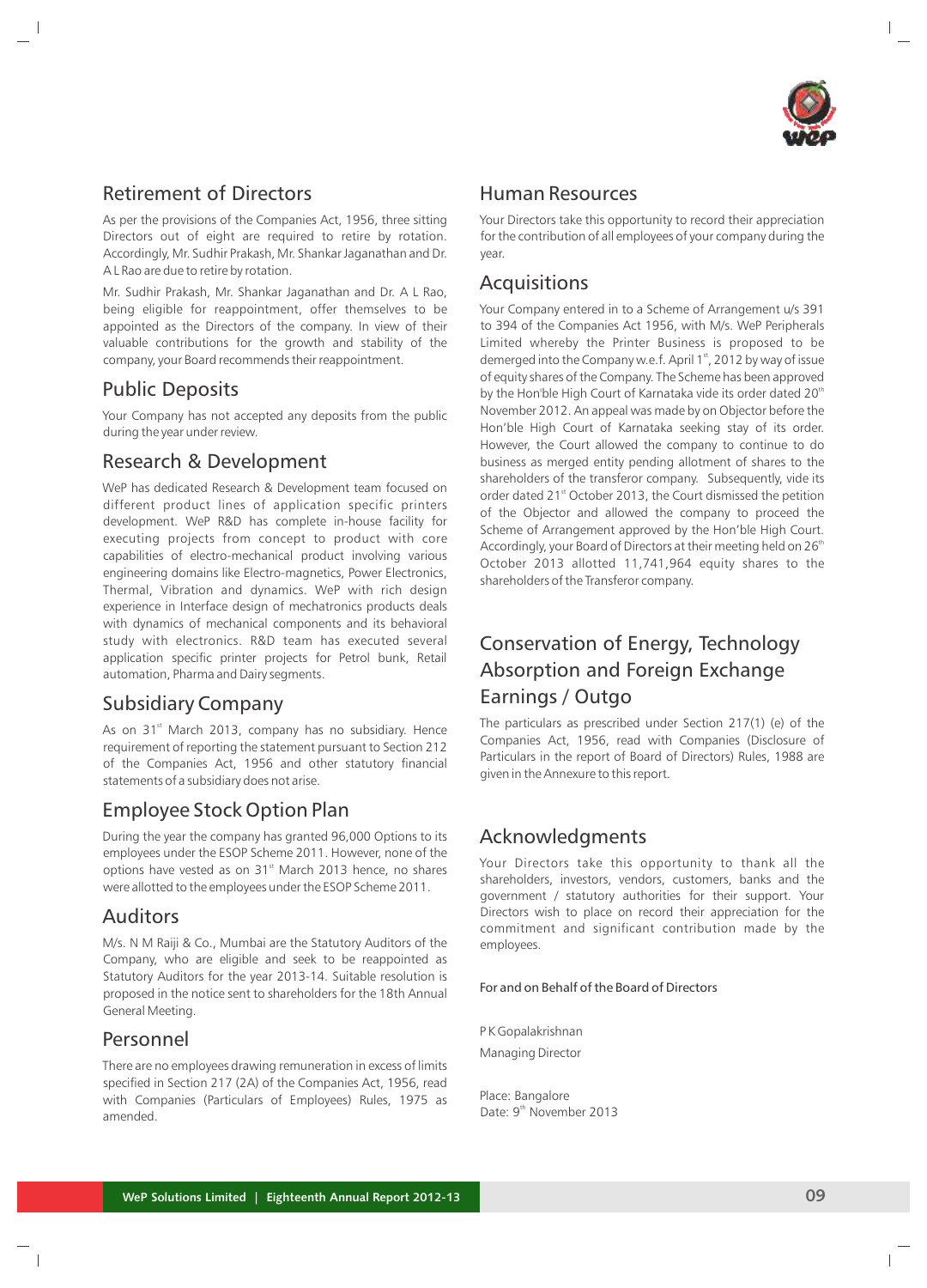# Annexure to Directors' Report

I. Information required under Section 217(1)(e) of the Companies Act, 1956

#### a. Conservation of Energy

The Company's operations are energy intensive. However, significant measures are taken to reduce the energy consumption by using energy-efficient equipments. Conservation of energy is always on the "To Do" list at all levels of operations. Efforts are made in this direction on a continuous basis. The requirement of disclosure of particulars in this respect as prescribed to be furnished in Form A (rule 2) is not applicable and hence not provided. However, the company has taken the following adequate measures to conserve the energy:

- Solar Street lighting in the factory premises.
- Microprocessor based AC units which are power savers
- Localized lighting in place of community lighting
- Employees are habituated to switching off fans, lights during the lunch break and at close of office hours.

#### b. Technology Absorption

Efforts made in Technology absorption is stated as per Form B and annexed herewith.

#### c. Foreign Exchange earnings and outgo

The foreign exchange earnings of the Company during the year was Rs.20.08Mn while the outgo was Rs. 444.94 Mn.

#### FORM B (Rule 2)

1. Research and Development (R & D)

### a. Specific Areas in which R & D activity is carried out by the Company:

- Design & Development of low footprint, high throughput printers
- Design & Retail Billing Products & Solutions.
- Product Engineering Services for lifestyle products, hi-tech and automotive electronics
- PCB Design for Analog/Digital and mixed signal
- GD & T/ CAD/CAM/CAE
- Application specific thermal printer development
- Universal Magnetic path design for next generation print head design
- Universal Linux Printer Drivers.
- Monolithic Laser Printer Driver.
- GSM/GPRS for remote management of printers
- Communication protocols Serial, Parallel, USB.
- Adoption of SOC for Printer applications
- Design and Development of ASIC/FPGA
- Embedded product solutions based on 8/16/32 bit controllers
- EMI-EMC/ROHS/Energy Star Compliance and regulatory requirement product design
- b. Benefits derived as a result of above R& D:
- Expansion of Retail products and solutions.
- Self-reliance in print head design and development for Dot Matrix Printers. All in-house captive requirements are met with our own Print Heads
- Application specific printers design and manufacturing for voting machine and Petrol dispenser Retail automation.
- Export Market Expansion
- Graphics throughput enhancement for windows applications in all printers
- Linux printing solutions customized for Indian requirements
- c. Future plan of action:
- Expansion of Retail products range and solutions with augmentation of features
- Development of WLAN, GPRS, Ethernet connectivity application devices
- POS System development

Expenditure

 Application specific printers for kiosk, Petrol dispenser and ATM.

### 2. Expenditure incurred on R & D:

$$
\div
$$
  $\overline{z}$  5.25 Mr

R & D Expenditure as % of total turnover : 0.4%

3. Technology absorption, adaptation and innovation:

### i. Efforts in brief made towards technology absorption, adaptation and innovation

Technology demonstrations in the following areas were made towards absorption, adoption and innovation.

- GSM/GPRS Communication for remote management of printers
- Thermal Printer technology absorption for retail applications.
- Embedded system optimization for easy configurability and usability of retail products.
- Form factor optimization for high frequency AC DC converters.
- Adoption of variability and tolerance analysis for high precision parts design

#### ii. Benefit derived as a result of the above efforts.

How to deliver Tech Fantasy products to our customers and consumers?

At R&D that is our primary challenge and motivation today. Inspired by trends and the consumers' latent desires, we are proactively re-fashioning our R&D outlook to deliver consumer sensitivity in our product design and development.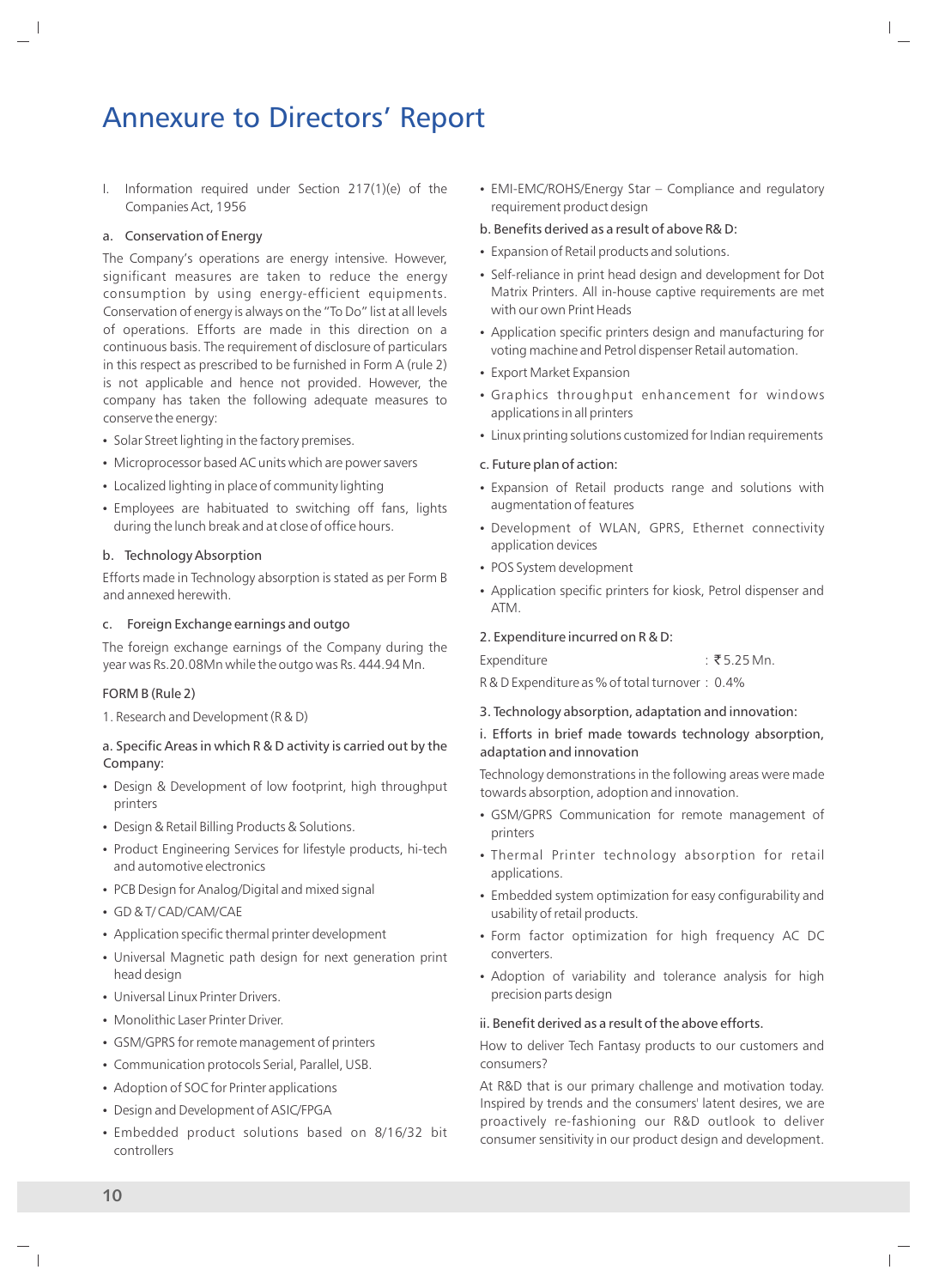

We have a dedicated Research & Development team fully focusing on each product line.

Due to the technology absorption and development, we are placing ourselves in a better position to deliver on our new customer promise of "TECH FANTASY". Also these research and technology explorations will enable 'Wow!' elements to customer in each delivery of the products.

iii. In case of imported technology (imported during the last five years reckoned from the beginning of the financial year) following information be furnished:

- a. Technology imported:
- Dot matrix print head technology

b. Year of Import

From the inception till 2007-08.

- c. Absorption of Technology
- Absorption for 9 pin print head and 24 pin print head upto 1800Hz
- Absorbed SOC technology for integration of digital systems for miniaturization
- Serial, USB communication protocols
- Non PC applications
- Ethernet, GSM / GPRS Connectivity
- RISC based platform designs
- Thermal Printer Platform designs

|                                                        | For and on Behalf of the Board. |
|--------------------------------------------------------|---------------------------------|
| Place: Bangalore                                       | P K Gopalakrishnan              |
| Date: 9 <sup>th</sup> November, 2013 Managing Director |                                 |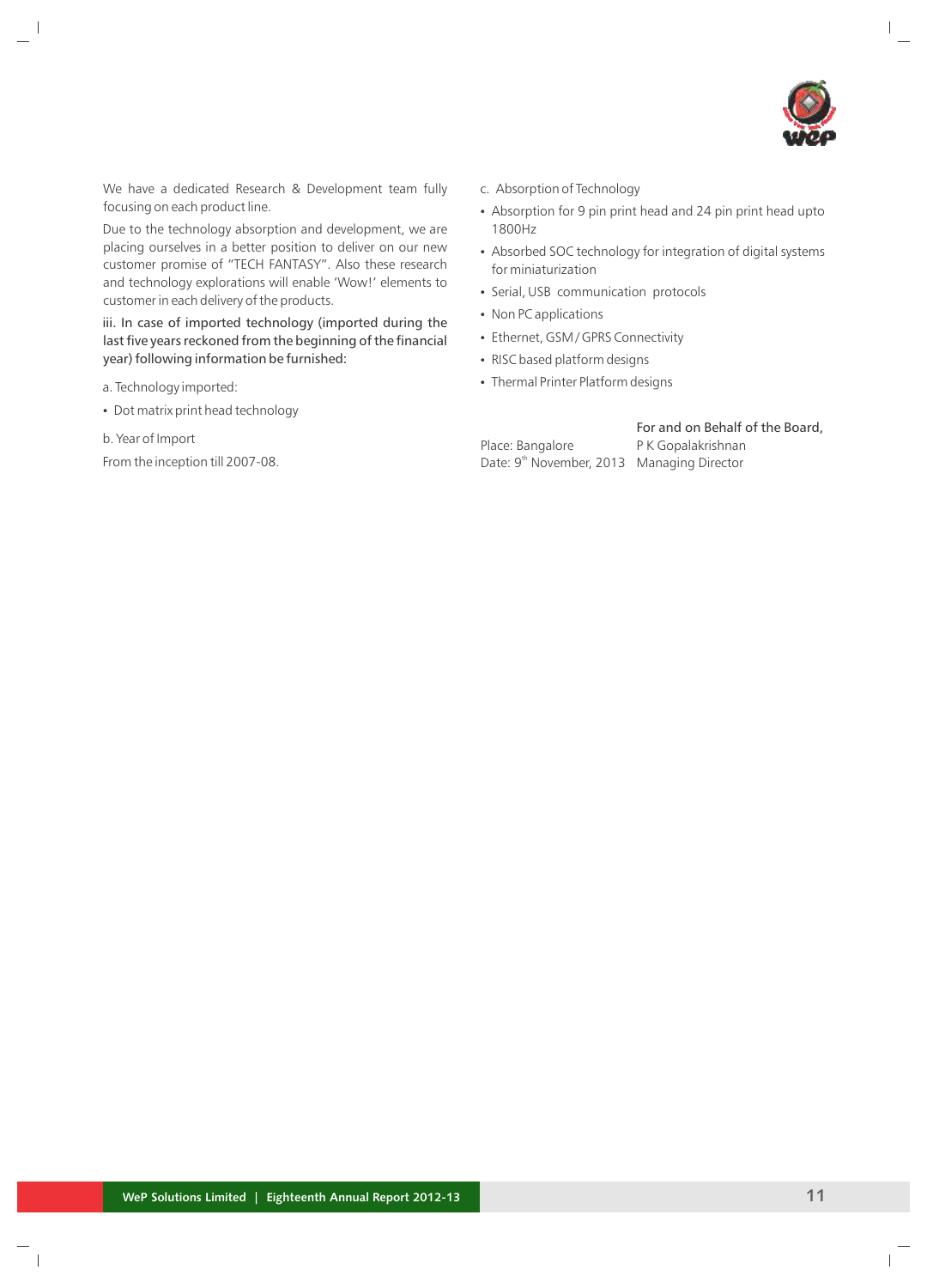# Management Discussion and Analysis

Investors are cautioned that this discussion contains statements that involve risks and uncertainties. Statements in this report on Management discussion and analysis relating to the Company's objectives, projections, estimates, expectations or predictions may be forward looking statements within the meaning of applicable security laws or regulations. These statements are based upon certain assumptions and expectations of future events. Actual results could however differ materially from those expressed or implied. Important factors that could make a difference to the Company's operations include global and domestic demand supply conditions, selling prices, raw material costs and availability, changes in government regulations and tax structure, general economic developments in India and abroad, factors such as litigation, industrial relations and other unforeseen events. The Company assumes no responsibility in respect of forward looking statements made herein which may undergo changes in future on the basis of subsequent developments, information or events.

### 1. Business Performance

The global economy continued to remain uncertain in 2012-13 with signs of concern and slow growth. The Indian rupee remained under pressure during the year and the Indian economy faced challenges of Inflation and volatile currency environment with the growth rates dropping significantly.

WeP Solutions Limited (WeP) is in the business of providing pan India Managed Printing Solutions (MPS) to its customers. During the year the company had acquired the Printers business (PBD) from M/s. WeP Peripherals Limited pursuant to a Scheme of Arrangement which was duly approved by the Shareholders, secured and unsecured creditors. The appointed date of the scheme was April 1, 2012.

The existing MPS business showed a remarkable improvement in profitability backed by operational efficiency and innovations. The services revenue from this business grew from  $\bar{\tau}$  334.79 Mn to  $\bar{\tau}$  346.19Mn. Though the revenue growth was not on expected lines, the various steps initiated by your company resulted in a significant improvement in profitability of this division. The division made a Profit Before Interest and Tax (PBIT) of  $\bar{\mathfrak{c}}$  36.09 Mn. as against  $\bar{\mathfrak{c}}$  1.94 Mn. in the previous year.

The newly acquired Printers business (PBD) gave your company opportunities to become a major player in the IT Hardware and Services business with the combined revenues at  $\bar{\tau}$  1518.58 Mn. The PBD is into manufacturing, designing, distribution and servicing of Printers. The division has clocked revenues of ₹1168.24 Mn. during the year with a PBIT of ₹11.93 Mn.

The acquisition of Printers business gives your company an entry into customers like major Insurance companies, manufacturing companies and Public Sector banks apart from providing the advantage of technical expertise to develop application specific printers. The wide range of printers and the customer service network of this division adds a significant value to the MPS business also as your company will be able to expand its reach and offer customers its solutions in many more locations.

Both the PBD and MPS division focus on the Top 2000 corporates with a single objective to provide hassle free and innovative printing solutions.

### 2. Internal control systems and their adequacy

The Company has established adequate internal control systems, which provide reasonable assurances with regard to safeguarding Company's assets, promoting operational efficiencies and ensuring compliance with various statutory provisions. The Audit Committee reviews the adequacy of internal control systems, audit findings and suggestions. The Company's statutory auditors regularly interact with the Audit Committee to share their findings and the status of further improvement actions under implementation.

### 3. Human resource development / Industrial relations

WeP believes that success of any company lies in making the customers happy and satisfied. The human resources strategy enabled the company to attract, integrate, develop and retain the best talent required for driving the business growth. The company has created a Performance driven environment with all employees having identified Key result areas directly aligned with the business results.

# SWOT Analysis

We appreciate the market realities, stiff competition faced by your company both from the unorganized and local service providers and large multinational corporates. Your Board acknowledges the following major SWOT analysis more specific to your company.

## Strengths:

- 1. Pan India support structure with geographical reach
- 2. Strong Research & Development skill set to develop application specific printing devices and solutions.
- 3. Long standing partnerships with Global technology providers
- 4. Empanelment with many Government Nodal Agencies
- 5. Providing a Customised and Valuable business proposition for customer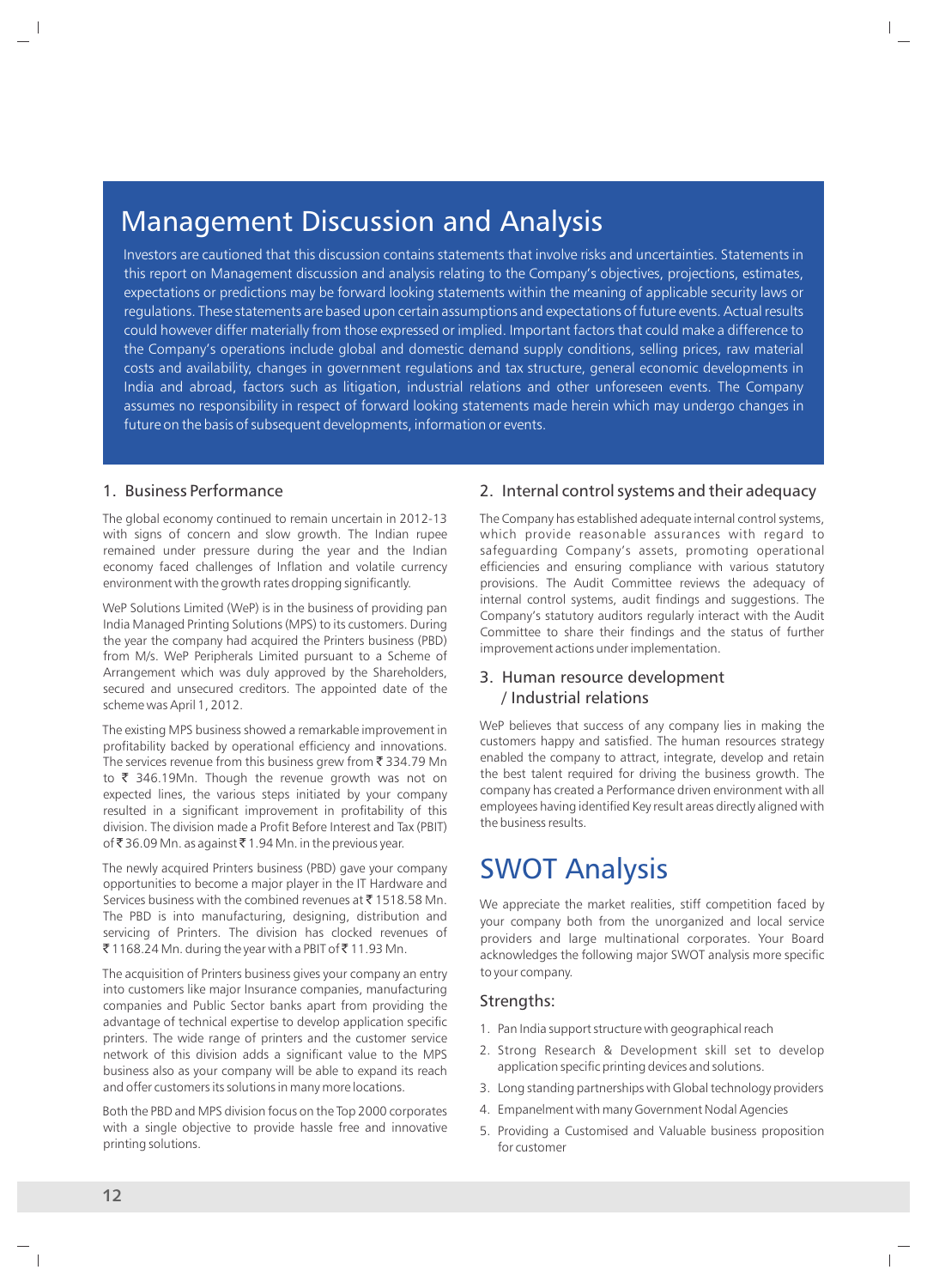

## Weaknesses:

- 1. Inadequate Inventory Management and Supply Chain Process.
- 2. Inability to undertake large projects which require substantial investment for want of long term funds.
- 3. Inadequate skill sets for moving up the value chain from a pure MPS player to a Document management solutions provider
- 4. Inability to retain key resources due to lack of substantial revenue growth.

### Opportunities:

- 1. Increased focus on IT driven Governance.
- 2. Printers Business acquisition has added a new set of Enterprise customers opening opportunities for cross selling in both the divisions.
- 3. Demand moving up in application specific printing solutions both in Impact and Non-Impact printing area.
- 4. Significant movement ahead by customers to look for total Document Management Solutions for their enterprises

### Threats:

- 1. Continued pressure for reduction in operational expenses by companies especially in an increasing cost scenario.
- 2. Pricing pressure from customers due to global weak economic scenario restricts the increase in prices commensurate to input costs.
- 3. Strict Competition from Multiple players specifically from the unorganized sector forces us to cut our prices steep resulting in uneconomical operation.
- 4. Assets under deployment in MPS business and reaching their cycle of replacement, create a pressure on the Investment plans of the company.
- 5. Significant revenues of the company are from the Banking, Financial Service and Insurance (BFSI) Segments. Any direct or indirect impact on the BFSI industry can impact the revenues of the company.
- 6. As the company is largely dependent on imports for its supply of consumables and spares, rupee depreciation impacts the margin of the company significantly.

# Risk and Mitigants

### Foreign exchange risks:

A significant amount of Import of stocks is done in order to meet the consumables, spares and printers requirement. The time involved from the date of order, receipt of the stock from the vendor, supply to the customer has remained in the range of 30 to 45 days. Further, the credit period from the vendor is an average period of 45-60 days. This time lag is potential enough to affect the profitability of your company due to fluctuation in the currency exchange rate.

### Mitigants:

Your company has a defined policy for managing its foreign exchange exposure. The management reviews the hedging policy on a quarterly basis and takes appropriate decision from time to time in order to minimize the impact of such volatility.

### Receivable Risks

During the year, the company faced challenges in improving its receivables position. While the average number of days of sales outstanding improved, the company found a tendency in customers to delay the payments. Delays in payments impact our ability to meet our working capital requirements on time and puts pressure on our borrowings thereby increasing finance costs.

### Mitigants:

Your company is carefully monitoring and controlling the financial exposure to those customers whom it considers as credit risk. Further, the company has introduced stricter credit controls and pursuing customers to accept advance payment terms.

### Inventory Obsolesence Risk

The company needs to maintain printers for a period of more than 48 months. These models are constantly upgraded by the principal suppliers. However the company needs to maintain adequate stocks of spares and toners at all its customer locations in order to meet the customer requirements. These spares may or may not be used. This leads to a risk of us maintaining obsolete stocks. At times we are required to maintain inventory for demo equipments, replacement for repairs and normal distribution stocks. Your company faces the risk of obsolescence in the event of not being able to sell or deploy the above stocks.

### Mitigants:

Your company is conscious of these risks and tracks and monitors its inventory at regular intervals to minimize obsolescence. Your company continuously monitors the stock levels of such items and ensures they are within the reasonable limits.

### Acquisition risk:

Your company is actively pursuing acquisition, merger, demerger opportunities. In the event of any such corporate action materializing your company would be forced with integration issues, managing the morale of the new work force, over laps, litigations and other related issues.

## Mitigants:

Your company has a comprehensive due diligence review process covering aspects of financial, legal, technology, human and cultural issues before deciding on such corporate action.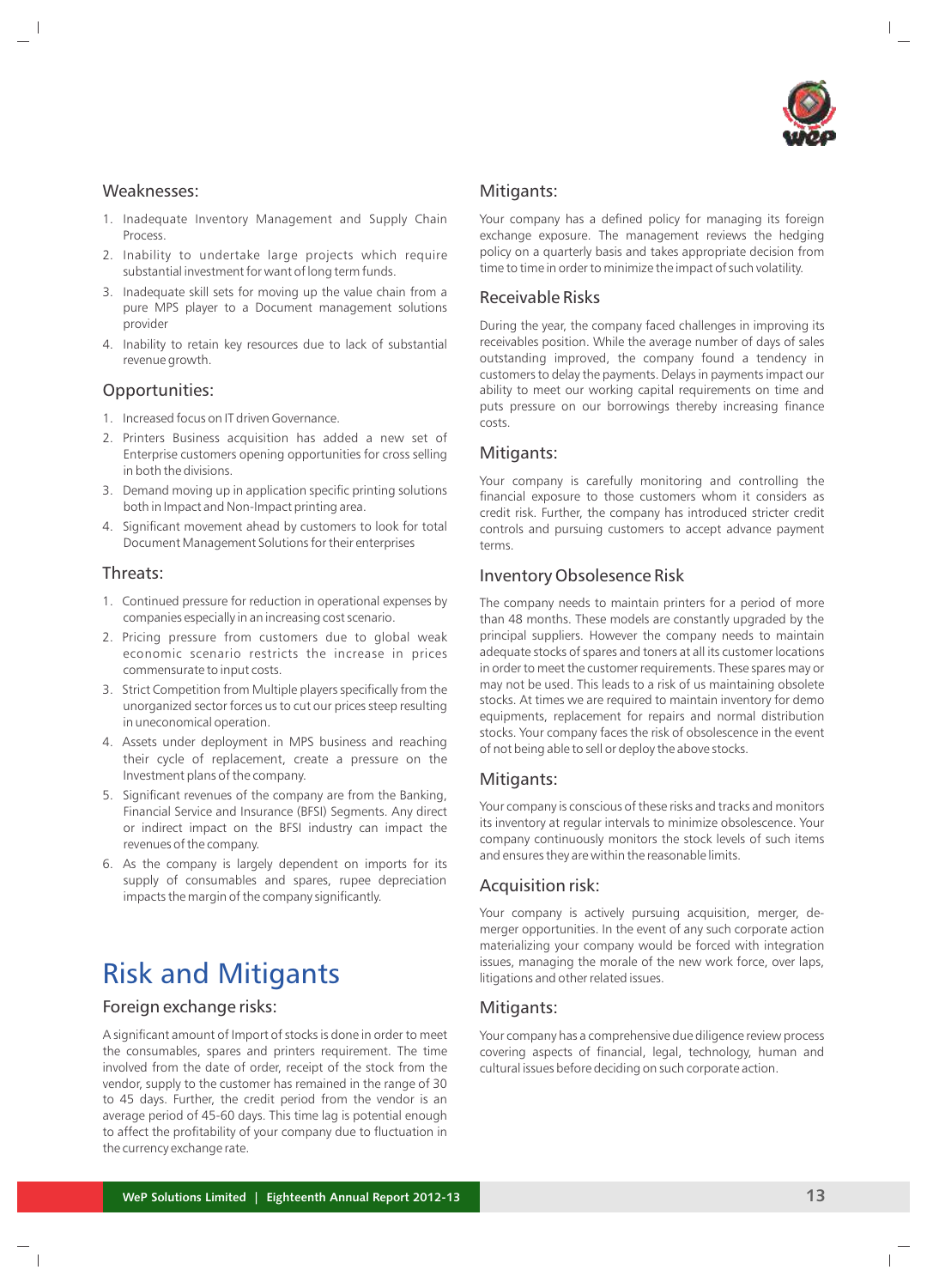# Report on Corporate Governance

### Company's Governance Philosophy

Corporate Governance refers to a combination of laws, regulations, procedures, implicit rules and good corporate practices which ensue that a company meets obligations to optimize shareholders value and fulfill its responsibilities to the community, customers, employees, Government and other segments of society. Emphasizing on transparency, empowerment, accountability and integrity are essential ethics for a good corporate citizen.

Your company is fully aware of its responsibilities towards its stakeholders and the benefits of being a good corporate citizen. Our business modules are revolving around the core values of excellence, integrity, responsibility, accountability, innovative, law abiding and empowerment.

### Code of Conduct:

Your Company has a Code of Conduct for its senior employees and Directors and it is available on company's website.

### Board of Directors:

As on 31<sup>st</sup> March 2013, the Board of Directors of your Company comprises of Eight (8) Directors of which One is the Executive Director and all the other Seven (7) Directors are Non-Executive, Independent Directors. The Company has an Non-Executive Chairman. The composition of the Board is as per clause 49 of the Listing Agreement and exceeds the percentage stipulated therein. Your Directors are eminent persons and professionals with rich experience in management, finance and law.

No Director of the Company is a member in more than 10 committees or acts as Chairman of more than 5 committees across all companies, in which he is a Director.

Mr. G H Visweswara, Whole-time Director had retired from the services on 31<sup>st</sup> March 2013. Mr. G H Visweswara was appointed as Additional Director at the meeting of Board of Directors held on 29<sup>th</sup> May 2013. A separate resolution seeking members approval for confirmation of his appointment is included in the Notice to 18<sup>th</sup> Annual General Meeting.

Mr. P K Gopalakrishnan who took over as the Chief Executive Officer of the company with effect from  $1<sup>st</sup>$  April 2013 was appointed as Managing Director of the company with effect from  $1<sup>st</sup>$  June 2013 by the Board of Directors at their meeting held on 29<sup>th</sup> May 2013. A separate resolution seeking members approval for confirmation of his appointment is included in the Notice to 18<sup>th</sup> Annual General Meeting.

During the year under review Four (4) Board Meetings were held on  $25<sup>th</sup>$  May 2012, 11<sup>th</sup> August 2012, 3<sup>rd</sup> November 2012 and  $19<sup>th</sup>$  January 2013.

The details of composition, Directors' attendance and other particulars are as under:

| Name of the Director   | Category                      | No. of Board<br>meetings held<br>during the year | No of<br>meetings<br>attended | Whether<br>attend the<br>last AGM |
|------------------------|-------------------------------|--------------------------------------------------|-------------------------------|-----------------------------------|
| Ram N Agarwal          | Non-Executive Chairman        | 4                                                | 4                             | Yes                               |
| Sudhir Prakash         | Non Executive and Independent | 4                                                | 3                             | Yes                               |
| <b>B R Ganesh</b>      | Non Executive and Independent | 4                                                | 3                             | Yes                               |
| G H Visweswara         | Non Executive Director        | 4                                                | 4                             | Yes                               |
| H V Gowthama           | Non Executive and Independent | 4                                                | 3                             | Yes                               |
| Shankar Jaganathan     | Non Executive and Independent | 4                                                | 4                             | Yes                               |
| Dr. A L Rao            | Non Executive and Independent | 4                                                | 3                             | Yes                               |
| H K Nanjunda Swamy $@$ | Non Executive and Independent | 4                                                |                               | Yes                               |
| P.K. Gopalakrishnan*   | Managing Director             |                                                  |                               | <b>NA</b>                         |

## The details of composition, Director's attendance and other particulars are as under:

*st th \*Appointed as Additional Director with effect from 1 June 2013. @ Retired at the 17 Annual General Meeting held on 21.09.2012*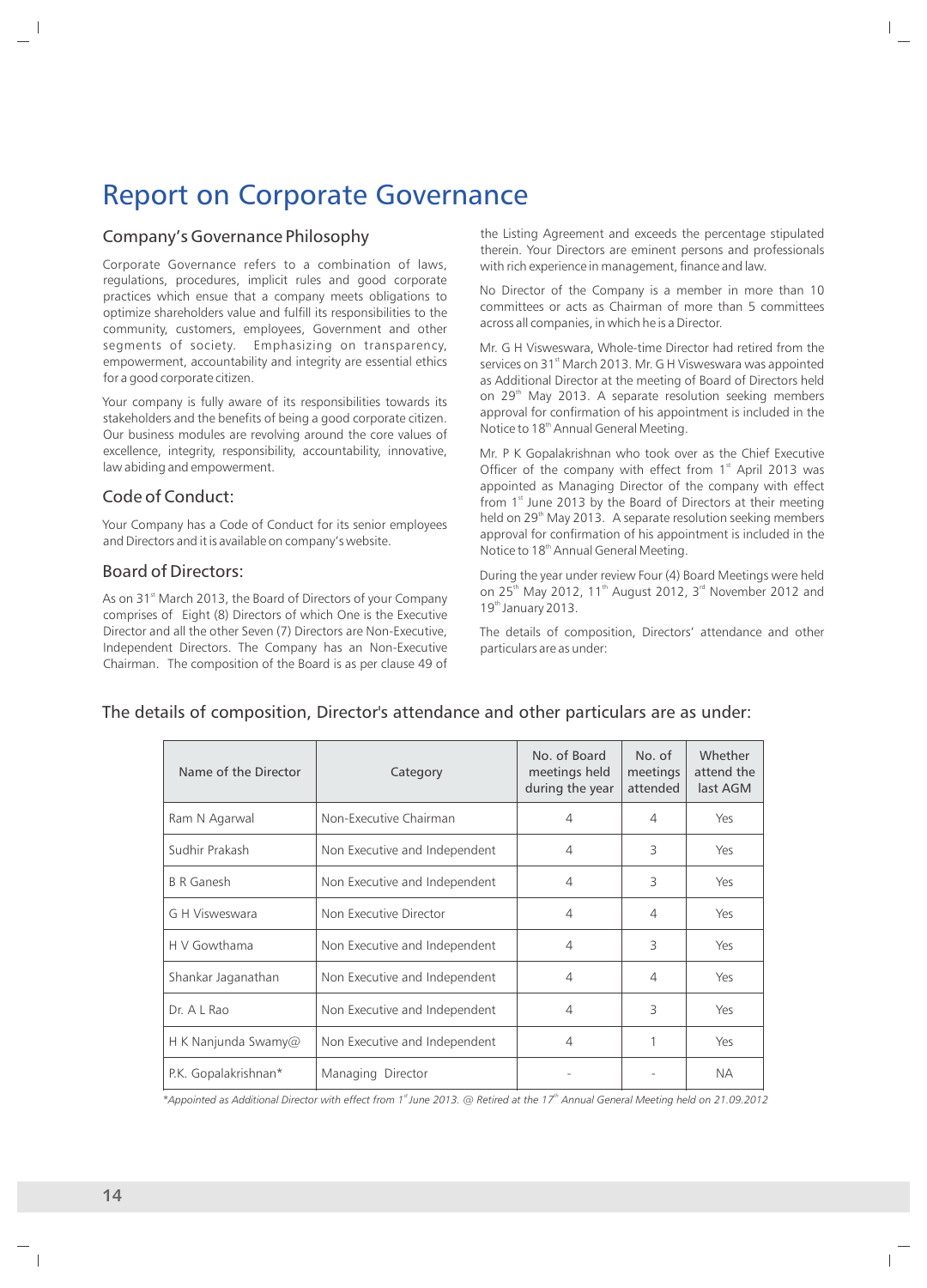

## Audit Committee

As a measure of good corporate governance, an Audit Committee has been constituted consisting of independent directors. The terms of reference include –

- 1. Oversee the Company's financial reporting process and disclosure of its financial information to ensure that the financial statements are correct, sufficient and credible.
- 2. Review the adequacy of internal control systems, internal audit reports and their compliance thereof.
- 3. Recommend the appointment of statutory auditors, fixation of audit fee and approval for payment for other services.
- 4. Review with management the quarterly and annual financial statements before submission to the Board.

The following Directors are members of the Audit Committee.

- Mr. H V Gowthama *Chairman*
- Mr. B R Ganesh
- Mr. Sudhir Prakash

Mr. Shankar Jaganathan (with effect from 29<sup>th</sup> May 2013)

During the Financial Year 2012-13, the Audit Committee meetings were held on 25<sup>th</sup> May 2012, 11<sup>th</sup> August 2012, 3<sup>rd</sup> November 2012 and 19<sup>th</sup> January 2013.

#### Meetings and attendance during the year are as below:

| <b>Members</b>     | No. of<br>meetings<br>held | No. of<br>meetings<br>attended |
|--------------------|----------------------------|--------------------------------|
| H V Gowthama       |                            |                                |
| <b>B R Ganesh</b>  |                            |                                |
| Sudhir Prakash     |                            | 3                              |
| H K Nanjunda Swamy |                            |                                |

### Remuneration of Directors:

#### a. Whole Time Dorector- G H Visweswara

| <b>Particulars</b>                 | March 31, 2013 |
|------------------------------------|----------------|
| Remuneration to Director           | 5,71,200       |
| Contribution to PF and other funds | 28,800         |

#### b. Non Executive Directors

| <b>Particulars</b>                                      | March 31, 2013 |
|---------------------------------------------------------|----------------|
| Sitting Fees (paid to 6 Directors for 4 board meetings) | 3,40,000       |

# Shareholders' / Investors' Grievance Committee:

To facilitate prompt redressal of investors' complaints and to strengthen investor relations, an Investors' Grievance Committee has been constituted. The Committee looks into

redressal of investors' grievances pertaining to transfer of shares, dematerialization of shares, non-receipt of share certificates and other related issues.

The following Directors are members of the Shareholders' / Investors' Grievance Committee

Mr. H V Gowthama - *Chairman* Mr. G H Visweswara Mr. B R Ganesh

The committee meets as and when required. As on 31.03.2013, there were no outstanding complaints.

## Share Transfer Committee:

A Share Transfer Committee has been constituted to approve the share transfers, transmission, split, consolidation, issue of new certificates, rematerialisation of shares, etc. The Committee meets as often as required. There are no pending transfer requests as on 31<sup>st</sup> March, 2013.

The following Directors are members of the Share Transfer Committee:

Mr. H V Gowthama - *Chairman* Mr. G H Visweswara Mr. B R Ganesh

## Compensation Committee:

A Compensation Committee has been constituted by the Board comprising of the following Directors as Members:

Mr. Ram N Agarwal - *Chairman* Mr. H V Gowthama Mr. G H Visweswara Mr. B R Ganesh

### General Body Meeting:

Details of last three Annual General Meetings (AGM):

| Year    | Venue                                                                     | Date                           | Time   |
|---------|---------------------------------------------------------------------------|--------------------------------|--------|
| 2011-12 | Conference Hall, Basappa<br>Complex, Lavelle Road,<br>Bangalore - 560 001 | 21 <sup>st</sup> Sept.<br>2012 | 4.00pm |
| 2010-11 | Conference Hall, Basappa<br>Complex, Lavelle Road,<br>Bangalore - 560 001 | 27 <sup>th</sup> Sept.<br>2011 | 3.30pm |
| 2009-10 | Hotel Ajantha Paradise<br>Pvt. Ltd., Bangalore*                           | 8 <sup>th</sup> Oct. 2010      | 4.30pm |

\*Rescheduled from 30<sup>th</sup> September 2010 due to Law & Order situation.

## Postal Ballots:

During the year under review, no Postal Ballot was conducted.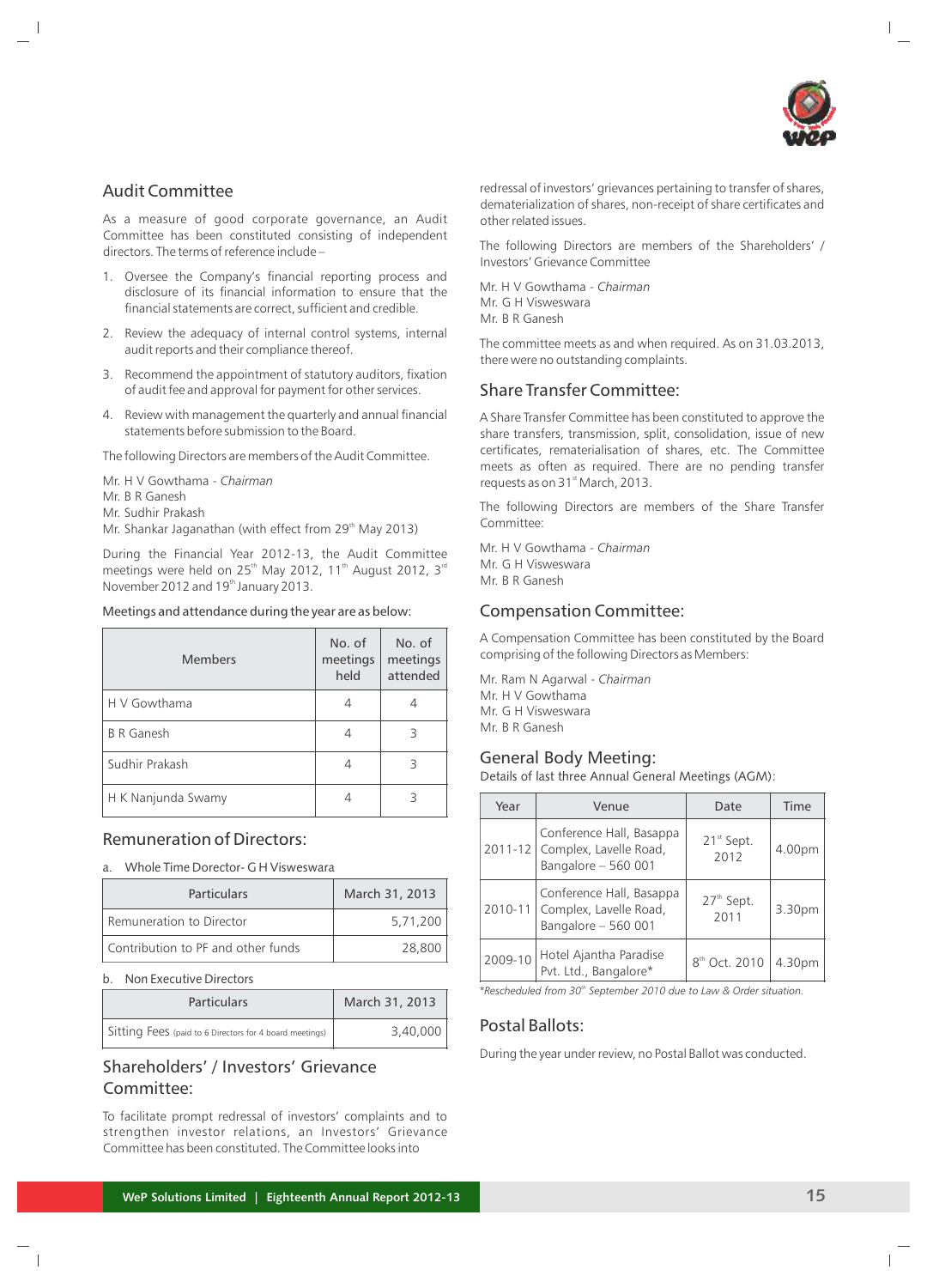## **Disclosures**

There are no materially significant related party transactions with the company's promoters, directors, the management and their relatives that may have potential conflict with the interest of the company at large.

There were no instances of non-compliance by the company nor have any penalties, strictures been imposed on them by Stock Exchanges or SEBI or any other statutory authority during the last year on any matter related to capital market.

## Means of Communication

The company's quarterly and annual financial results in the proforma prescribed by the stock exchanges are approved and taken on record by the Board within the prescribed time frame and sent forthwith to Bombay Stock Exchange in which the company's shares are listed. The financial results were published in " Financial Express " and /or "Business Standard" and "Hosa Digantha" in vernacular (Kannada) newspaper.

Information about the company in general, its financial results and other information including official press releases can be accessed at the company's website www.wepsolutions.co.in

*The Management Discussion and Analysis forms part of the Annual Report.*

#### *CEO/CFO certification forms part of this annual report*

*Auditors' Certificate on compliance of provisions of corporate governance forms part of this annual report*

### General Shareholder Information:

The company's financial year begins on  $1<sup>st</sup>$  April and ends on 31 $<sup>st</sup>$ </sup> March of the subsequent year. Company's shares are listed at BSE. Quarterly financial results of the company are filed with the Bombay Stock Exchange within the stipulated time. The results are also published in leading financial news papers and in a vernacular news paper immediately after the approval of the financials by the Audit Committee / Board. The financial results are also uploaded in the company's website.

Annual General Meeting : Monday, 16<sup>th</sup> December

| Time                      | : $4.00 \,\mathrm{pm}$                                 |
|---------------------------|--------------------------------------------------------|
| Venue                     | : Basappa Complex, Lavelle Road,<br>Bangalore - 560001 |
| <b>Book Closure Dates</b> | $: 13.12.2013$ to 16.12.2013<br>(Both days inclusive)  |

#### Listing Details:

Company's equity shares continue to be listed in Bombay Stock Exchange Limited (BSE) and the company has paid Listing fee for the current year.

Company Code in BSE : 532373

International Securities Identification Number (ISIN) : INE434B01029

### Market Price Data (Source: www.bseindia.com)

| Month   | Open<br>Price | High<br>Price | Low<br>Price | Close<br>Price | No. of<br><b>Shares</b> |
|---------|---------------|---------------|--------------|----------------|-------------------------|
| Apr. 12 | 13.81         | 15.77         | 13.67        | 13.75          | 24,884                  |
| May 12  | 15.97         | 16.50         | 13.00        | 13.60          | 16,661                  |
| Jun. 12 | 12.33         | 14.77         | 11.01        | 12.00          | 14,950                  |
| Jul. 12 | 12.00         | 12.47         | 10.29        | 10.80          | 32,099                  |
| Aug. 12 | 11.34         | 11.92         | 10.00        | 10.84          | 80,010                  |
| Sep. 12 | 10.70         | 14.97         | 10.10        | 12.21          | 24,734                  |
| Oct. 12 | 11.65         | 12.00         | 10.15        | 10.98          | 11,461                  |
| Nov. 12 | 11.51         | 12.00         | 10.15        | 10.98          | 11,461                  |
| Dec. 12 | 10.50         | 10.99         | 09.08        | 09.97          | 43,760                  |
| Jan. 13 | 09.55         | 11.89         | 09.09        | 10.45          | 46,775                  |
| Feb. 13 | 10.41         | 11.45         | 09.40        | 09.09          | 40,160                  |
| Mar. 13 | 10.20         | 10.20         | 09.00        | 09.45          | 20,372                  |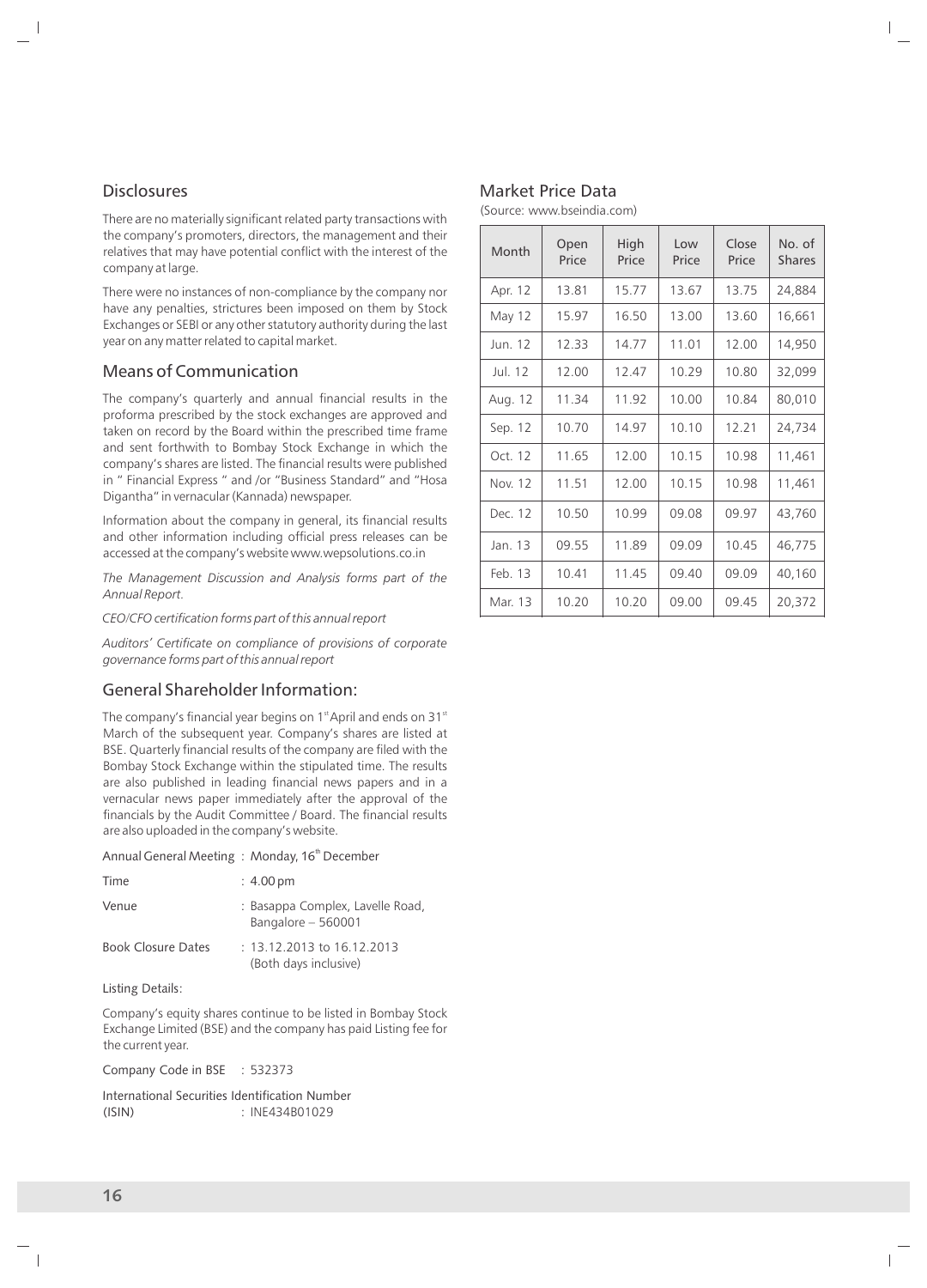

 $\overline{1}$ 

# Share Transfer System:

 $\overline{\phantom{a}}$ 

Shares sent for physical transfer are generally registered and returned within 15 days from the date of receipt if the documents are clear in all respects. Cameo Corporate Services Limited is the Registrar and Transfer agents of the company. The powers of share transfer are delegated to Share Transfer Committee. The Share Transfer Committee meets as often as required.

No request is received for transfer, transmission, split, rematerialisation in physical form during the period under review.

No complaints / queries received from the shareholders during the year under review.

# Shareholding Pattern as at March 31, 2013

|    | Category of Shareholder                                                                       | No. of share<br>holders | Total No.<br>of shares | Total shareholding<br>as a % of total<br>number of shares |
|----|-----------------------------------------------------------------------------------------------|-------------------------|------------------------|-----------------------------------------------------------|
|    | A. SHAREHOLDING OF PROMOTER AND PROMOTER GROUP                                                |                         |                        |                                                           |
| a. | Individuals                                                                                   | 4                       | 2,504,097              | 22.24                                                     |
| b. | <b>Bodies Corporate</b>                                                                       | 2                       | 2,519,373              | 22.37                                                     |
|    | <b>Total Promoters' Holding</b>                                                               | 6                       | 5,023,470              | 44.61                                                     |
|    | <b>B. PUBLIC SHAREHOLDING</b>                                                                 |                         |                        |                                                           |
| a. | <b>Bodies Corporate</b>                                                                       | 59                      | 413,111                | 3.67                                                      |
| b. | Individuals                                                                                   |                         |                        |                                                           |
|    | i. Individuals Shareholders Holding Nominal Share Capital<br>upto ₹1 lakh                     | 2,688                   | 2,025,037              | 17.98                                                     |
|    | ii. Individual Shareholders Holding Nominal Share Capital<br>in excess of $\bar{\tau}$ 1 lakh | 79                      | 2,666,258              | 23.67                                                     |
|    | Clearing Members                                                                              | 2                       | 2,960                  | 0.03                                                      |
|    | Hindu Undivided Families                                                                      | 31                      | 48,870                 | 0.43                                                      |
|    | Non Residents Indians                                                                         | 25                      | 491,904                | 4.37                                                      |
|    | Trusts                                                                                        | 2                       | 589,898                | 5.24                                                      |
|    | <b>Total Public Shareholding</b>                                                              | 2,886                   | 6,238,038              | 55.39                                                     |
|    | Total $(A)+(B)$                                                                               | 2,892                   | 11,261,508             | 100.00                                                    |

*Note: Total number of shares and percentage shareholding by Non- Resident Shareholders is 491,904 and 4.37% respectively. The Company has not issued any ADRs and GDRs. The foreign shareholding consists of holding by NRIs and other foreign national only.*

# Distribution Schedule as on March 31, 2013

| Values of shares held $(\bar{\zeta})$ | No. of<br>shareholders | $%$ of<br>shareholders | Value of<br>shares held | % to the total<br>paid up capital |
|---------------------------------------|------------------------|------------------------|-------------------------|-----------------------------------|
| Less than 5000                        | 1,691                  | 58.47                  | 1,438,470               | 1.28                              |
| 5001 - 10000                          | 539                    | 18.64                  | 3,744,150               | 3.32                              |
| 10001 - 20000                         | 238                    | 8.23                   | 3,372,850               | 3.00                              |
| 20001 - 30000                         | 132                    | 4.57                   | 3,275,990               | 2.91                              |
| 30001 - 40000                         | 62                     | 2.14                   | 2,147,150               | 1.91                              |
| 40001 - 50000                         | 46                     | 1.59                   | 2,064,110               | 1.83                              |
| 50001 - 100000                        | 79                     | 2.73                   | 5,398,540               | 4.79                              |
| 100001 - And Above                    | 105                    | 3.63                   | 91,173,820              | 80.96                             |
| <b>TOTAL</b>                          | 2,892                  | 100.00                 | 112,615,080             | 100.00                            |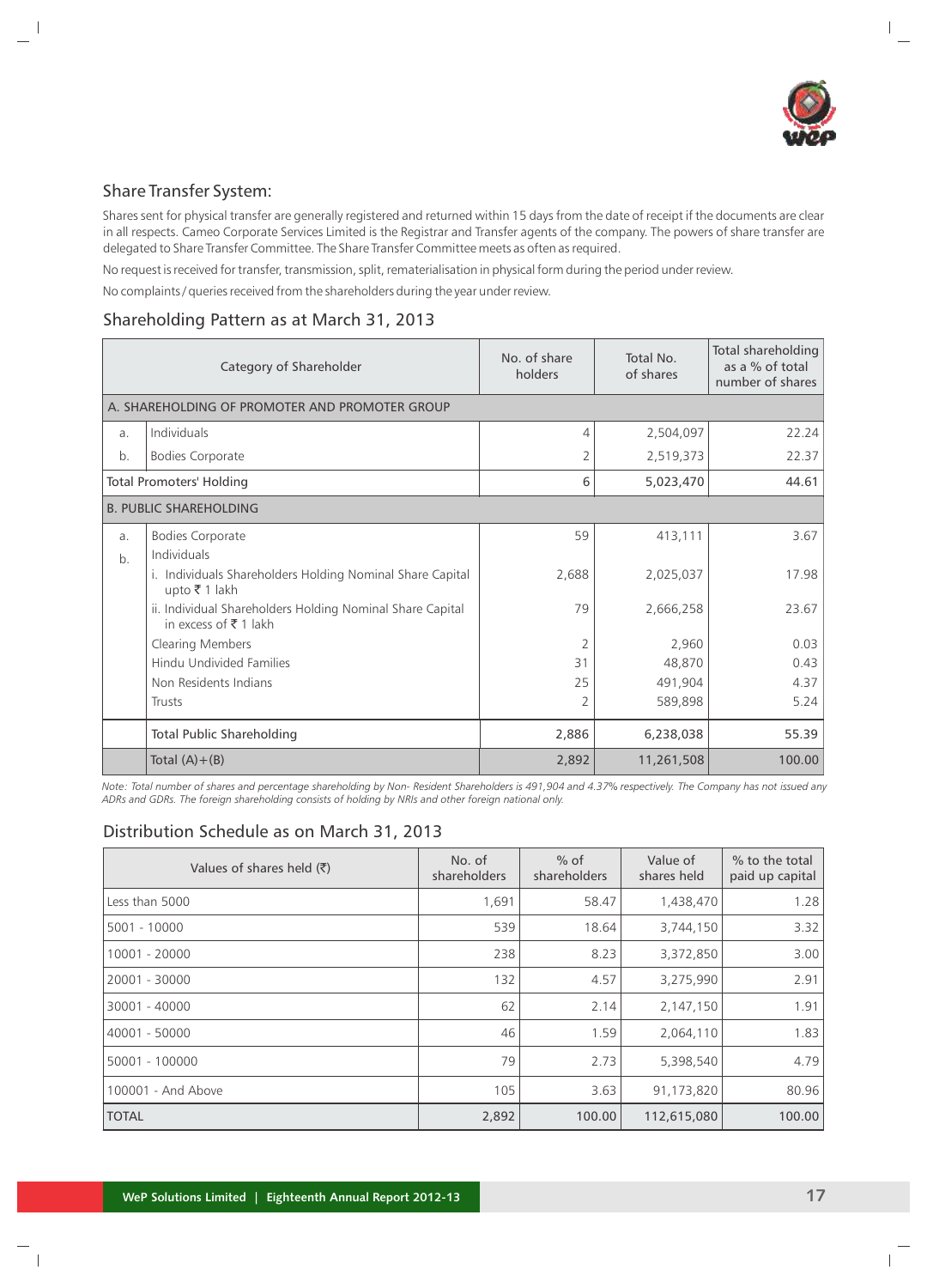# Dematerialisation of shares

 $\overline{\phantom{a}}$ 

Trading of shares of the company is under compulsory electronic mode. As on 31st March 2013 11,015,151 equity shares of the company representing 97.81% of the total subscribed capital of the company were dematerialised.

|                    | As on 31.03.2013 |              |
|--------------------|------------------|--------------|
| <b>Particulars</b> | No. of shares    | % of holding |
| Electronic         | 11,015,151       | 97.81        |
| Physical           | 246,357          | 2.19         |
| TOTAL              | 11,261,508       | 100.00       |

## Address for Correspondence

All communications to the company may be made at the Registered Office of the Company is situated at:

 $\mathbf{I}$ 

# 40/1-A, Basappa Complex, Lavelle Road, Bangalore – 560 001 Tel. : 080-66112000 E-mail : investor@wepsol.in

### Registrar and Transfer Agents

Share transfer in physical form and other communication regarding share certificates, change of address etc., should be sent to our Registrar and Transfer Agents at the following address:

Cameo Corporate Services Limited "Subramanian Building" V Floor No.1, Club House Road, Chennai – 600 002.

Tel.  $\div$  +(91) (044) 28460390

Fax  $\therefore$  +(91) (044) 28460129

E-mail : investor@cameoindia.com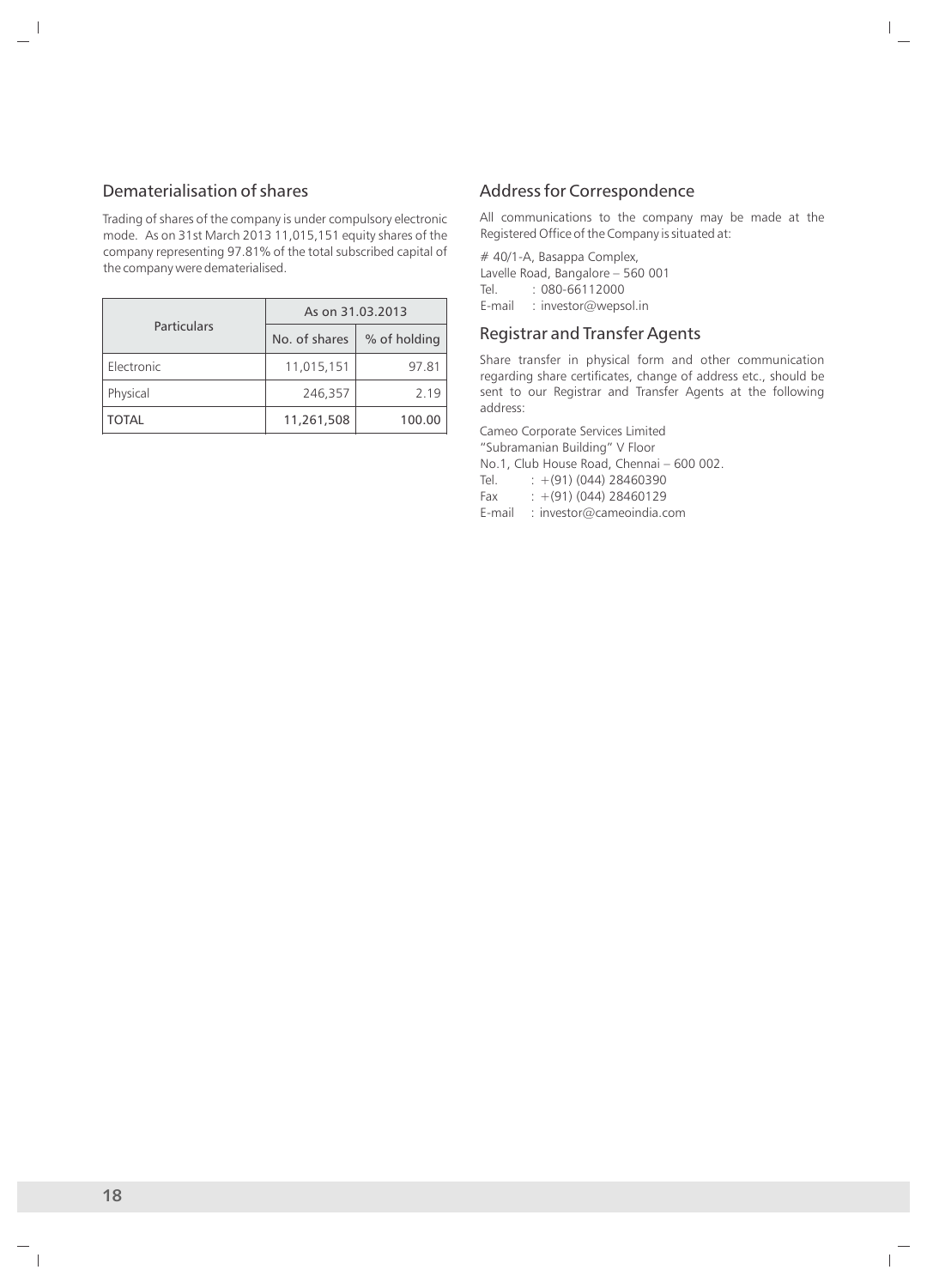

# Chief Financial Officer (CFO) **Certification**

I, Sandeep Kumar Goyal, Chief Financial Officer, WeP Solutions Limited, to the best of my knowledge and belief, certify that:

- (a) We have reviewed balance sheet and profit and loss account for the year ended 31st March 2013 and all its schedules and notes on accounts, as well as the cash flow statement and directors' report and to the best of our knowledge and belief report that:
	- (i) These statements do not contain any materially untrue statement or omit any material fact or contain statements that might be misleading;
	- (ii) These statements together present a true and fair view of the company's affairs and are in compliance with existing accounting standards, applicable laws and regulations.
- (b) There are, to the best of our knowledge and belief, no transactions entered into by the company during the year which are fraudulent, illegal or violative of the company's code of conduct.
- (c) We are responsible for establishing and maintaining internal controls for financial reporting and we have evaluated the effectiveness of internal control systems of the company pertaining to financial reporting and we have disclosed to the auditors and the Audit Committee, deficiencies in the design or operation of such internal controls, if, any, of which we are aware and we have taken proper steps to rectify these deficiencies.
- (d) We have disclosed to the auditors and the Audit Committee
	- (i) Significant changes in internal control over financial reporting during the year ;
	- (ii) Significant changes in accounting policies during the year and that the same have been disclosed in the notes to the financial statements; and
	- (iii) Instances of significant fraud of which we have become aware and the involvement therein, if any, of the management or an employee having a significant role in the company's internal control system over financial reporting.

Place: Bangalore **Sandeep Kumar Goyal** Date: 29<sup>th</sup> May, 2013 Chief Financial Officer

# Declaration by Managing Director for affirmation of compliance of code of conduct:

I, P K Gopalakrishnan, Managing Director hereby affirm that all the members of the Board and Senior management have complied with the code of conduct of the company.

Place: Bangalore **P K Gopalakrishnan** Date: 9<sup>th</sup> November, 2013 **Managing Director** 

# Auditor's Certificate on Corporate Governance

We have examined the compliance of Corporate Governance by WeP Solutions Limited (the Company) for the year ended 31st March, 2013, as stipulated in Clause 49 of the Listing Agreement signed by the Company with Bombay Stock Exchange, Mumbai.

The compliance of Corporate Governance is the responsibility of the Management of the Company. Our examination was carried out in accordance with the Guidance Note on Certification of Corporate Governance issued by the Institute of Chartered Accountants of India and was limited to procedures and implementation thereof, adopted by the Company for ensuring the compliance of the conditions of Corporate Governance. It is neither an audit nor an expression of opinion on the financial statements of the Company.

In our opinion and to the best of our information and according to the explanations given to us, and the representation made by the directors and the management, we certify that the company has complied with the conditions of Corporate Governance as stipulated in the Listing Agreement.

We further state that such compliance is neither an assurance as to the future validity of the Company nr the efficiency or effectiveness with which the management has conducted the affairs of the Company.

> For N M Raiji & Co., Chartered Accountants Firm No. 108296W

Place: Mumbai Partner Date: 9<sup>th</sup> November, 2013 Membership No. 39434

Vinay D Balse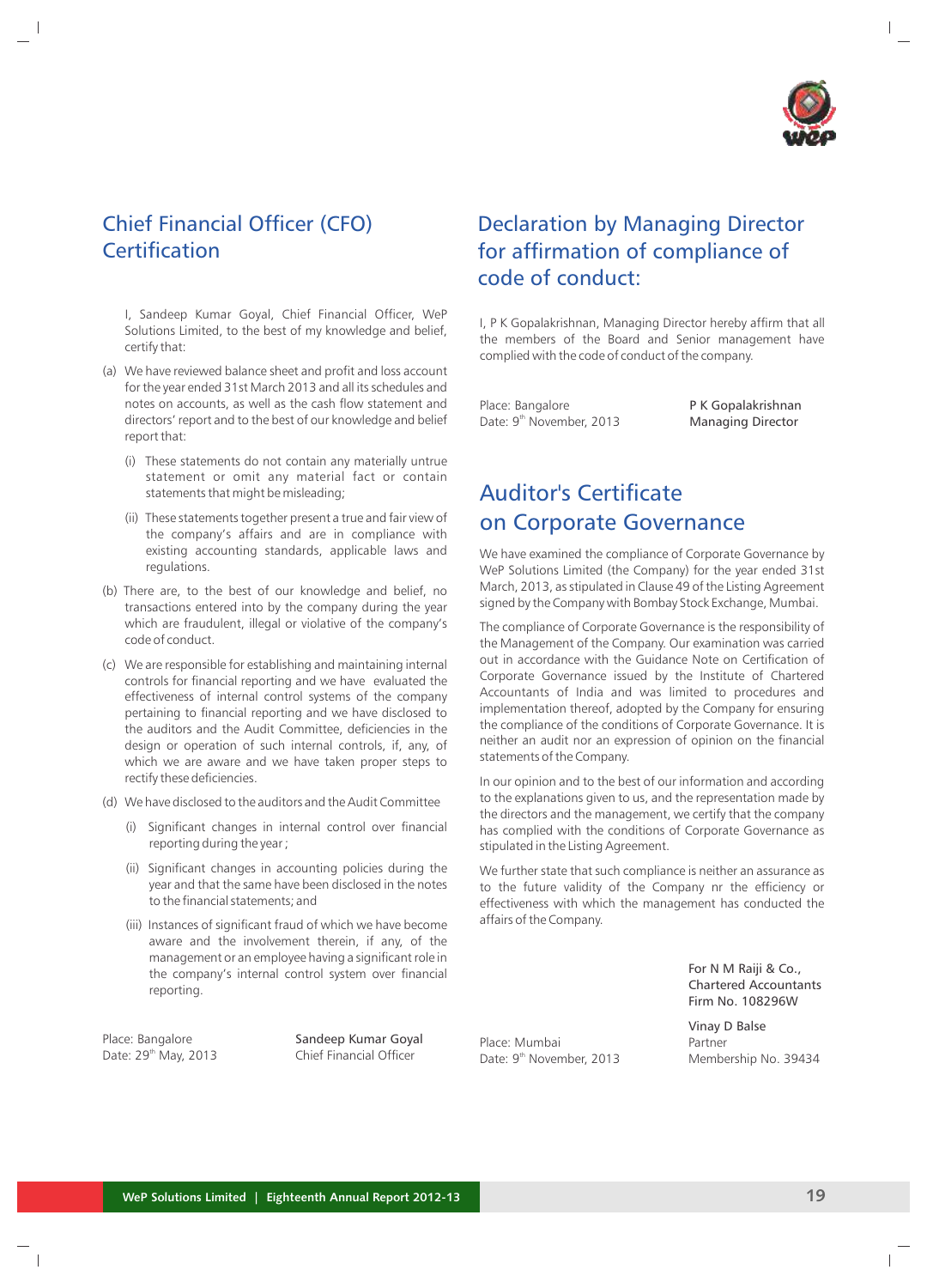# Independent Auditor's Report to the members of WeP Solutions Limited

- 1. Report on the Financial Statements: We have audited the accompanying financial statements of WEP SOLUTIONS LIMITED ('the Company'), which comprise the Balance Sheet as at March 31, 2013, the Statement of Profit and Loss and Cash Flow Statement for the year then ended, and a summary of significant accounting policies and other explanatory information.
- 2. Management's Responsibility for the Financial Statements: Management of the Company is responsible for the preparation of these financial statements that give a true and fair view of the financial position, financial performance and cash flows of the Company in accordance with the Accounting Standards referred to in sub-section (3C) of section 211 of the Companies Act, 1956 ("the Act"). This responsibility includes the design, implementation and maintenance of internal control relevant to the preparation and presentation of the financial statements that give a true and fair view and are free from material misstatements, whether due to fraud or error.
- 3. Auditor's Responsibility: Our responsibility is to express an opinion on these financial statements based on our audit. We conducted our audit in accordance with the Standards on Auditing issued by the Institute of Chartered Accountants of India. Those standards require that we comply with ethical requirement and plan and perform the audit to obtain reasonable assurance about whether the financial statements are free from material misstatement.

An audit involves performing procedures to obtain audit evidence about the amount and disclosures in the financial statements. The procedures selected depend on the auditor's judgment, including the assessment of the risks of material misstatement of the financial statements, whether due to fraud or error. In making those risk assessments, the auditor considers internal control relevant to the Company's preparation and fair presentation of the financial statements in order to design audit procedures that are appropriate in the circumstances. An audit also includes evaluating the appropriateness of accounting policies used and reasonableness of the accounting estimates made by the management, as well as evaluating the overall presentation of the financial statements.

We believe that the audit evidence we have obtained is sufficient and appropriate to provide a basis for our audit opinion.

- 4. Opinion: In our opinion and to the best of our information and according to the explanations given to us, the financial statements give the information required by the Act in the manner so required and give a true and fair view in conformity with the accounting principles generally accepted in India:
	- i) In the case of the Balance Sheet, of the state of affairs of the Company as at March 31, 2013;
	- ii) In the case of the Statement of Profit and Loss, of the profit for the year ended on that date; and
	- iii) In the case of the Cash Flow Statement, of the cash flows for the year ended on that date.
- 5. Report on Other Legal and Regulatory Requirements:
	- i) As required by the Companies (Auditor's Report) order, 2003 issued by the Central Government of India in terms of sub-section (4A) of section 227 of the Companies Act, 1956, we enclose in the Annexure a statement of the matters specified in paragraph 4 and 5 of the said order.
	- ii) Further to our comments in the Annexure referred to in Paragraph 5(i) above, as required by section 227(3) of the Act, we report that;
		- a. We have obtained all the information and explanation which to the best of our knowledge and belief were necessary for the purpose of our audit;
		- b. In our opinion proper books of account as required by law have been kept by the Company so far as appears from our examination of those books;
		- c. The Balance Sheet, Statement of Profit and Loss and Cash Flow Statement dealt with by this report are in agreement with the books of account;
		- d. In our opinion, the Balance Sheet, Statement of Profit and Loss and Cash Flow Statement dealt herewith comply with the Accounting Standards referred to in Section 211 (3C) of the Companies Act, 1956;
		- e. On the basis of the written representations received from the Directors and taken on records by the Board of Directors, none of the Director is disqualified, as at the balance sheet date, from being appointed as a Director in terms of section 274 (1) (g) of the Companies Act, 1956;
		- f. Since the Central Government has not issued any notification as to the rate at which the cess is to be paid under section 441A of the Companies Act, 1956 nor has it issued any Rules under the said section, prescribing the manner in which such cess is to be paid, no cess is due and payable by the Company.

For N. M. RAIJI & CO. Chartered Accountants Firm Registration No: 108296W

J. M. GANDHI Partner Membership No. 37924

Place: Bangalore Date: 29<sup>th</sup> May, 2013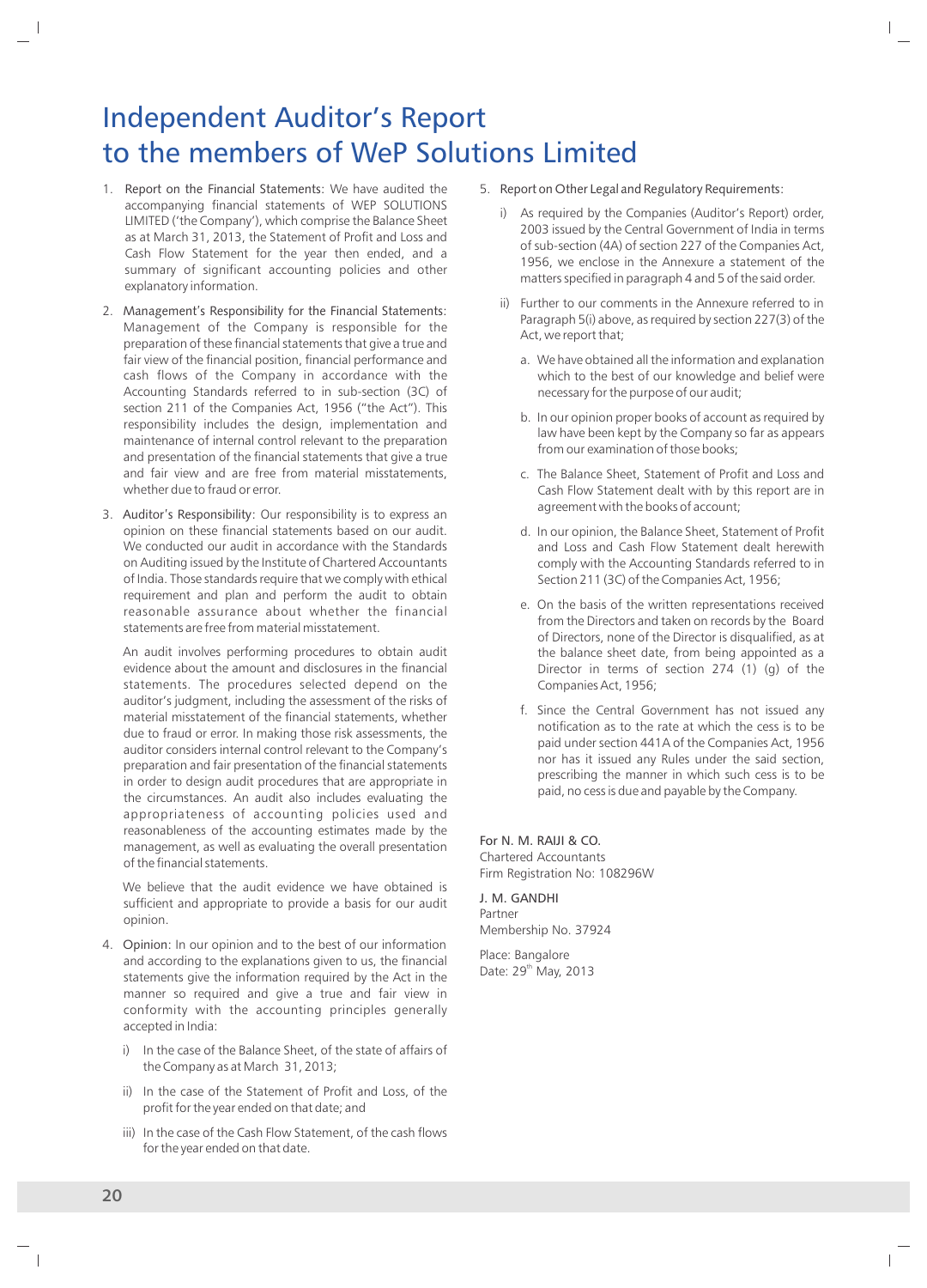# Annexure to the Auditor's Report

[Referred to in paragraph 5 (i) of our report of even date to the Members of WEP SOLUTIONS LIMITED on the financial statements for the year ended March 31, 2013].

- (i) a) The Company is maintaining proper records of fixed assets showing full particulars, including quantitative details and the situation of fixed assets.
	- b) A major portion of fixed assets have been physically verified by the management during the year. In our opinion, the frequency of verification of the fixed assets by the management is reasonable having regard to the size of the company and nature of its assets. The discrepancies noticed have been properly dealt with in the books of account;
	- c) The assets disposed off during the year are not significant and therefore do not affect the going concern assumption.
- (ii) a) According to the information and explanations given to us, the inventory has been physically verified by the management at the end of the year.
	- b) In our opinion and according to the information and explanations given to us, the procedure for physical verification of inventory followed by the management are reasonable and adequate in relation to the size of the Company and the nature of its business;
	- c) In our opinion, the company has maintained proper records of inventory. The discrepancies noticed on verification as compared to book stocks have been properly dealt with in the books of account.
- (iii) The company has not taken / granted any loans secured or unsecured, to / from parties covered in the register maintained under section 301 of the Companies Act, 1956.
- (iv) In our opinion and according to the information and explanations given to us, there is an adequate internal control system commensurate with the size of the company and the nature of its business for the purchase of inventory, fixed assets and for the sale of goods and services. No major weakness has been observed in the internal control system.
- (v) According to the information and explanations provided by the management, we are of the opinion that there are no contracts and arrangements that need to be entered into the register maintained under section 301 of the companies Act 1956;
- (vi) The company has not accepted any deposit from public; hence the provisions of section 58A and 58AA of the Companies Act, 1956 are not applicable.
- (vii) In our opinion, the company has a system of internal audit, which is commensurate with the size and nature of business. However, it needs to be extended to the business transferred to the company during the year.
- (viii) We have broadly reviewed the books of accounts maintained by the Company pursuant to the rules made by Central Government under Section 209 (I) (d) of the Companies Act, 1956 for maintenance of Cost records and are of the opinion that, prima facie, the prescribed accounts and records have been made and maintained. We have not however, made a detailed examination of the records with a view to determine whether they are accurate or complete.
- (ix) a) According to the information and explanations given to us and the records of the company examined by us, in our opinion, the Company is generally regular in depositing undisputed statutory dues including Provident Fund, Employee State Insurance, Income Tax, Sales Tax, Service Tax, Custom duty, Excise duty, Cess and



any other applicable statutory dues with the appropriate authorities and no undisputed amounts were outstanding as at  $31<sup>st</sup>$  March 2013 for a period of six months from the date they became payable.

- b) According to the information and explanations given to us and the records of the company examined by us, there are no dues of sales tax, income tax, customs duty, service tax, wealth tax, excise duty and cess which have not been deposited on account of any dispute.
- (x) As at the balance sheet date, the company does not have accumulated losses in excess of fifty percent of its net worth and has not incurred cash loss in the current financial year and in the immediately preceding financial year.
- (xi) Based on our audit procedure and on the basis of the information and explanations given to us by the management, the company has not defaulted in repayment of dues to any financial institution or bank.
- (xii) According to the information and explanation given to us, the Company has not granted loans and advances on the basis of security by way of pledge of shares, debentures and other securities.
- (xiii) The Company is not a Chit Fund or Nidhi / Mutual Benefit Fund / Society; hence the provision of clause (xiii) of the paragraph 4 of the Order is not applicable to the Company.
- (xiv) The Company does not deal or trade in shares, securities, debentures and other investments.
- (xv) According to the information and explanation given to us, the Company has not given any guarantee for loans taken by others from any bank or financial institutions.
- (xvi) During the year, the Company has taken the term loans. In our opinion and according to the information and explanation given to us the term loans have been applied for the purposes for which they were obtained.
- (xvii) According to the information and explanations given to us and on an overall examination of Balance Sheet of the Company, we state that the funds raised on short-term basis have not been utilized for long term investment.
- (xviii) According to the information and explanations given to us the company has not made any preferential allotment of shares to parties covered in the register maintained under section 301 of the Companies Act 1956.
- (xix) During the year the company does not have any outstanding Debentures.
- (xx) During the year the Company has not raised any money by way of public issue.
- (xxi) Based on the audit procedures performed and the information and explanations given to us by the management, we report that no fraud on or by the company has been noticed or reported during the course of our audit.

For N.M. Raiji & Co., Chartered Accountants

Firm Regn. No: 108296W

J.M. Gandhi Partner Membership No: 37924 Place: Bangalore Date: 29<sup>th</sup> May, 2013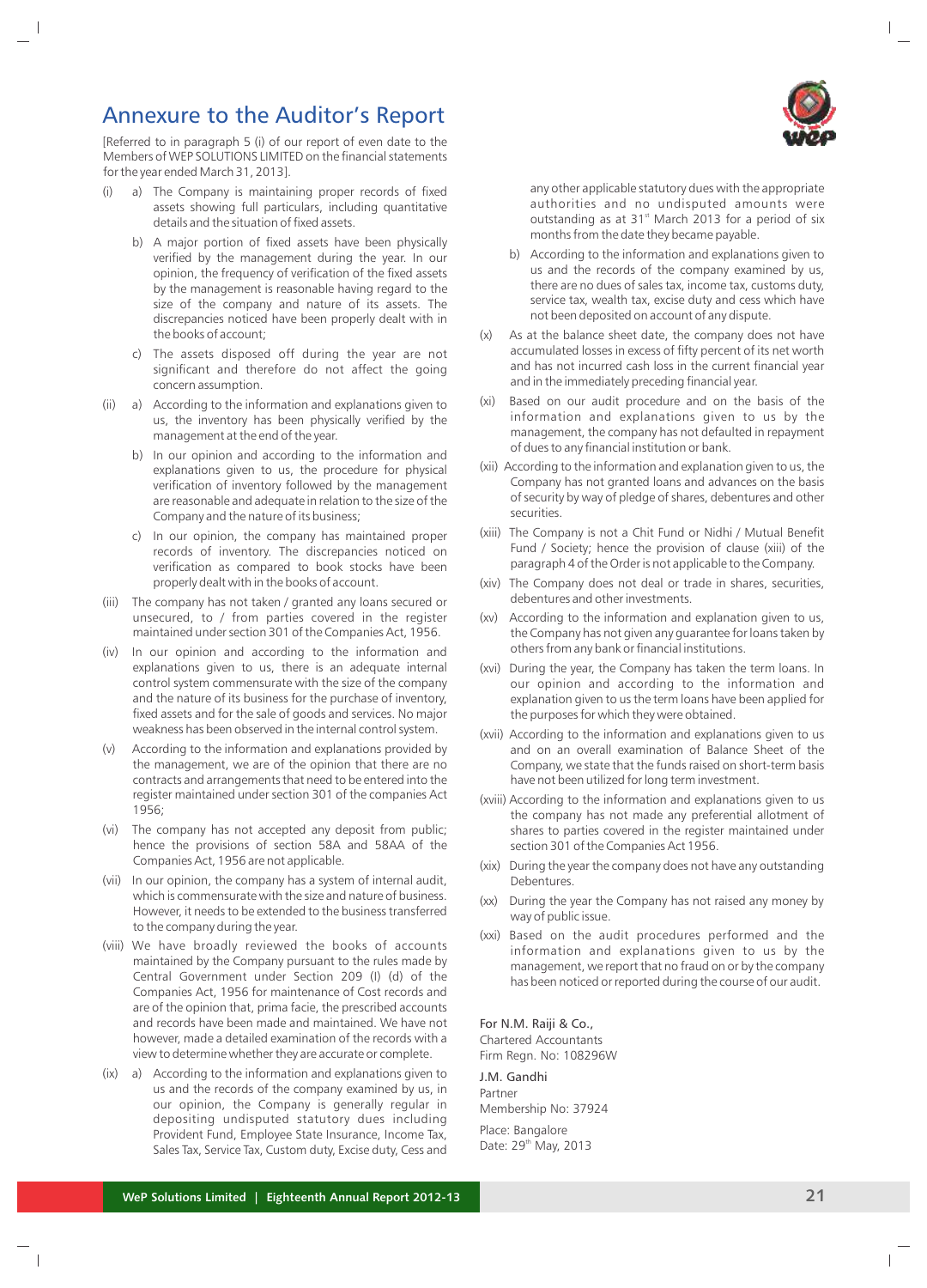# Balance Sheet

 $\mathcal{A}$ 

# WeP Solutions Limited

Balance Sheet as at March 31, 2013

|                |                                                                                      |          |                         | in $\bar{z}$            |
|----------------|--------------------------------------------------------------------------------------|----------|-------------------------|-------------------------|
|                | Particulars                                                                          | Note No. | As at<br>March 31, 2013 | As at<br>March 31, 2012 |
| T              | <b>EQUITY AND LIABILITIES</b>                                                        |          |                         |                         |
| 1              | Shareholders' Funds                                                                  |          |                         |                         |
|                | a) Share Capital                                                                     | 2.1      | 112,620,905             | 112,620,905             |
|                | b) Share Capital Suspense                                                            | 2.1.1    | 117,419,640             |                         |
|                | c) Reserves & Surplus                                                                | 2.2      | 69,012,911              | 58,676,023              |
| $\overline{2}$ | Non current Liabilities                                                              |          | 299,053,456             | 171,296,928             |
|                | a) Long Term Borrowings                                                              | 2.3      | 21,875,000              | 34,375,000              |
|                | b) Other Long Term Liabilities                                                       | 2.4      | 17,030,653              | 4,457,837               |
|                | c) Long Term Provisions                                                              | 2.5      | 16,305,212              | 1,757,784               |
|                |                                                                                      |          | 55,210,865              | 40,590,621              |
| 3              | <b>Current Liabilities</b>                                                           |          |                         |                         |
|                | a) Short Term Borrowings                                                             | 2.6      | 65,954,298              | 73,686,173              |
|                | b) Trade Payables                                                                    | 2.7      | 338,387,439             | 63,081,757              |
|                | c) Other Current Liabilities                                                         | 2.8      | 79,996,057              | 23,034,457              |
|                | d) Short Term Provisions                                                             | 2.9      | 19,085,128              | 360,169                 |
|                |                                                                                      |          | 503,422,922             | 160, 162, 556           |
|                | <b>TOTAL</b>                                                                         |          | 857,687,243             | 372,050,105             |
| Ш              | <b>ASSETS</b>                                                                        |          |                         |                         |
| 1              | Non current Assets                                                                   |          |                         |                         |
|                | a) Fixed Assets                                                                      | 2.10     |                         |                         |
|                | i) Tangible assets                                                                   |          | 128, 131, 862           | 121,423,419             |
|                | ii) Intangible assets                                                                |          | 4,498,728               | 2,050,205               |
|                | iii) Capital work in progress                                                        |          | 932,207                 |                         |
|                | b) Deferred tax assets (Net)                                                         | 2.11     | 25,247,441              | 6,673,863               |
|                | c) Long term Loans and Advances                                                      | 2.12     | 16,242,664              | 1,320,383               |
|                | d) Other Non current assets                                                          | 2.13     | 47,851                  | 34,224                  |
|                |                                                                                      |          | 175,100,753             | 131,502,094             |
| $\overline{2}$ | <b>Current Assets</b>                                                                |          |                         |                         |
|                | a) Inventories                                                                       | 2.14     | 259,861,716             | 114,166,492             |
|                | b) Trade Receivables                                                                 | 2.15     | 306,869,215             | 105,766,369             |
|                | c) Cash and cash equivalents                                                         | 2.16     | 852,652                 | 236,929                 |
|                | d) Short term loans and advances                                                     | 2.17     | 115,002,907             | 20,378,221              |
|                |                                                                                      |          | 682,586,490             | 240,548,011             |
|                | Significant Accounting Policies                                                      | 1        |                         |                         |
|                | The Note No. 2.1 to 2.34 are integrated part of these<br><b>Financial Statements</b> |          |                         |                         |
|                | <b>TOTAL</b>                                                                         |          | 857,687,243             | 372,050,105             |

*Note: Consequent to the transfer of Printer business w.e.f. April 1, 2012, the current year figures are not comparable to the previous year.*

As per our report attached<br>For N M Raiji & Co Chartered Accountants

J M Gandhi Partner Membership No. : 37924

Place: Bangalore Date: May 29, 2013. For and on behalf of the Board of Directors

H V Gowthama Director

Sandeep Goyal Chief Financial Officer Ram N Agarwal Chairman

 $\begin{array}{c} \hline \end{array}$ 

S. Kannan Company Secretary

 $\mathbb{L}$ 

 $\Box$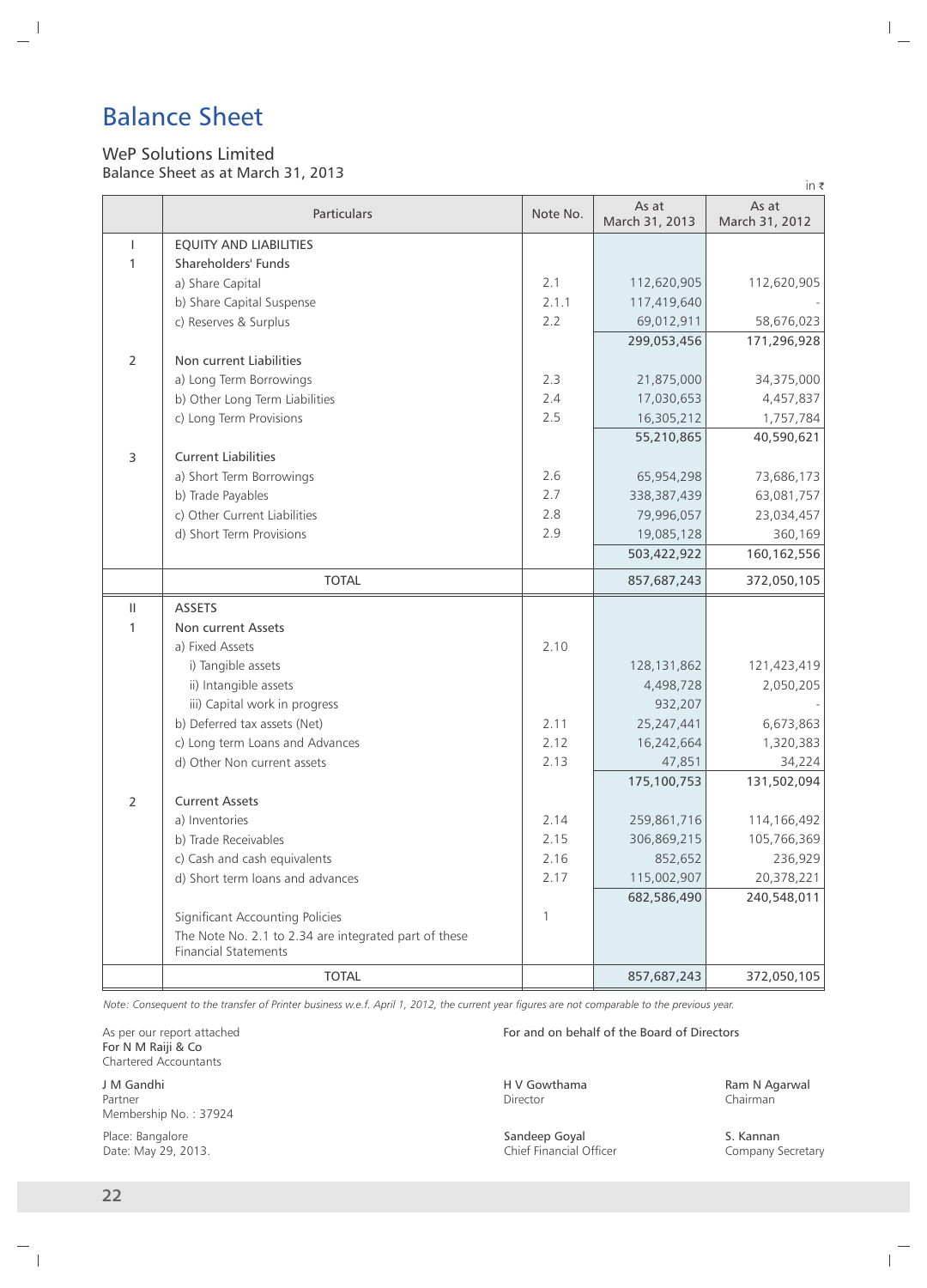# Statement of Profit and Loss



 $\begin{array}{c} \hline \end{array}$ 

# WeP Solutions Limited

 $\mathbb{R}$ 

Statement of Profit and Loss for the year ended March 31, 2013

|                                       |                                                                                      |          |                                         | in $\bar{z}$                            |
|---------------------------------------|--------------------------------------------------------------------------------------|----------|-----------------------------------------|-----------------------------------------|
|                                       | Particulars                                                                          | Note No. | For the year<br>ended<br>March 31, 2013 | For the year<br>ended<br>March 31, 2012 |
|                                       | <b>REVENUE</b>                                                                       |          |                                         |                                         |
|                                       | Revenue from Operations                                                              | 2.18     | 1,518,575,579                           | 371,685,670                             |
| $\mathbb{I}$                          | Other Income                                                                         | 2.19     | 3,409,445                               | 44,215                                  |
|                                       | Total Revenue (I+II)                                                                 |          | 1,521,985,024                           | 371,729,885                             |
|                                       |                                                                                      |          |                                         |                                         |
| $\begin{array}{c} \hline \end{array}$ | <b>EXPENDITURE</b>                                                                   |          |                                         |                                         |
|                                       | a) Cost of Materials consumed                                                        | 2.20     | 342,273,616                             | 150,138,324                             |
|                                       | b) Purchases of Stock in trade                                                       | 2.21     | 574,251,138                             | 24,493,197                              |
|                                       | c) Changes in inventories of finished goods, work in progress<br>and stock in trade  | 2.22     | 23,537,022                              | 7,139,665                               |
|                                       | d) Employee Benefits expense                                                         | 2.23     | 126,837,886                             | 29,994,870                              |
|                                       | e) Other expenses                                                                    | 2.25     | 329,836,344                             | 87,842,244                              |
|                                       | <b>Total Expenses</b>                                                                |          | 1,396,736,006                           | 299,608,300                             |
|                                       |                                                                                      |          |                                         |                                         |
| $\mathsf{IV}$                         | Profit Before Depreciation, Interest, Exceptional Item and Tax                       |          | 125,249,018                             | 72,121,585                              |
|                                       | Depreciation and amortization expense                                                | 2.10     | 77,229,104                              | 70,184,169                              |
| $\vee$                                | Profit Before Interest, Exceptional Item and Tax                                     |          | 48,019,914                              | 1,937,416                               |
|                                       | Finance costs                                                                        | 2.24     | 31,226,281                              | 14,153,153                              |
| V <sub>l</sub>                        | <b>Profit Before Tax</b>                                                             |          | 16,793,633                              | (12, 215, 737)                          |
| VII                                   | Tax expense                                                                          |          |                                         |                                         |
|                                       | a) Current Tax                                                                       |          | 2,745,077                               |                                         |
|                                       | b) MAT Credit entitlement                                                            |          | (2,745,077)                             |                                         |
|                                       | c) Deferred Tax                                                                      |          | 5,645,912                               | (4,920,021)                             |
| VIII                                  | Profit / (Loss) for the year                                                         |          | 11,147,721                              | (7, 295, 716)                           |
|                                       | Earnings Per Share                                                                   | 2.34     |                                         |                                         |
|                                       | (Equity Shares par value Rs 10/- each)                                               |          |                                         |                                         |
|                                       | - Basic & Diluted                                                                    |          | 0.48                                    | (0.65)                                  |
|                                       | Number of shares used in computing earnings per share                                |          |                                         |                                         |
|                                       | - Basic & Diluted                                                                    |          | 23,003,472                              | 11,262,674                              |
|                                       | Significant Accounting Policies                                                      | 1        |                                         |                                         |
|                                       | The Note No. 2.1 to 2.34 are integrated part of these<br><b>Financial Statements</b> |          |                                         |                                         |

*Note: Consequent to the transfer of Printer business w.e.f. April 1, 2012, the current year figures are not comparable to the previous year.*

For N M Raiji & Co Chartered Accountants

J M Gandhi Partner Membership No. : 37924

Place: Bangalore Date: May 29, 2013.

As per our report attached For and on behalf of the Board of Directors

H V Gowthama Director

Sandeep Goyal Chief Financial Officer Ram N Agarwal Chairman

S. Kannan Company Secretary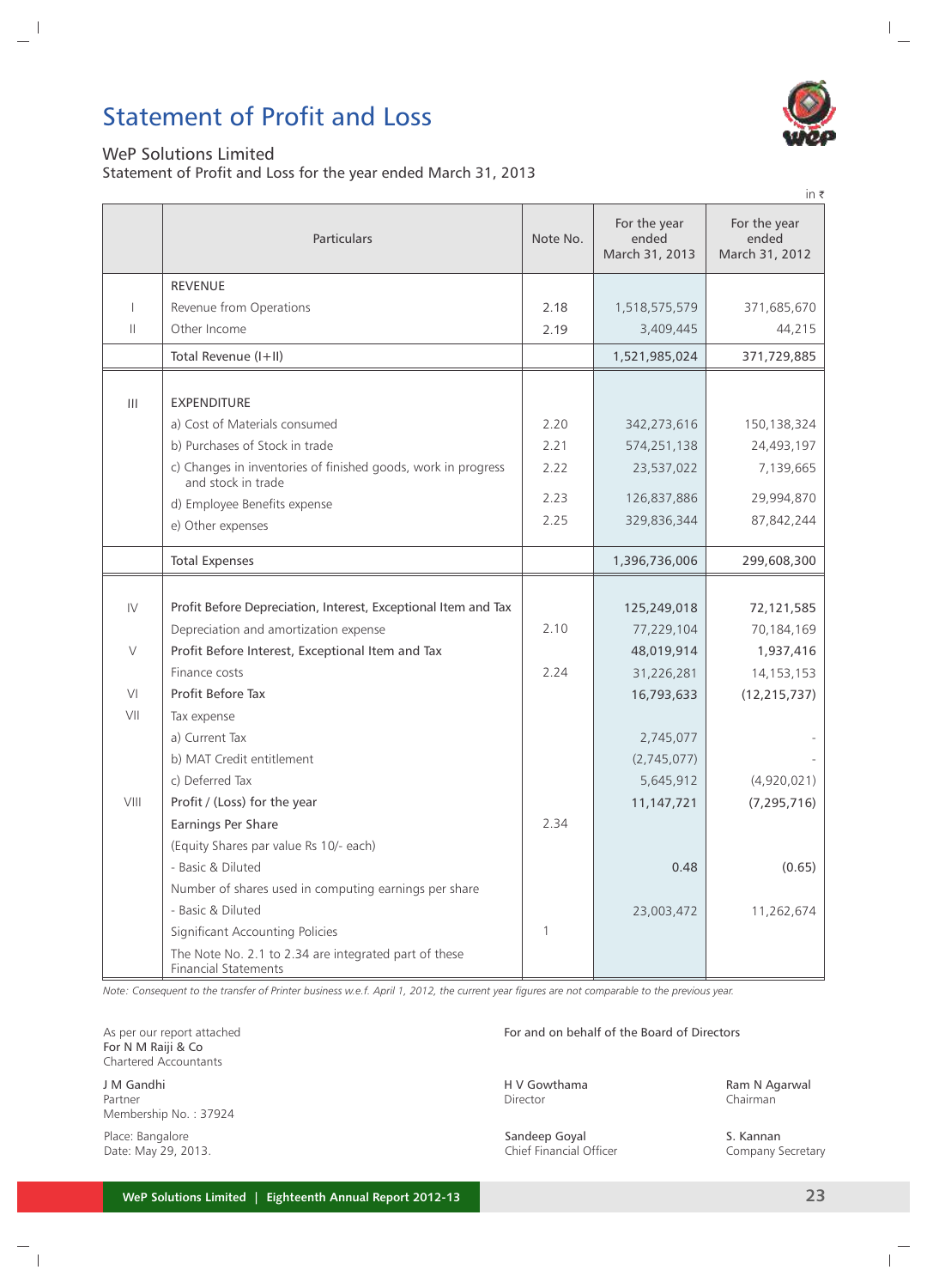# Significant accounting policies and notes on accounts

## Company Overview

WeP Solutions Limited is the pioneer of Managed Printing Solutions in India. With our extensive network and expertise in the business we have grown over the period and manage close to 18000+ printers / copiers across 1500+ locations for 600 customers.

We are the first Indian company to provide pan India printing solutions and set organization free from hassle of managing printers to focus better on their core business. Besides reducing printing cost to Organization, MPS contributes to environmental objectives of organizations.

During the year, the company has acquired Printers Business of M/s WeP Peripherals Limited with effect from April 1, 2012. The Printers Business comprises of Research & Development, Manufacturing, Sales, Service and Maintenance of High Speed Impact Printers. The customers of this business include many nationalised and private banks, Insurance and financial institutions, Public sector companies spread across India.

Assets and Liabilities are bifurcated into current and non current based on 12 months period from the balance sheet date, as operating cycle of the company is determined less than 1 year.

### **1. Significant accounting policies**

#### 1.1 Basis of preparation of financial statements

The Financial Statements are prepared as a going-concern under historical cost convention on an accrual basis and in accordance with the provision of section 211(3C) and other provisions of the Companies Act, 1956.

### 1.2 Use of Estimates

The preparation of financial statements in accordance with the generally accepted accounting principles requires management to make judgments, estimates and assumptions that affect the application of accounting policies and the reported amounts of assets and liabilities, income and expenses. Estimates and underlying assumptions are reviewed on an ongoing basis. Revision to accounting estimate is recognised in the period in which the estimates are revised and in any future period affected.

### 1.3 Fixed assets, intangible assets, leased assets and work-in-progress

Fixed assets are stated at historical cost less accumulated depreciation. Costs include expenditure directly attributable to the acquisition of the asset. Borrowing costs directly attributable to the construction or production of qualifying assets are capitalized as part of the cost.

Intangible assets are stated at the consideration paid for acquisition less accumulated amortization.

Advances paid towards the acquisition of fixed assets outstanding as of each balance sheet date is shown as capital advance and the cost of fixed assets not ready for use before such date are disclosed as capital work in progress.

Leases where the lessor retains substantially all the risks and rewards of ownership are classified as operating leases. Lease rentals in respect of assets taken under operating leases are charged to profit and loss account on a straight line basis over the lease term.

Spares issued for fixed assets after the depreciated life of the original asset are capitalised.

### 1.4 Depreciation and amortization

Depreciation on fixed assets is provided at the rates prescribed in Schedule XIV to the companies act,1956, or at the rates determined based on the useful life of the asset, as estimated by the management, which ever is higher. Depreciation is provided based on the straight line method. The rates adopted for the depreciation determined on the basis of useful life of fixed assets are as follows:

| <b>Assets</b>                            | Deprecia-<br>tion Rate<br>Applied | Rates<br>as per<br>Schedule<br><b>XIV</b> |
|------------------------------------------|-----------------------------------|-------------------------------------------|
| Computers                                | 50.00%                            | 16.21%                                    |
| <b>Furniture and Fixtures</b>            | 20.00%                            | 6.33%                                     |
| Office Equipments                        | 20.00%                            | 4.75%                                     |
| Plant and Equipments                     | 25.00%                            | 4.75%                                     |
| Computer Peripherals - on Use and<br>Pay | 25.00%                            | 16.21%                                    |
| Vehicles                                 | 25.00%                            | 9.50%                                     |
| Air Conditioners                         | 25.00%                            | 4.75%                                     |
| Electrical Installations                 | 25.00%                            | 4.75%                                     |
| Moulds, Dies & Patterns                  | 20.00%                            | 11.31%                                    |
| <b>Testing Equipments</b>                | 25.00%                            | 4.75%                                     |
| <b>Building</b>                          | 5.00%                             | 3.34%                                     |

Spares issued for Computer Peripherals - on use and pay, after completion of useful life of the original asset are capitalised and depreciated over 24 months.

Individual Assets costing less than  $\overline{\xi}$  5,000 are depreciated in full in the year of purchase.

Depreciation for assets purchased / sold during the period is proportionately charged.

Intangible assets are amortized over their respective individual estimated useful lives on a straight-line basis as follows:

| Assets                                       | Amortization<br>Rate |
|----------------------------------------------|----------------------|
| Acquired Computer Software - ERP Systems     | 30.77%               |
| Computer Software Purchased - ERP<br>Systems | 25.00%               |
| Computer Software                            | 50.00%               |
| Technical Know-how                           | 20.00%               |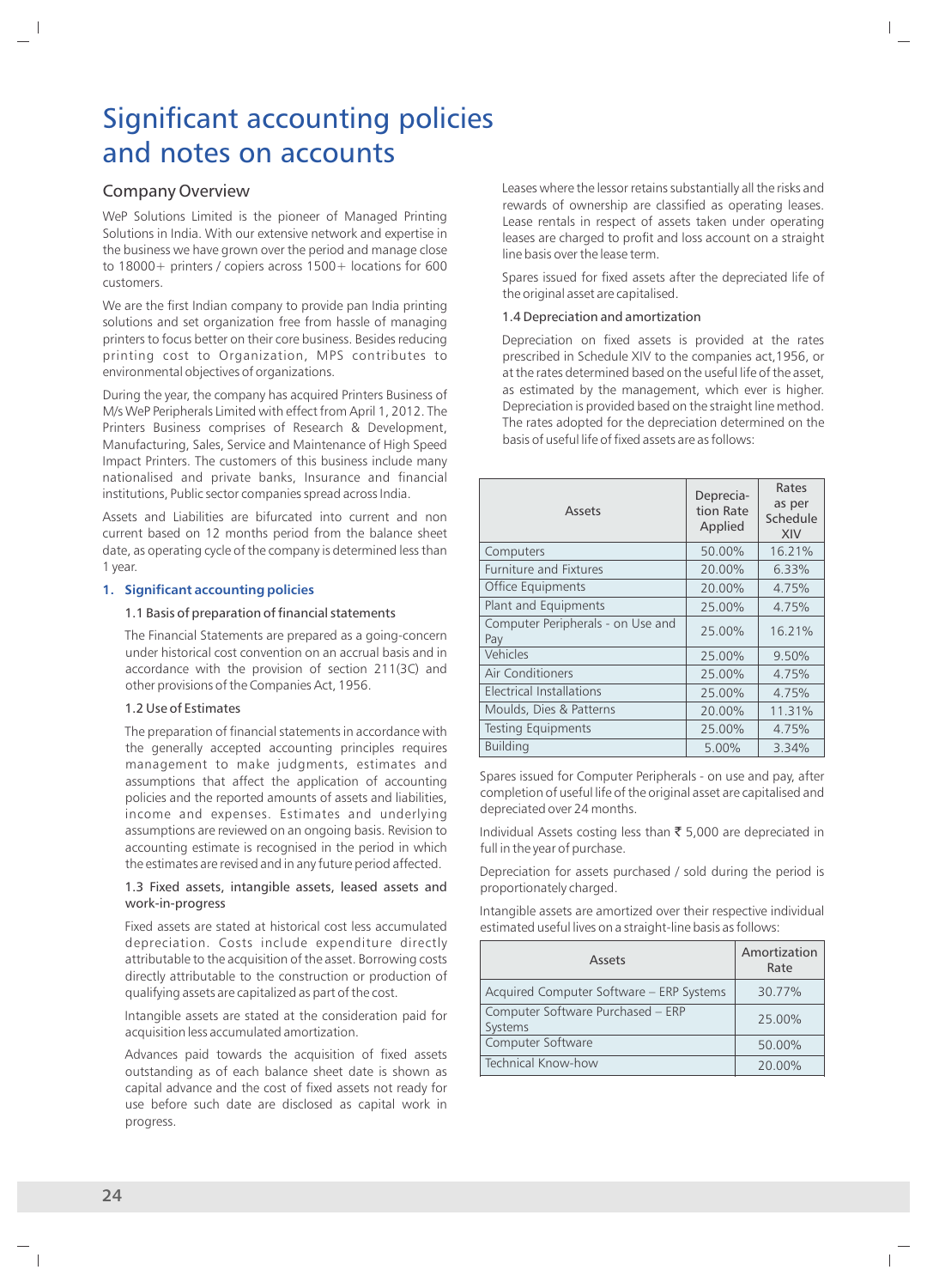

#### 1.5 Impairment of Assets

An asset is treated as impaired when the carrying cost of asset exceeds its recoverable value. An impairment loss is charged to the Profit and Loss Account in the year in which an asset is identified as impaired. The impairment loss recognised in prior accounting period is reversed if there has been a change in the estimate of recoverable amount.

#### 1.6 Borrowing Cost

Borrowing Cost incurred in connection with borrowing of funds for the acquisition, production or construction of an asset that necessarily takes substantial period of time to get ready for its intended use / sale are capitalised as part of that assets. Other borrowing costs are recognised as an expense in the period they are incurred.

#### 1.7 Inventories

Inventories are valued at lower of cost or net realizable value, including necessary provision for obsolescence. Cost is determined using the weighted average method.

#### 1.8 Contingencies and events occurring after the Balance Sheet date

Accounting for contingencies (gain or loss) arising out of contractual obligations are made only on the basis of mutual acceptance.

Event occurring after the date of Balance Sheet are considered upto the date of approval of the accounts by the Board of Directors, where material.

### 1.9 Foreign Currency Transactions

Transactions denominated in foreign currencies are recorded at the exchange rate prevailing on the date of the transaction or that approximates the actual rate at the date of the transaction.

Monetary items denominated in foreign currencies at the year end are restated at year end rates. In case of items which are covered by forward exchange contracts, the difference between the year end rate and rate on the date of the contract is recognised as exchange difference and the premium paid on forward contracts is recognized over the life of the contract.

Non monetary foreign currency items are carried at cost.

#### 1.10 Revenue Recognition

Sales of Product/Service are accounted net of Excise duty, Sales Tax /VAT, Service Tax and discounts on accrual basis.

Agency Commission is accrued on shipment of consignment by Principal and Other income is recognised on accrual basis.

### 1.11 Employee Benefits

Gratuity: The Company provides gratuity benefit to the employees which is defined benefit plan and the obligation of the company is calculated on the basis of actuarial valuation.

Leave Accrual: The Company allows accumulation / encashment of leave. Such accumulation can be utilized by

obtaining leave in the subsequent period of employment or at the time of separation for a specified period. The obligation as on the balance sheet date is provided on the basis of actuarial valuation.

#### 1.12 Tax Expense

Current tax on income for the current period is determined on the basis of taxable income and tax credits computed in accordance of the provisions of the Income-tax Act, 1961, and based on expected outcome of assessments/appeals.

Deferred tax is recognised on timing difference between taxable and accounting income for the year and quantified using the tax rates and laws that are enacted or substantively enacted as on the balance sheet date.

Deferred tax asset relating to unabsorbed depreciation / business losses/ losses under the head " capital gains" are recognised and carried forward to the extent that there is a virtual certainty that sufficient future taxable income will be available against which such deferred tax assets can be realised

Other deferred tax assets are recognised and carried forward to the extent that there is a reasonable certainty that sufficient future taxable income will be available against which such deferred tax assets can be realised.

#### 1.13 Provisions and contingent liabilities

Provisions are recognised when the Company has a present obligation as a result of past event, it is probable that an outflow of resources will be required to settle the obligation, and a reliable estimate can be made of the amount of obligation.

A disclosure for a contingent liability is made when there is a possible obligation or a present obligation that may, but probably will not, require an outflow of resources. Where there is a possible obligation or a present obligation in respect of which the likelihood of outflow of resources is remote, no provision or disclosure is made.

Legal provisions are made as per the requirements of the applicable legislation. Warranty provision is arrived at considering the warranty period and the rate of failures determined from historical information. They represent the best estimate of likely expenses during the unexpired warranty period.

#### 1.14 Research & Development

The company incurs certain expenditure for new product development or upgradation of features in the existing products. Any revenue expenditure incurred is charged off during the quarter in which it is incurred. Any capital expenditure is shown as addition to fixed assets.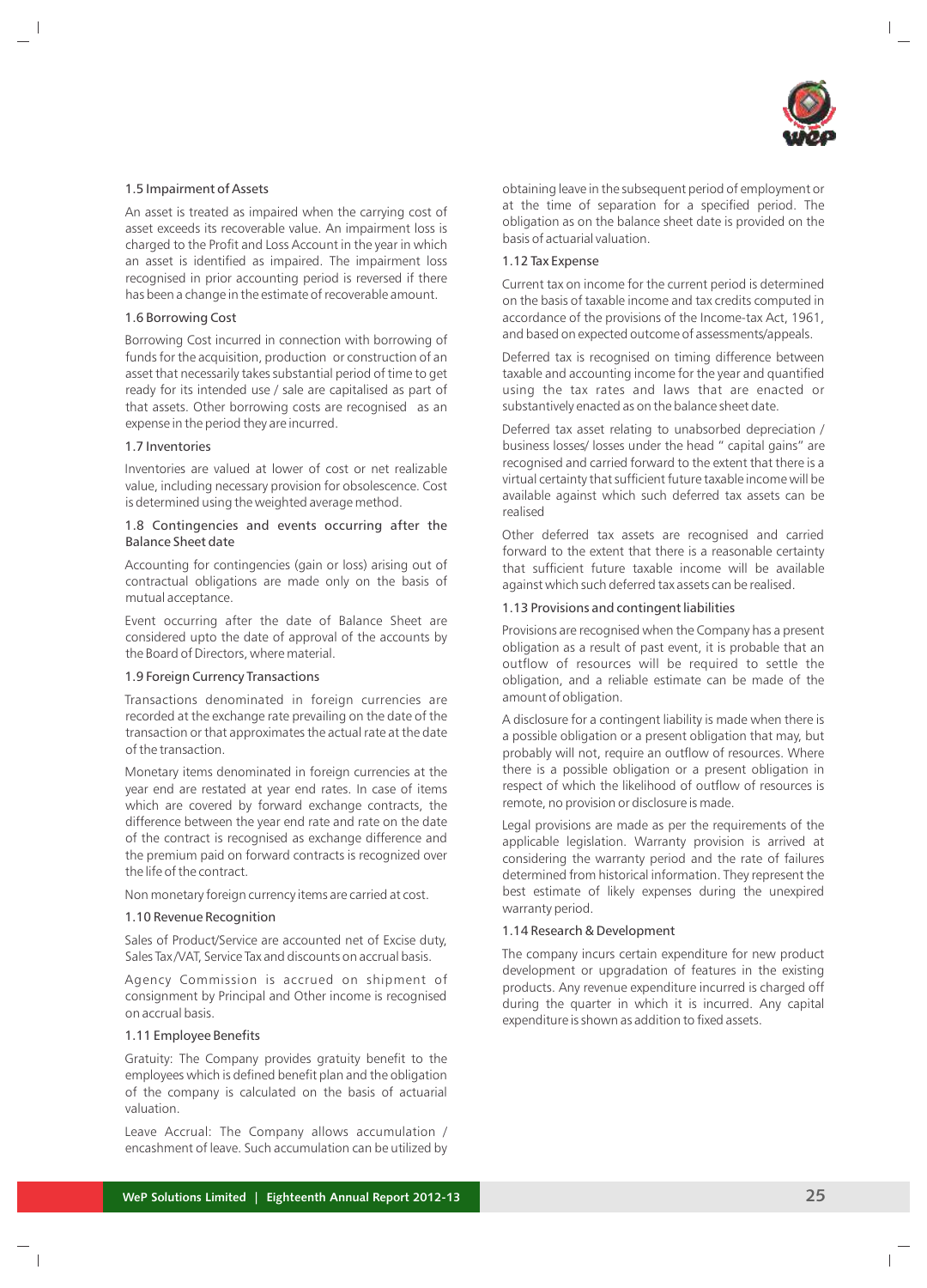#### 2. Notes on Accounts for the year ended March 31,2013

All figures are reported in Rupees, except data relating to number of Equity Shares or unless stated otherwise.

The previous period figures have been regrouped / reclassified, wherever necessary to conform to the current period presentation.

Consequent to the transfer of Printer business w.e.f. April 1, 2012, the current year figures are not comparable to the previous year.

### 2.1 Share capital

| <b>Particulars</b>                                                                                                                                                                      | As at       | As at<br>March 31, 2013   March 31, 2012 |
|-----------------------------------------------------------------------------------------------------------------------------------------------------------------------------------------|-------------|------------------------------------------|
| Authorised                                                                                                                                                                              |             |                                          |
| 30,000,000 (PY: 30,000,000) Equity Shares of ₹10 each                                                                                                                                   | 300,000,000 | 300,000,000                              |
|                                                                                                                                                                                         | 300,000,000 | 300,000,000                              |
| Issued, Subscribed and Paid-Up<br>11,261,508 (PY 11,262,674) Equity shares of ₹10 each fully paid up<br>(Of the above 10,471,681 shares have been allotted for consideration other than | 112,615,080 | 112,626,740                              |
| cash in last 5 years)<br>Less: Allotment money in arrears                                                                                                                               |             | 5,835                                    |
| Add: Forfeited Shares (Equity Share of ₹ 5 each paid up)                                                                                                                                | 5,825       |                                          |
| <b>TOTAL</b>                                                                                                                                                                            | 112,620,905 | 112,620,905                              |

#### 2.1.1 Share Capital Suspense

Share Capital Suspense represents the face value of shares pending allotment as on the Balance Sheet date, pursuant to a scheme of arrangement under Sec 391–394 of the Companies Act 1956, the effect of which has been given in the current year. (Refer Note No. 2.1.5)

#### 2.1.2 The reconciliation of the number of shares outstanding at the beginning and at the end of the period:

| <b>Particulars</b>                              | As at<br>March 31, 2013   March 31, 2012 | As at      |
|-------------------------------------------------|------------------------------------------|------------|
| Shares outstanding at the beginning of the year | 11,262,674                               | 11,262,674 |
| Shares Forfeiture during the year               | 1,166                                    |            |
| Shares outstanding at the end of the year       | 11,261,508                               | 11,262,674 |

### 2.1.3 The Rights, Preferences and Restrictions attached to Equity Shares

The Company has one class of equity share having a par value of  $\bar{\tau}$  10 per share. Each shareholder is entitled to one vote per equity share. The shareholders are entitled to dividend declared on proportionate basis. On liquidation of the company, the equity share holder are eligible to receive remaining assets of the company after distribution of all preferential amount in proportion to their shareholding

### 2.1.4 Shares in the company held by each shareholder holding more than 5 percent shares:

| Name of Shareholder     | As at<br>March 31, 2013* March 31, 2012 | As at     |
|-------------------------|-----------------------------------------|-----------|
| WeP Peripherals Limited |                                         |           |
| - No of Shares          | 2,120,751                               | 2,120,751 |
| - % Holding             | 18.83%                                  | 18.83%    |
| <b>WeP Trust</b>        |                                         |           |
| - No of Shares          | 589,893                                 | 614,232   |
| - % Holding             | 5.24%                                   | 5.45%     |
| Mr. Ram N Agarwal       |                                         |           |
| - No of Shares          | 2,290,824                               | 2,290,824 |
| - % Holding             | 20.34%                                  | 20.34%    |

*\* Excludes the shares pending allotment as on the Balance Sheet date pursuant to a scheme of arrangement under Sec 391-394 of the Companies Act 1956.*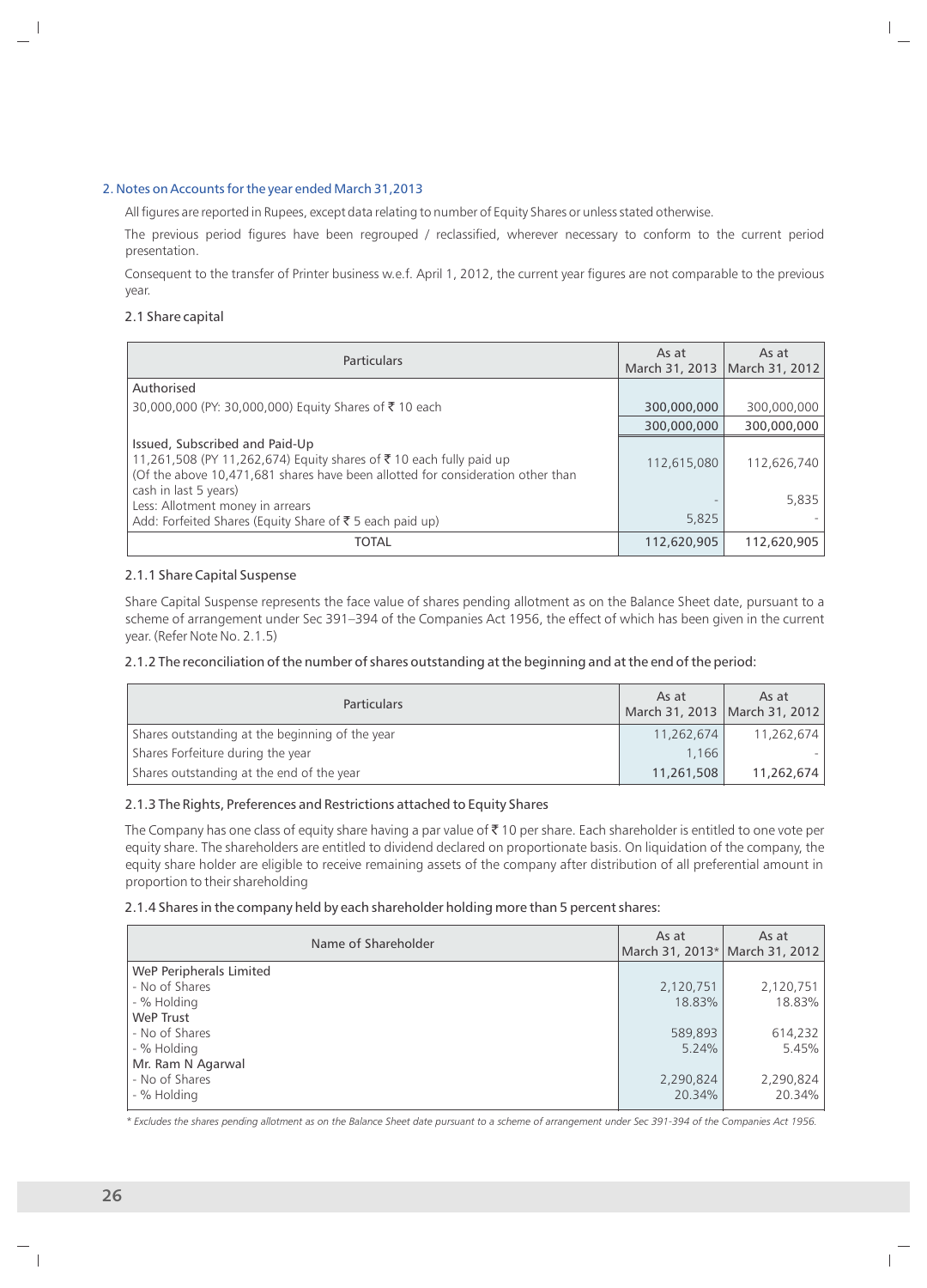

### 2.1.5 Scheme of arrangement

During the year, under a scheme of arrangement under Sec 391 – 394 of the Companies Act 1956, Printer business of Wep Peripherals Limited is transferred to the company on a going concern basis as per the scheme of arrangement approved by the shareholders & creditors of the company, M/s WeP Peripherals Limited and Hon'ble High court of Karnataka. The accounting effect of the scheme of arrangement has been given in the accounts of the current year, as the scheme has become effective on filling of certified copy of the Court order sanctioning the scheme with the Registrar of Companies. After the effective date, an appeal has been filed by a third party against the order with the Hon'ble High Court of Karnataka which has granted an interim stay that no further shares shall be transferred but however, the company is permitted to carry on the business in terms of the Scheme. Accordingly following assets and liabilities have been transferred to the company from the appointed date April 1, 2012 in compliance of section 2(19AA) of the Income Tax Act, 1961.

| <b>Particulars</b>                     | As at 1-Apr-2012 |
|----------------------------------------|------------------|
| Fixed Assets                           | 27,726,139       |
| Deferred Tax Asset                     | 24,219,486       |
| Inventories                            | 192,674,075      |
| Trade Receivables                      | 189,224,320      |
| Loans and advances                     | 34,295,031       |
| Cash and Bank Balances                 | 2,173,125        |
| Total Assets (a)                       | 470,312,176      |
| <b>Borrowings</b>                      | 35,580,191       |
| Other Long Term Liabilities            | 14,895,139       |
| Trade Payables                         | 207,885,758      |
| Long term Provisions                   | 14,465,369       |
| Current Liabilities and Provisions     | 80,876,911       |
| Total Liabilities (b)                  | 353,703,368      |
| Total Net Assets as per Scheme (a)-(b) | 116,608,808      |

As provided in the scheme of arrangement mentioned above, the company has to allot 11,741,964 shares to the shareholders of WeP Peripherals Limited. The difference between the share capital to be issued and the Net assets transferred is treated as Goodwill and adjusted from capital reserve as per the provisions of scheme of arrangement.

| <b>Particulars</b>                                                      | Amount      |
|-------------------------------------------------------------------------|-------------|
| Total Net Assets as per scheme                                          | 116,608,808 |
| Less:                                                                   |             |
| Face value of shares to be allotted as per the Scheme of<br>arrangement | 117,419,640 |
| Goodwill adjusted from Capital reserve                                  | 810,832     |

Consequent to the above transfer of Printer business w.e.f. April 1, 2012, the current year figures are not comparable to the previous year.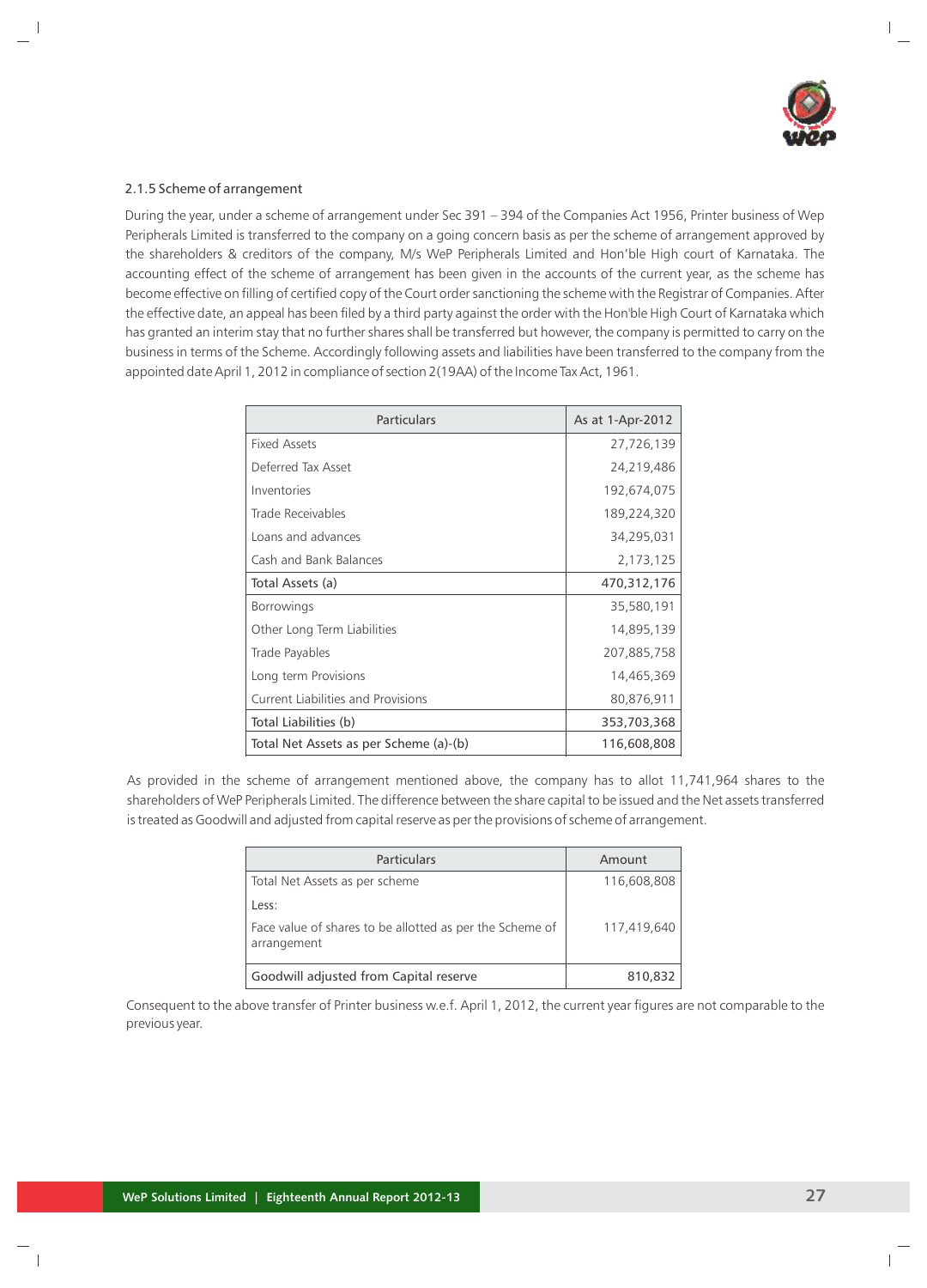# 2.2 Reserves and surplus

 $\sim 1$ 

| <b>Particulars</b>                                | As at          | As at<br>March 31, 2013   March 31, 2012 |
|---------------------------------------------------|----------------|------------------------------------------|
| Capital Reserve                                   |                |                                          |
| Opening Balance                                   | 141,896,696    | 141,896,696                              |
| Goodwill on transfer of business into the company | (810, 832)     |                                          |
| Closing Balance                                   | 141,085,864    | 141,896,696                              |
| Subsidy from Govt                                 |                |                                          |
| Opening Balance                                   | 899,000        | 899,000                                  |
| Closing Balance                                   | 899,000        | 899,000                                  |
| Securities Premium Account                        |                |                                          |
| Opening Balance                                   | 6,675,000      | 7,500,000                                |
| Share issue expense                               |                | (825,000)                                |
| Closing Balance                                   | 6,675,000      | 6,675,000                                |
| Surplus in Statement of Profit and Loss Account   |                |                                          |
| Opening Balance                                   | (90, 794, 673) | (83, 498, 957)                           |
| Add: Current year profit / (loss)                 | 11,147,721     | (7, 295, 716)                            |
| Profit available for appropriation                | (79, 646, 952) | (90, 794, 673)                           |
| <b>TOTAL</b>                                      | 69,012,911     | 58,676,023                               |

 $\frac{1}{\sqrt{2}}$ 

 $\frac{1}{\sqrt{2\pi}}$ 

# 2.3 Long term borrowing

| <b>Particulars</b>                                                                                                                                                                                                   | As at<br>March 31, 2013   March 31, 2012 | As at        |
|----------------------------------------------------------------------------------------------------------------------------------------------------------------------------------------------------------------------|------------------------------------------|--------------|
| Secured-                                                                                                                                                                                                             |                                          |              |
| Term Loan from bank                                                                                                                                                                                                  | 34,375,000                               | 46,875,000   |
| Current maturities of long term borrowing                                                                                                                                                                            | (12,500,000)                             | (12,500,000) |
| (Secured by hypothecation of the assets under use and pay block of the fixed assets<br>and a Corporate Guarantee from a shareholder) (Repayable in 16 equal Quarterly<br>Installments commencing from February 2012) |                                          |              |
| <b>TOTAL</b>                                                                                                                                                                                                         | 21,875,000                               | 34,375,000   |

# 2.4 Other long term liabilities

| <b>Particulars</b>           | As at<br>March 31, 2013   March 31, 2012 | As at     |
|------------------------------|------------------------------------------|-----------|
| Customer and Dealer Deposits | 17,030,653                               | 4,457,837 |
| <b>TOTAL</b>                 | 17,030,653                               | 4,457,837 |

# 2.5 Long term provisions

| <b>Particulars</b>                       | As at<br>March 31, 2013   March 31, 2012 | As at     |
|------------------------------------------|------------------------------------------|-----------|
| Employee Benefits                        | 9,294,970                                | 1.757.784 |
| Warranty Liability (Refer Note No. 2.26) | 7.010.242                                |           |
| TOTAL                                    | 16,305,212                               | 1,757,784 |

 $\overline{\phantom{a}}_+$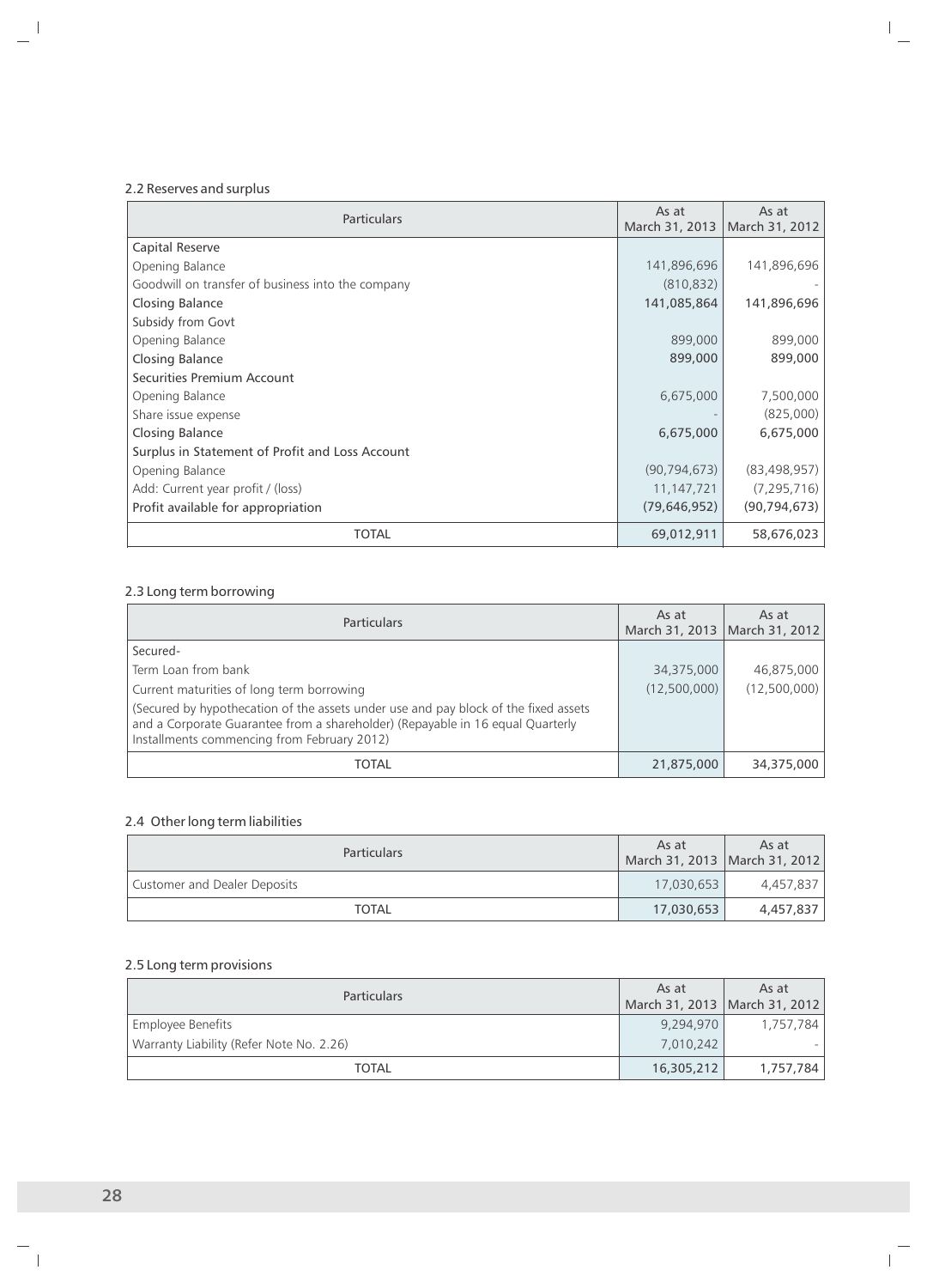

 $\frac{1}{\sqrt{2}}$ 

# 2.6 Short term borrowings

 $\frac{1}{2}$ 

 $=$ 

| <b>Particulars</b>                           | As at      | As at<br>March 31, 2013   March 31, 2012 |
|----------------------------------------------|------------|------------------------------------------|
| a) Secured                                   |            |                                          |
| Loans repayable on Demand                    |            |                                          |
| From Banks                                   |            |                                          |
| Cash Credit Account                          | 45,954,298 | 53,686,173                               |
| (Secured by Hypothecation of Current Assets) |            |                                          |
| Working capital demand loan                  | 20,000,000 | 20,000,000                               |
| (Secured by Hypothecation of Current Assets) |            |                                          |
| <b>TOTAL</b>                                 | 65,954,298 | 73,686,173                               |

# 2.7 Trade payables

| <b>Particulars</b>                  | As at<br>March 31, 2013   March 31, 2012 | As at      |
|-------------------------------------|------------------------------------------|------------|
| Acceptances<br>Other trade payables | 92,992,653<br>245,394,786                | 63,081,757 |
| <b>TOTAL</b>                        | 338,387,439                              | 63,081,757 |

### 2.8 Other current liabilities

| <b>Particulars</b>                        | As at<br>March 31, 2013 | As at<br>March 31, 2012 |
|-------------------------------------------|-------------------------|-------------------------|
| Current maturities of long term borrowing | 12,500,000              | 12,500,000              |
| For Expenses                              | 52,150,677              | 7,119,291               |
| Advance from customers                    | 2,113,330               |                         |
| Income received in advance                | 10,423,181              | 471,625                 |
| Statutory payables                        | 2,541,107               | 2,704,036               |
| Other payables                            | 267,762                 | 239,505                 |
| <b>TOTAL</b>                              | 79,996,057              | 23,034,457              |

### 2.9 Short term provisions

| <b>Particulars</b>                       | As at<br>March 31, 2013   March 31, 2012 | As at   |
|------------------------------------------|------------------------------------------|---------|
| Warranty Liability (Refer Note No. 2.26) | 17,174,027                               |         |
| Employee Benefits                        | 1.911.101                                | 360,169 |
| TOTAL                                    | 19,085,128                               | 360,169 |

 $\frac{1}{\sqrt{2\pi}}$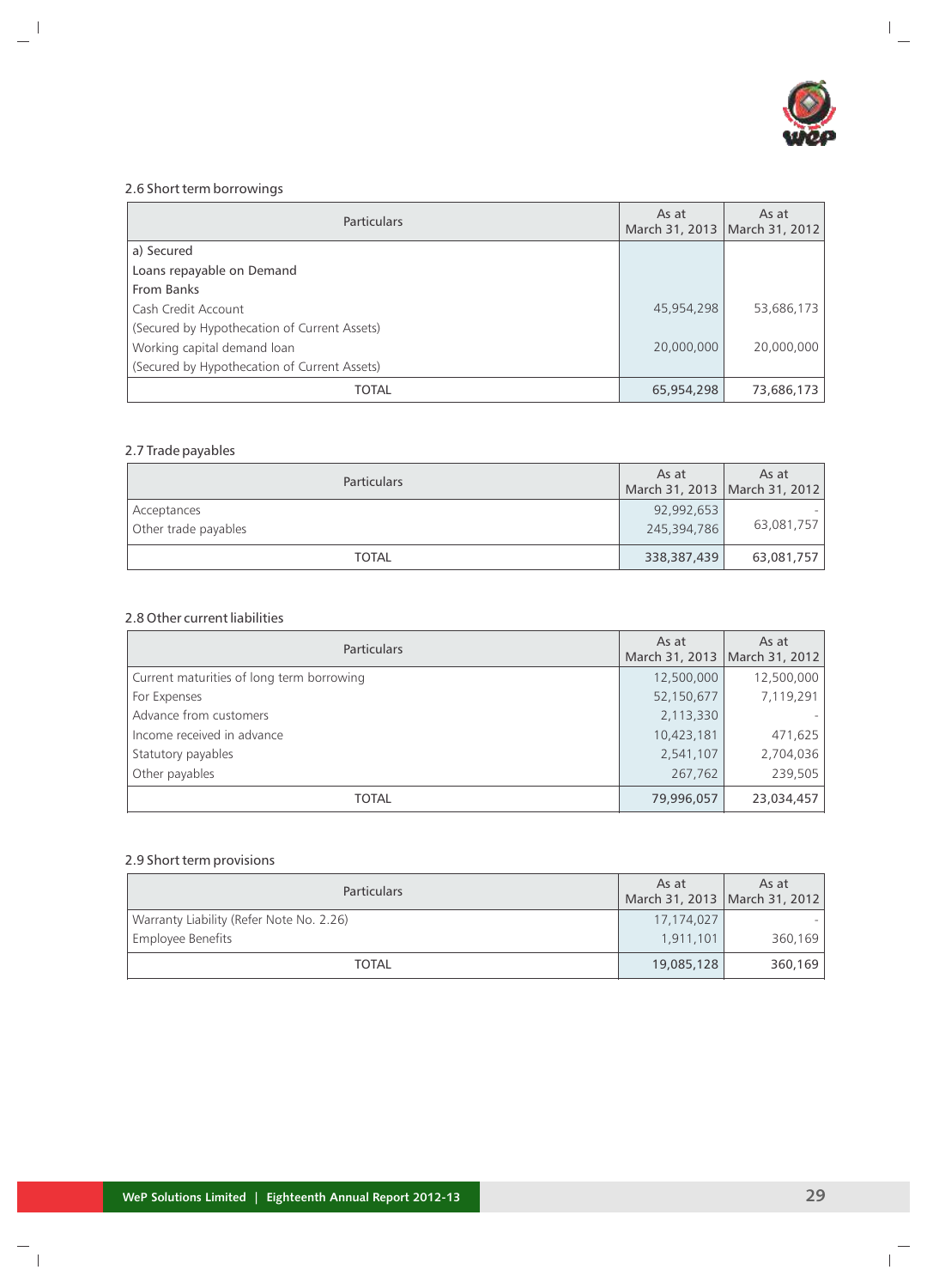| 2.10 Fixed Assets as on 31 <sup>st</sup> March 2013 |                                                  |                                         |                                        |                          |                                          |                       |                                         |                               |                          |                               |                            |                         |
|-----------------------------------------------------|--------------------------------------------------|-----------------------------------------|----------------------------------------|--------------------------|------------------------------------------|-----------------------|-----------------------------------------|-------------------------------|--------------------------|-------------------------------|----------------------------|-------------------------|
|                                                     |                                                  |                                         | Gross Block                            |                          |                                          |                       |                                         | Depreciation and Amortisation |                          |                               |                            | Net Block               |
| Particulars                                         | $1 -$ Apr-12<br>Opening<br><b>Block</b><br>As at | of Business<br>on transfer<br>Additions | <b>Additions</b><br>the year<br>During | on Disposal<br>Deduction | Closing Block<br>$31 - $ Mar-13<br>As at | $1 -$ Apr-12<br>As at | of Business<br>on Transfer<br>Additions | For the<br>Year               | on Disposal<br>Deduction | $31 - $ Mar-13<br>Total as at | $31 - $ Mar $-13$<br>As at | $31 - $ Mar-12<br>As at |
| Tangible Assets:                                    |                                                  |                                         |                                        |                          |                                          |                       |                                         |                               |                          |                               |                            |                         |
| Plant & Equipment                                   | 673,141                                          | 77,701,533                              | 421,233                                | 1,122,526                | 77,673,381                               | 671,981               | 66,147,498                              | 3,034,699                     | 1,046,450                | 68,807,728                    | 8,865,653                  | 1,160                   |
| Moulds, Dies & Patterns                             |                                                  | 155,640,851                             | 30,300                                 |                          | 55,671,151                               |                       | 143,986,015                             | 7,579,963                     |                          | 151,565,978                   | 4,105,173                  |                         |
| Computers                                           | 12,764,628                                       | 125, 136, 795                           | 3,784,469                              | 385,386<br>∞             | 133,300,506                              | 11,920,997            | 124,407,423                             | 2,157,403                     | 8,385,370                | 130,100,453                   | 3,200,053                  | 843,631                 |
| Computer Peripherals                                |                                                  |                                         |                                        |                          |                                          |                       |                                         |                               |                          |                               |                            |                         |
| - On Use and Pay                                    | 549,817,847                                      |                                         | 50,560,902                             | 015,282<br>34,           | 566,363,467                              | 430,349,755           |                                         | 59,254,760                    | 32,348,877               | 457,255,638                   | 109, 107, 829              | 119,468,092             |
| Furniture & Fixture                                 | 2,740,296                                        | 40,113,604                              | 750,485                                | 243,483                  | 43,360,902                               | 2,714,146             | 37,031,534                              | 1,582,493                     | 243,483                  | 41,084,690                    | 2,276,212                  | 26,150                  |
| Vehicles                                            | 2,248,637                                        | 2,556,062                               |                                        | 752,631                  | 4,052,068                                | 1,164,251             | 2,556,062                               | 507,447                       | 752,634                  | 3,475,126                     | 576,942                    | 1,084,386               |
|                                                     | 568,244,549                                      | 401,148,845                             | 55,547,389                             | 44,519,308               | 980,421,475                              | 446,821,130           | 374,128,532                             | 74,116,765                    | 42,776,814               | 852,289,613                   | 128,131,862                | 121,423,419             |
| Intangible Assets:                                  |                                                  |                                         |                                        |                          |                                          |                       |                                         |                               |                          |                               |                            |                         |
| Technical Knowhow                                   |                                                  | 6,803,441                               |                                        |                          | 6,803,441                                |                       | 6,803,441                               |                               |                          | 6,803,441                     |                            |                         |
| Computer Software                                   |                                                  | 6,481,572                               | 1,947,786                              |                          | 8,429,358                                |                       | 6,036,963                               | 868,254                       |                          | 6,905,217                     | 1,524,141                  |                         |
| Computer Software - ERP System                      | 5,330,532                                        |                                         | 3,168,468                              |                          | 8,499,000                                | 3,280,328             |                                         | 2,244,085                     |                          | 5,524,413                     | 2,974,587                  | 2,050,205               |
|                                                     | 5,330,532                                        | 13,285,013                              | 5,116,254                              |                          | 23,731,799                               | 3,280,328             | 12,840,404                              | 3,112,339                     |                          | 19,233,071                    | 4,498,728                  | 2,050,205               |
| TOTAL                                               | 573,575,081                                      | 414,433,858                             | 60,663,643                             | 519,308<br>44            | 1,004,153,274                            | 450,101,458           | 386,968,936                             | 77,229,104                    | 42,776,814               | 871,522,684                   | 132,630,590                | 123,473,624             |
| Fixed Assets as on 31 <sup>st</sup> March 2012      |                                                  |                                         |                                        |                          |                                          |                       |                                         |                               |                          |                               |                            |                         |
|                                                     |                                                  |                                         | Gross Block                            |                          |                                          |                       |                                         | Depreciation and Amortisation |                          |                               | Net Block                  |                         |
| Particulars                                         | $1 -$ Apr-11<br>Opening<br><b>Block</b><br>As at | Additions<br>the year<br>During         |                                        | on Disposal<br>Deduction | Closing Block<br>$31 - $ Mar-12<br>As at | $1 - App-11$<br>As at | For the<br>Year                         | on Disposal<br>Deduction      |                          | Total as at<br>31-Mar-12      | $31 - $ Mar-12<br>As at    | $31 - $ Mar-11<br>As at |
| Tangible Assets:                                    |                                                  |                                         |                                        |                          |                                          |                       |                                         |                               |                          |                               |                            |                         |
| Plant & Equipment                                   | 673,141                                          |                                         |                                        |                          | 673,141                                  | 638,972               | 33,009                                  |                               |                          | 671,981                       | 1,160                      | 34,169                  |
| Computers                                           | 12, 145, 103                                     |                                         | 619,525                                |                          | 12,764,628                               | 11,622,384            | 298,613                                 |                               |                          | 11,920,997                    | 843,631                    | 522,719                 |
| Computer Peripherals - On Use<br>and Pay            | 486,476,606                                      | 81,666,335                              |                                        | 094<br>18,325,           | 549,817,847                              | 379,546,017           | 67,200,000                              | 16,396,262                    |                          | 430,349,755                   | 119,468,092                | 106,930,589             |
| Furniture & Fixture                                 | 2,740,296                                        |                                         |                                        |                          | 2,740,296                                | 2,462,679             | 251,467                                 |                               |                          | 2,714,146                     | 26,150                     | 277,617                 |
| Vehicles                                            | 2,482,574                                        |                                         | 415,000                                | 937<br>648,              | 2,248,637                                | 705,882               | 760,916                                 | 302,547                       |                          | 1,164,251                     | 1,084,386                  | 1,776,692               |
|                                                     | 504,517,720                                      | 82,700,860                              |                                        | 031<br>18,974,           | 568,244,549                              | 394,975,934           | 68,544,005                              | 16,698,809                    |                          | 446,821,130                   | 121, 423, 419              | 109,541,786             |
| Intangible Assets:                                  |                                                  |                                         |                                        |                          |                                          |                       |                                         |                               |                          |                               |                            |                         |
| Computer Software - ERP System                      | 5,330,532                                        |                                         |                                        |                          | 5,330,532                                | 1,640,164             | 1,640,164                               |                               |                          | 3,280,328                     | 2,050,205                  | 3,690,368               |
|                                                     | 5,330,532                                        |                                         |                                        |                          | 5,330,532                                | 1,640,164             | 1,640,164                               |                               |                          | 3,280,328                     | 2,050,205                  | 3,690,368               |
| TOTAL                                               | 509,848,252                                      | 82,700,860                              |                                        | 031<br>18,974,           | 573,575,081                              | 396,616,098           | 70,184,169                              | 16,698,809                    |                          | 450,101,458                   | 123,473,624                | 113,232,154             |

 $\begin{array}{c} \begin{array}{c} \begin{array}{c} \end{array} \\ \begin{array}{c} \end{array} \end{array} \end{array}$ 

 $\frac{1}{\sqrt{2}}$ 

 $\mathcal{L}_{\parallel}$ 

 $\frac{1}{2}$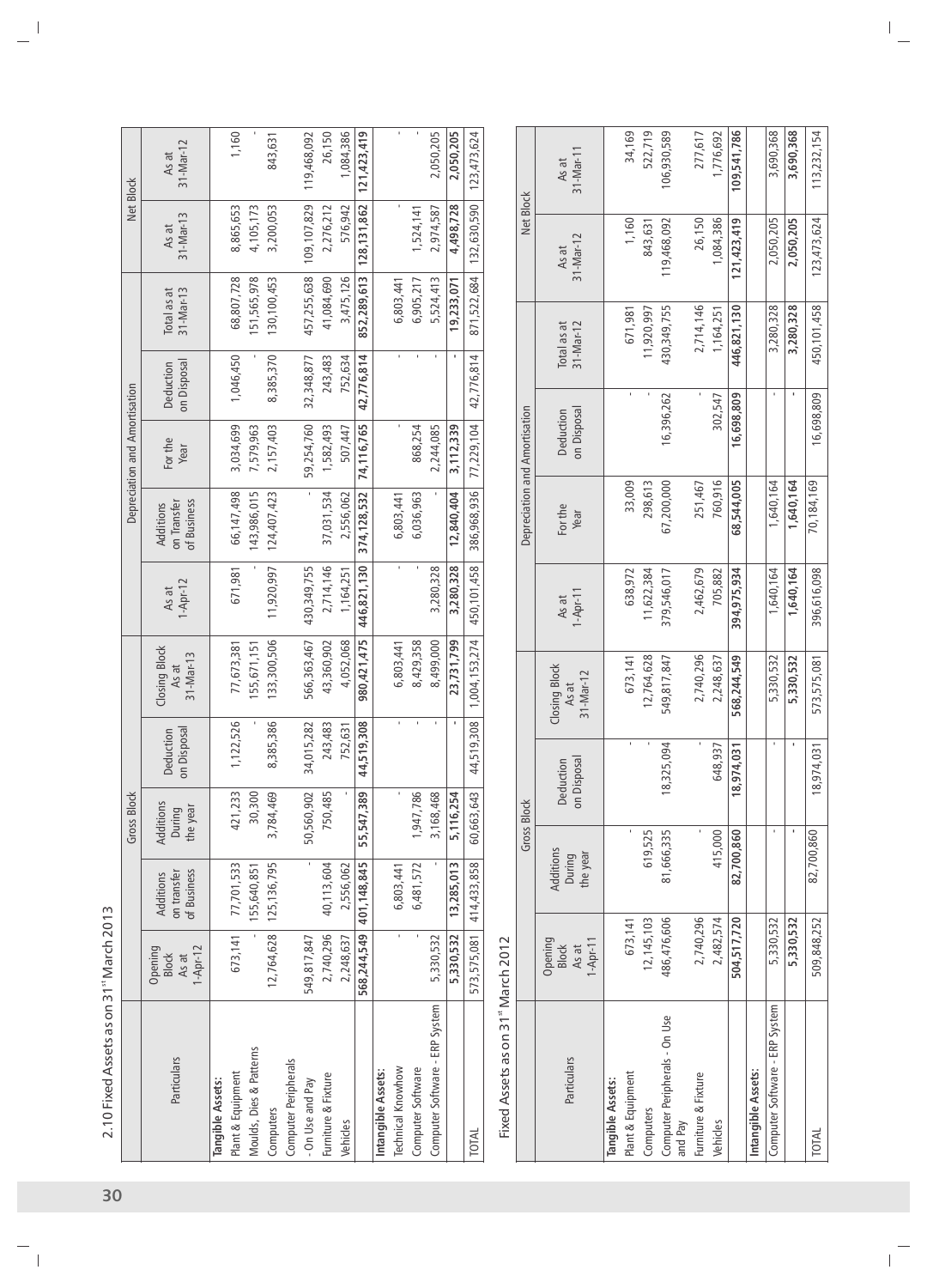

 $\vert$ 

### 2.11 Deferred tax

 $\Box$ 

| <b>Particulars</b>                                               | As at      | As at<br>March 31, 2013   March 31, 2012 |
|------------------------------------------------------------------|------------|------------------------------------------|
| Deferred Tax Asset on:                                           |            |                                          |
| Provision for doubtful debts                                     | 17,134,206 | 10,874,199                               |
| Expenses allowed on actual payment basis u/s 43B of I.T Act 1961 | 3,949,439  | 646,638                                  |
| Carried Forward Losses and Depreciation                          | 2,244,632  | 11,457,885                               |
| Amortisation of Demerger expenditure u/s 35DD of I.T.Act 1961    | 1,453,266  | 1,066,277                                |
| Less: Deferred Tax Liability on:                                 |            |                                          |
| Depreciation Difference                                          | (465, 898) | 17,371,136                               |
| <b>TOTAL</b>                                                     | 25,247,441 | 6,673,863                                |

*Company has created Deferred Tax Assets on carry forward income tax losses and depreciation on the basis of estimated profit from existing contracts with Customers as on the Balance Sheet date.*

### 2.12 Long term loans and advances

| <b>Particulars</b>                      | As at<br>March 31, 2013   March 31, 2012 | As at     |
|-----------------------------------------|------------------------------------------|-----------|
| Unsecured - Considered good<br>Deposits | 16,242,664                               | 1,320,383 |
| <b>TOTAL</b>                            | 16,242,664                               | 1,320,383 |

### 2.13 Other non current assets

| <b>Particulars</b>                                                | As at<br>March 31, 2013   March 31, 2012 | As at  |
|-------------------------------------------------------------------|------------------------------------------|--------|
| Unsecured - Considered good<br>Interest Accrued on Fixed Deposits | 47.851                                   | 34,224 |
| <b>TOTAL</b>                                                      | 47,851                                   | 34,224 |

### 2.14 Inventories

 $^{-}$   $_{\perp}$ 

| Particulars            | As at<br>March 31, 2013 | As at<br>March 31, 2012 |
|------------------------|-------------------------|-------------------------|
| <b>Raw Materials</b>   |                         |                         |
| - In Stock             | 20,996,355              |                         |
| - In Transit           | 1,839,739               |                         |
| Work in Progress       | 9,759,349               |                         |
| Stock in Trade         |                         |                         |
| - In Stock             | 60,506,826              | 16,737,693              |
| - In Transit           | 11,363,535              | 2,603,911               |
| <b>Finished Goods</b>  |                         |                         |
| - In Stock             | 71,786,595              |                         |
| - In Transit           | 461,617                 |                         |
| Spares and Consumables |                         |                         |
| - In Stock             | 82,738,186              | 92,581,120              |
| - In Transit           | 409,514                 | 2,243,768               |
| <b>TOTAL</b>           | 259,861,716             | 114,166,492             |

 $\mathbb{R}$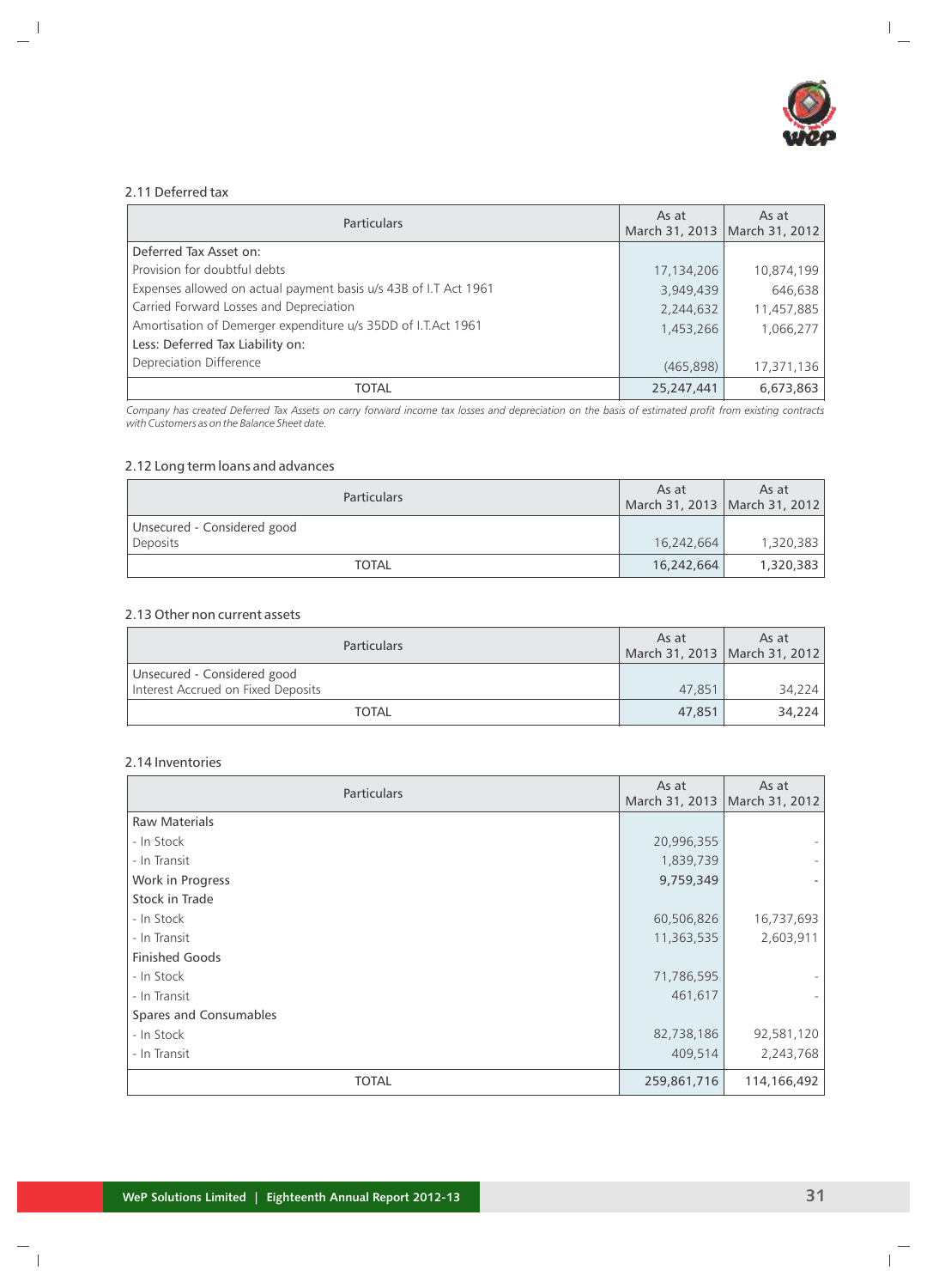### 2.15 Trade receivables

 $\overline{\phantom{a}}$ 

| <b>Particulars</b>                                              | As at<br>March 31, 2013 | As at<br>March 31, 2012 |
|-----------------------------------------------------------------|-------------------------|-------------------------|
| Unsecured                                                       |                         |                         |
| Outstanding for a period exceeding six months from the due date |                         |                         |
| Considered good                                                 | 10,317,718              | 14,830,186              |
| Considered doubtful                                             | 52,810,005              | 33,515,792              |
| Less: Provision for Doubtful debts                              | 52,810,005              | 33,515,792              |
| Sub total                                                       | 10,317,718              | 14,830,186              |
| Other debts                                                     |                         |                         |
| Considered good                                                 | 296,551,497             | 90,936,183              |
| <b>TOTAL</b>                                                    | 306,869,215             | 105,766,369             |

 $\overline{1}$ 

### 2.16 Cash and cash equivalents

| <b>Particulars</b>      | As at<br>March 31, 2013 | As at<br>March 31, 2012 |
|-------------------------|-------------------------|-------------------------|
| (i) Balances with Banks |                         |                         |
| Current account         | 15,945                  | 235,172                 |
| ii) Cheques on Hand     | 756,195                 |                         |
| iii) Cash on Hand       | 80.512                  | 1.757                   |
| TOTAL                   | 852,652                 | 236,929                 |

#### 2.17 Short term loans and advances

| <b>Particulars</b>                                                  | As at<br>March 31, 2013 | As at<br>March 31, 2012 |
|---------------------------------------------------------------------|-------------------------|-------------------------|
| Unsecured - Considered good                                         |                         |                         |
| a) Other Loans and advances                                         |                         |                         |
| i) Advance Income Tax (net of provision)                            | 19,601,577              | 9,884,446               |
| ii) Balances with Excise, Customs, VAT and Service Tax input credit | 8,859,170               | 3,480,165               |
| iii) Deposits                                                       | 2,675,618               |                         |
| iv) Advance to supplier                                             | 471,431                 |                         |
| v) Others                                                           | 7,227,643               | 7,013,610               |
| b) Receivable from corporate*                                       | 76,167,468              |                         |
| <b>TOTAL</b>                                                        | 115,002,907             | 20,378,221              |

*\* Receivable from corporate represents balance receivable pursuant to a scheme of arrangement under Sec 391 – 394 of the Companies Act 1956, in respect of changes in the value of net assets after the Appointed date.*

### 2.18 Revenue from operations

| <b>Particulars</b>      | For the year ended<br>March 31, 2013 | For the year ended<br>March 31, 2012 |
|-------------------------|--------------------------------------|--------------------------------------|
| Sale of Products        | 1,213,486,032                        | 36,267,815                           |
| Sale of Services        | 382,246,895                          | 334,790,143                          |
| Other Operating Revenue | 11,712,537                           | 627,712                              |
| Sub Total               | 1,607,445,464                        | 371,685,670                          |
| Less: Excise Duty       | 88,869,885                           |                                      |
| TOTAL                   | 1,518,575,579                        | 371,685,670                          |

### 2.19 Other income

| <b>Particulars</b>             | For the year ended<br>March 31, 2013 | For the year ended<br>March 31, 2012 |
|--------------------------------|--------------------------------------|--------------------------------------|
| Interest on Deposit with banks | 34,014                               | 44.215                               |
| l Miscellaneous income         | 3.375.431                            |                                      |
| <b>TOTAL</b>                   | 3,409,445                            | 44,215                               |

 $\blacksquare$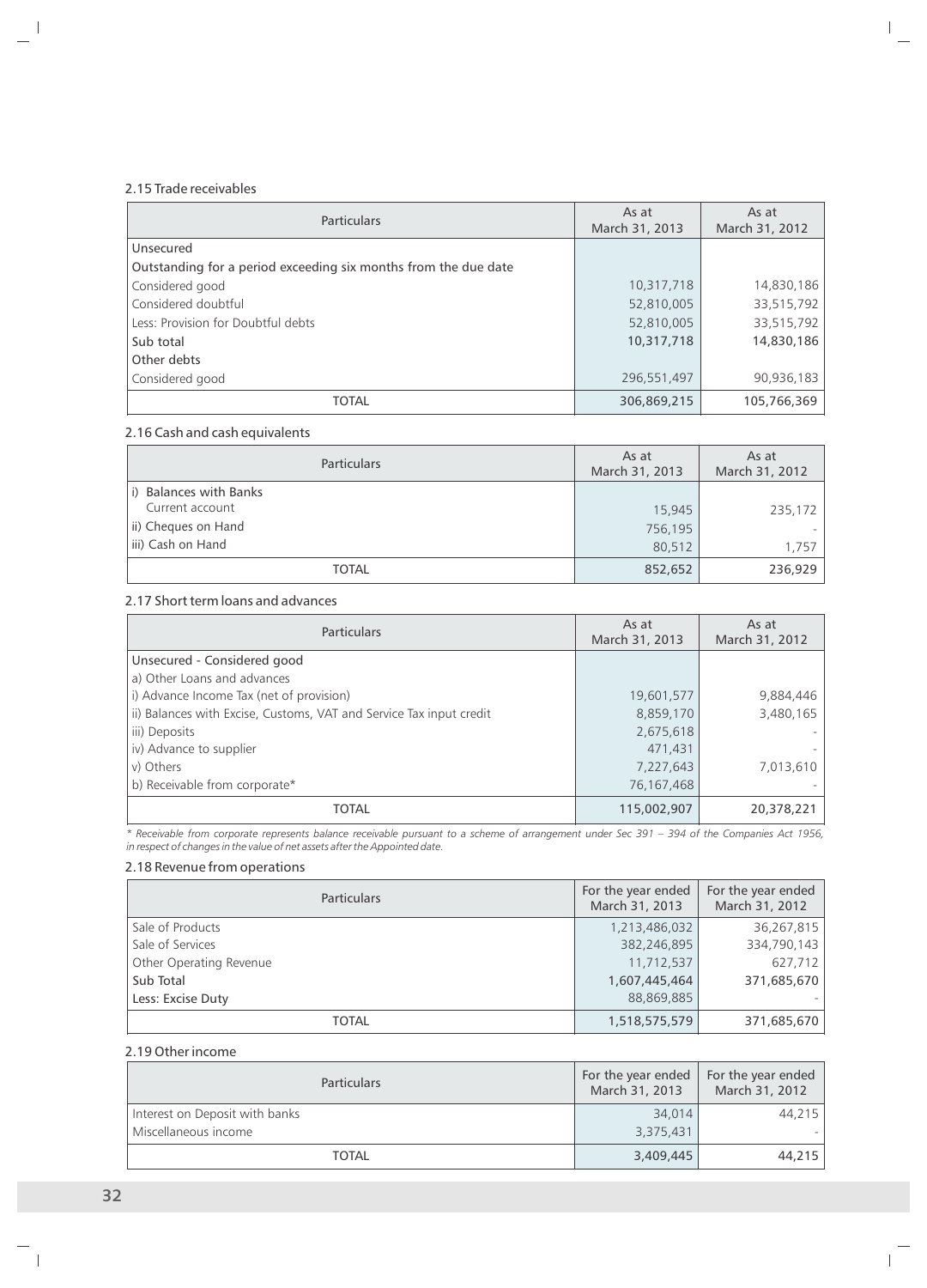

 $\begin{array}{c} \hline \end{array}$ 

### 2.20 Cost of material consumed

 $\mathbb{R}$ 

| <b>Particulars</b>                          | For the year ended<br>March 31, 2013 | For the year ended<br>March 31, 2012 |
|---------------------------------------------|--------------------------------------|--------------------------------------|
| Opening Stocks                              | 94,824,888                           | 88,964,192                           |
| Add: On transfer of business in the company | 34,600,736                           |                                      |
| Add: Purchases during the year              | 329,788,394                          | 166,095,626                          |
| Opening Stocks + Purchases                  | 459,214,018                          | 255,059,818                          |
| Less: Closing stocks                        | 105,983,794                          | 94,824,888                           |
| Sub Total                                   | 353,230,224                          | 160,234,930                          |
| Less: Capitalised during the year           | 10,956,608                           | 10,096,606                           |
| Cost of material consumed                   | 342,273,616                          | 150,138,324                          |

### 2.21 Purchase of stock in trade

| <b>Particulars</b>                | For the year ended<br>March 31, 2013 | For the year ended<br>March 31, 2012 |
|-----------------------------------|--------------------------------------|--------------------------------------|
| Purchases of stock-in-trade       | 613,855,432                          | 96,062,927                           |
| Less: Capitalised during the year | 39.604.294                           | 71,569,730                           |
| TOTAL                             | 574,251,138                          | 24,493,197                           |

2.22 Changes in inventories of work in process, finished goods and stock-in-trade

| <b>Particulars</b>                          | For the year ended<br>March 31, 2013 | For the year ended<br>March 31, 2012 |
|---------------------------------------------|--------------------------------------|--------------------------------------|
| Opening stock                               |                                      |                                      |
| Work in Process                             |                                      |                                      |
| Add: On transfer of business in the company | 10,410,717                           |                                      |
| Sub Total                                   | 10,410,717                           |                                      |
| Finished Goods                              |                                      |                                      |
| Add: On transfer of business in the company | 69,350,758                           |                                      |
| Sub Total                                   | 69,350,758                           |                                      |
| Stock in Trade                              | 19,341,605                           | 26,481,270                           |
| Add: On transfer of business in the company | 78,311,864                           |                                      |
| Sub Total                                   | 97,653,469                           | 26,481,270                           |
| <b>TOTAL</b>                                | 177,414,944                          | 26,481,270                           |
| <b>Closing Stock</b>                        |                                      |                                      |
| Work in Process                             | 9,759,349                            |                                      |
| Finished Goods                              | 72,248,212                           |                                      |
| Stock in Trade                              | 71,870,361                           | 19,341,605                           |
| Sub Total                                   | 153,877,922                          | 19,341,605                           |
| <b>TOTAL</b>                                | 23,537,022                           | 7,139,665                            |

# 2.23 Employee benefit expenses

 $^{-}$   $_{\perp}$ 

| <b>Particulars</b>                       | For the year ended<br>March 31, 2013 | For the year ended<br>March 31, 2012 |
|------------------------------------------|--------------------------------------|--------------------------------------|
| Salaries and Wages                       | 110,945,249                          | 26,797,237                           |
| Contribution to provident and other fund | 4,360,855                            | 1,243,669                            |
| Staff welfare expenses                   | 11,531,782                           | 1,953,964                            |
| TOTAL                                    | 126,837,886                          | 29,994,870                           |

 $\mathbb{R}^{\mathbb{Z}}$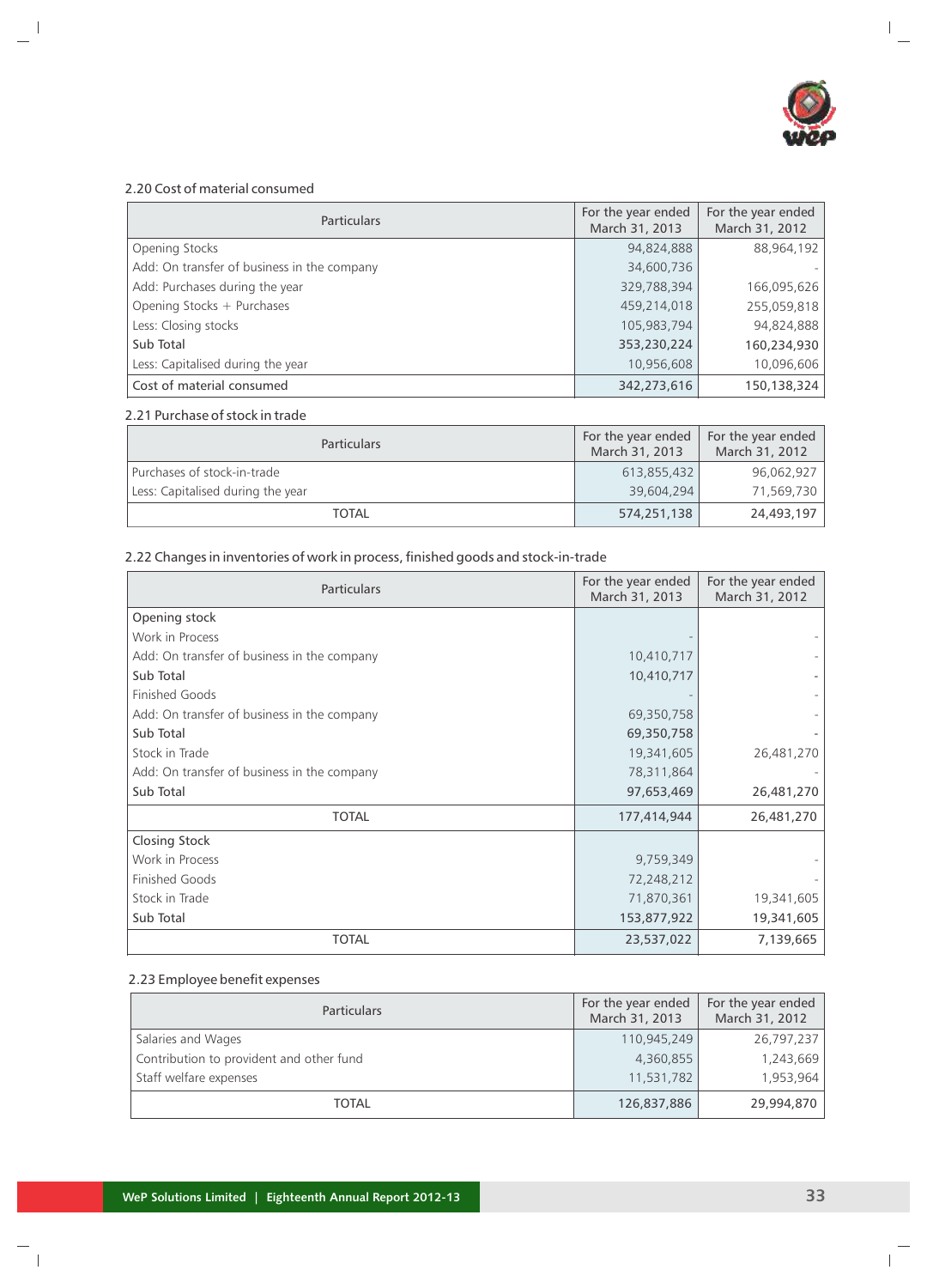### 2.24 Finance cost

 $\mathcal{L}$ 

| <b>Particulars</b>    | For the year ended<br>March 31, 2013 | For the year ended<br>March 31, 2012 |
|-----------------------|--------------------------------------|--------------------------------------|
| Interest Expenses     | 27,844,182                           | 13,480,200                           |
| Other Borrowing costs | 3,382,099                            | 672.953                              |
| TOTAL                 | 31,226,281                           | 14,153,153                           |

 $\|$ 

 $\mathbb{R}^{\mathbb{Z}}$ 

### 2.25 Other expenses

| Particulars                            | For the year ended<br>March 31, 2013 | For the year ended<br>March 31, 2012 |
|----------------------------------------|--------------------------------------|--------------------------------------|
| Power and fuel                         | 8,878,312                            | 1,600,733                            |
| Insurance                              | 1,135,701                            | 315,575                              |
| Repairs & Maintenance                  | 4,589,520                            | 1,356,195                            |
| Rent                                   | 33,423,481                           | 7,522,651                            |
| Rates and taxes                        | 12,173,297                           | 2,546,532                            |
| <b>Warranty Expenses</b>               | 25,350,573                           |                                      |
| Carriage and Freight outwards          | 35,193,296                           | 11,523,740                           |
| Commission on sales                    | 27,286,852                           |                                      |
| Support Charges                        | 38,051,996                           | 24,816,306                           |
| <b>Auditors' Remuneration</b>          |                                      |                                      |
| - For Audit fees                       | 250,000                              | 250,000                              |
| - For Taxation matters                 | 50,000                               | 50,000                               |
| - For Reimbursement of expenses        | 15,474                               |                                      |
| Advertisement and sales promotion      | 13,005,468                           | 1,852,041                            |
| Directors' Commission and Sitting fees | 340,000                              | 346,000                              |
| Loss / (Profit) on disposal of assets  | 1,176,264                            | 1,575,404                            |
| Travelling and Conveyance              | 17,866,201                           | 3,593,239                            |
| Communications                         | 14,046,137                           | 4,712,550                            |
| Legal and Professional charges         | 7,837,805                            | 2,059,179                            |
| Manpower support service charges       | 47,516,558                           | 10,299,039                           |
| Office Maintenance                     | 8,595,971                            | 2,699,450                            |
| Provision for Bad debts / advances     | 9,142,169                            | 7,315,502                            |
| Bad Debts Write off                    | 3,416,207                            |                                      |
| Exchange Differences (Net)             | 13,790,777                           | 1,984,076                            |
| Recruitment Expenses                   | 2,486,585                            | 798,027                              |
| Miscellaneous expenses                 | 4,217,700                            | 626,005                              |
| <b>TOTAL</b>                           | 329,836,344                          | 87,842,244                           |

### 2.26 Details of disclosure as required by AS-29

| Particulars                                 | <b>Warranty Provision</b> |
|---------------------------------------------|---------------------------|
| Opening Balance as on April 1,2012          |                           |
| Add: On transfer of business in the company | 24,696,792                |
| Additions during the year                   | 24,184,269                |
| Reversal                                    | 24,696,792                |
| Closing Balance As On March 31,2013         | 24,184,269                |

### 2.27 Contingent liabilities in respect of:

a) Letters of Credits opened by Banks for purchases of Spares and Consumables ₹ 2,075,513 (Mar 2013), ₹ 19,278,624 (Mar 2012).

 $\Box$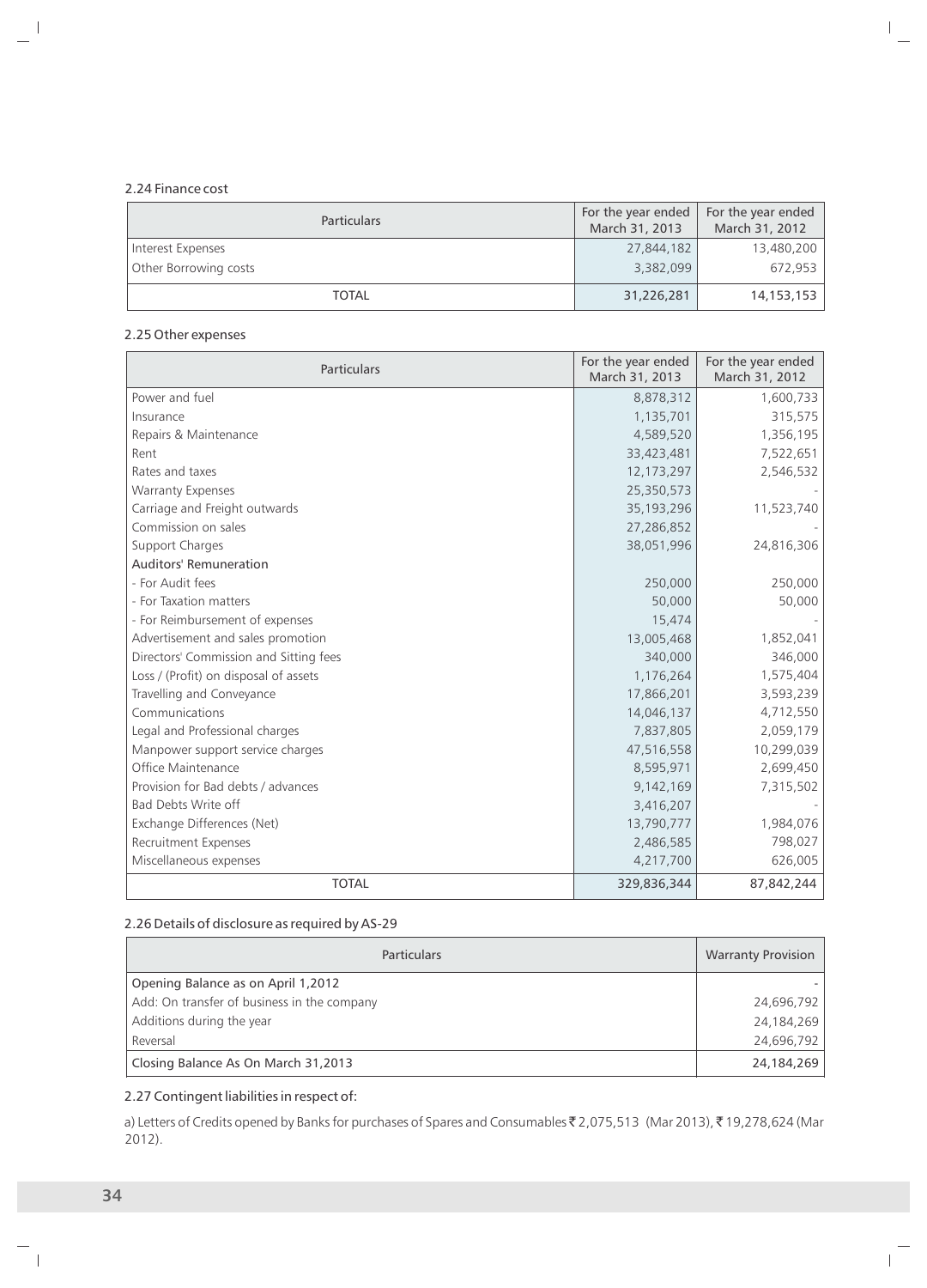

 $\mathbf{I}$ 

### 2.28 Segment reporting

The company's operation predominantly relate to Printer Business and Managed Printing Solutions (MPS) Business. Accordingly the revenue from the said business comprise the primary basis of segment information setout in this financial statement. The accounting principles consistently used for the preparation of financial statements are also applied to record income and expenditure in individual segment. These are setout on the note as significant accounting policies. Fixed Assets used in companies business and liabilities contracted have been identified to the reportable segments

### Segment Reporting for the year ended 31<sup>st</sup> March, 2013

| <b>Particulars</b>                 | <b>Printer Business</b> | <b>MPS Business</b> | Total         |
|------------------------------------|-------------------------|---------------------|---------------|
| Revenue                            |                         |                     |               |
| Net Sales / Income from Operations | 1,184,220,270           | 356,806,026         | 1,541,026,296 |
| Less: Intersegment Revenue         | 15,983,069              | 6,467,648           | 22,450,717    |
| Segment Revenue                    | 1,168,237,201           | 350,338,378         | 1,518,575,579 |
| Segment Result                     |                         |                     |               |
| Before Finance Cost and Tax        | 11,932,203              | 36,087,711          | 48,019,914    |
| Less: Finance Cost                 |                         |                     | 31,226,281    |
| Profit Before tax                  |                         |                     | 16,793,633    |
| Tax Expenses                       |                         |                     | 5,645,912     |
| Profit After Tax                   |                         |                     | 11,147,721    |
| Other Information                  |                         |                     |               |
| Segment Assets                     | 527,911,796             | 329,775,447         | 857,687,243   |
| Segment Liabilities                | 413,923,244             | 44,381,245          | 458,304,489   |
| Capital Employed                   | 113,988,552             | 285,394,202         | 399,382,754   |
| Capital Expenditure                | 5,334,978               | 55,999,656          | 61,334,634    |
| Depreciation & Amortisation        | 14,387,652              | 62,841,452          | 77,229,104    |

*Note:*

*1. The previous year figures are not been given as the printer business is transferred to the company in the current financial year*

*2. There is no Secondary Segment reporting as the geographical segment has not been identified.*

### 2.29 Related party transactions

### 2.29.1 List of related parties

| Name of Related Party   | Relationship                                                  |  |
|-------------------------|---------------------------------------------------------------|--|
| Mr. G H Visweswara      | Key Management Personnel                                      |  |
| Mr. Ram Narayan Agarwal | Promoter Director                                             |  |
| WeP Peripherals Ltd.    | Company in which Promoter Director have Significant Influence |  |

### 2.29.2 Transactions with key management personnel

| <b>Particulars</b>                                          | For the year ended $\vert$ For the year ended $\vert$<br>March 31, 2013 | March 31, 2012 |
|-------------------------------------------------------------|-------------------------------------------------------------------------|----------------|
| Remuneration to Mr. G.H. Visweswara (Whole Time Director) * | 571,200                                                                 | 190,400        |
| Contribution to PF and other funds                          | 28,800                                                                  | 9,600          |

*\* Whole Time Director till 31st March 2013.*

#### 2.29.3 Transaction with other related parties

| <b>Transactions</b> | WeP Peripherals Ltd                  |                                      |            |
|---------------------|--------------------------------------|--------------------------------------|------------|
|                     | For the year ended<br>March 31, 2013 | For the year ended<br>March 31, 2012 |            |
|                     | Sale of Goods and Services           |                                      | 2,976,723  |
|                     | Purchase of Goods and Services       | 21,647,052                           | 36.043.856 |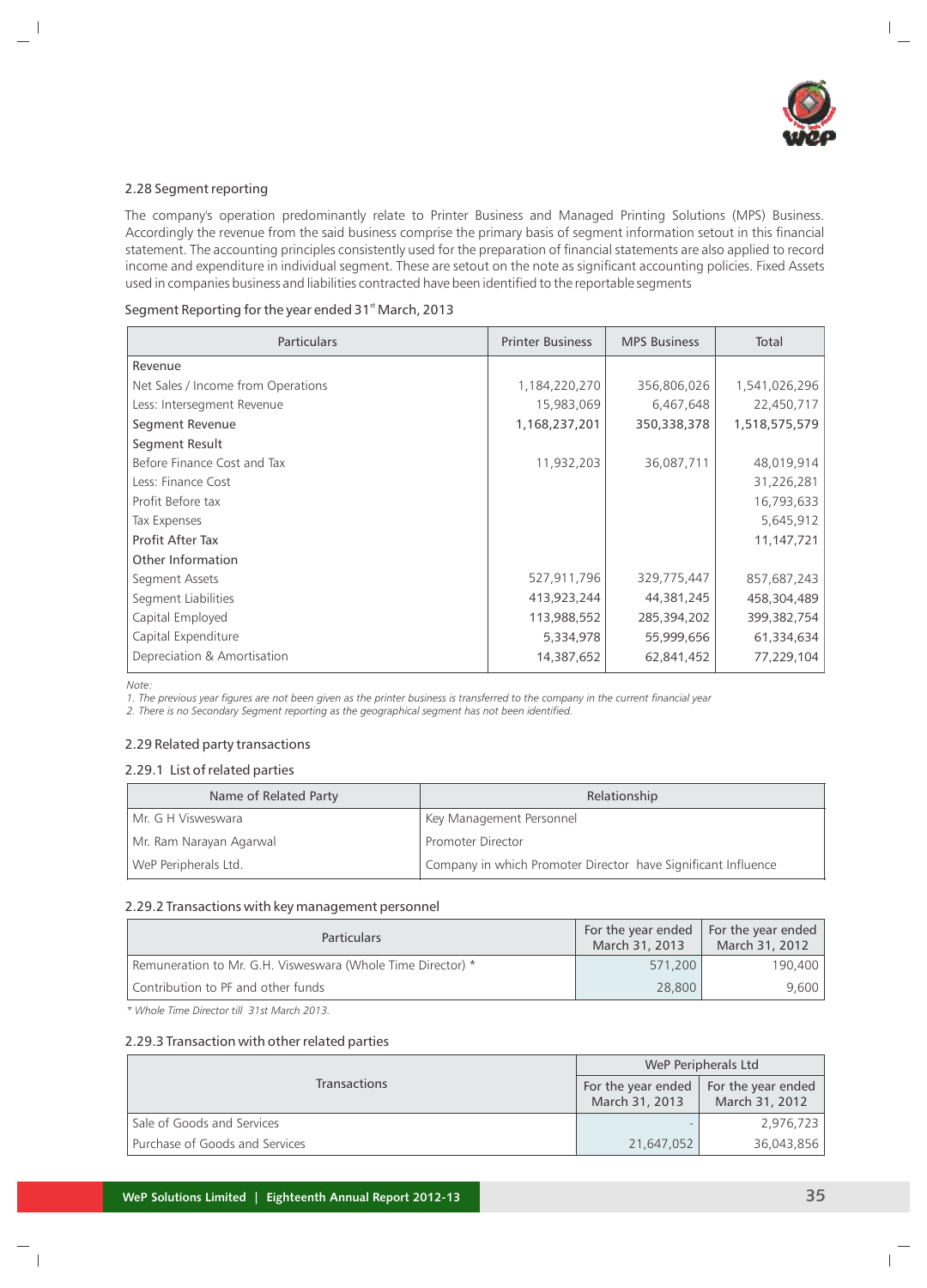### 2.29.4 Amount due to related parties

| <b>Particulars</b>                    | As at<br>March 31, 2013 | As at<br>March 31, 2012 |
|---------------------------------------|-------------------------|-------------------------|
| Amount due to WeP Peripherals Limited |                         | 4,649,554               |

### 2.29.5 Amount receivable from related parties

| <b>Particulars</b>                              | As at<br>March 31, 2013 | As at<br>March 31, 2012 |
|-------------------------------------------------|-------------------------|-------------------------|
| Amount receivable from WeP Peripherals Limited* | 76.167.468              |                         |

*\*Represents balance receivable pursuant to a scheme of arrangement under section 391-394 of the Companies Act 1956 in respect of changes in the value of net assets after the Appointed date.*

### 2.30 Employee benefit plans

The company provides to its employees following retirement benefits:

- i) Gratuity
- ii) Leave Accrual

Gratuity: The Company provides gratuity benefit to the employees which is the defined benefit plan and the obligation of the company is calculated on the basis of actuarial valuation. The company does not have any plan assets as the gratuity liability is not funded.

Leave Accrual: The company allows accumulation / encashment of leave. Such accumulation can be utilized by obtaining leave in the subsequent period employment or encashment at the time of separation. The obligation as on the balance sheet date is provided on the basis of actuarial valuation.

Disclosure envisaged in revised AS 15 in respect of gratuity are given below:

### Principal Actuarial Assumptions

| <b>Particulars</b>                      | As at<br>March 31, 2013 | As at<br>March 31, 2012 |
|-----------------------------------------|-------------------------|-------------------------|
| Expected Rate of Return on Assets (p.a) | <b>NA</b>               | ΝA                      |
| <b>Salary Escalation</b>                | 7.00%                   | 7.00%                   |
| Discount Rate                           | 8.05%                   | 8.40%                   |

### Amount recognized in the Balance Sheet are as follows

| <b>Particulars</b>                    | As at<br>March 31, 2013 | As at<br>March 31, 2012 |
|---------------------------------------|-------------------------|-------------------------|
| Present value of unfunded obligations | 5,751,907               | 819,527                 |
| Net Liability                         | 5,751,907               | 819,527                 |

### Amount reflected in the P&L account is as follows

| <b>Particulars</b>                                | For the year ended<br>March 31, 2013 | For the year ended<br>March 31, 2012 |
|---------------------------------------------------|--------------------------------------|--------------------------------------|
| <b>Current Service Cost</b>                       | 761,586                              | 237,485                              |
| Interest on Defined Benefit Obligation            | 491,002                              | 89,207                               |
| Expected returns on Plan Assets                   | (39, 266)                            |                                      |
| Net Actuarial Losses / (Gains) Recognised in year | 62,525                               | (17, 112)                            |
| TOTAL                                             | 1,275,847                            | 309,580                              |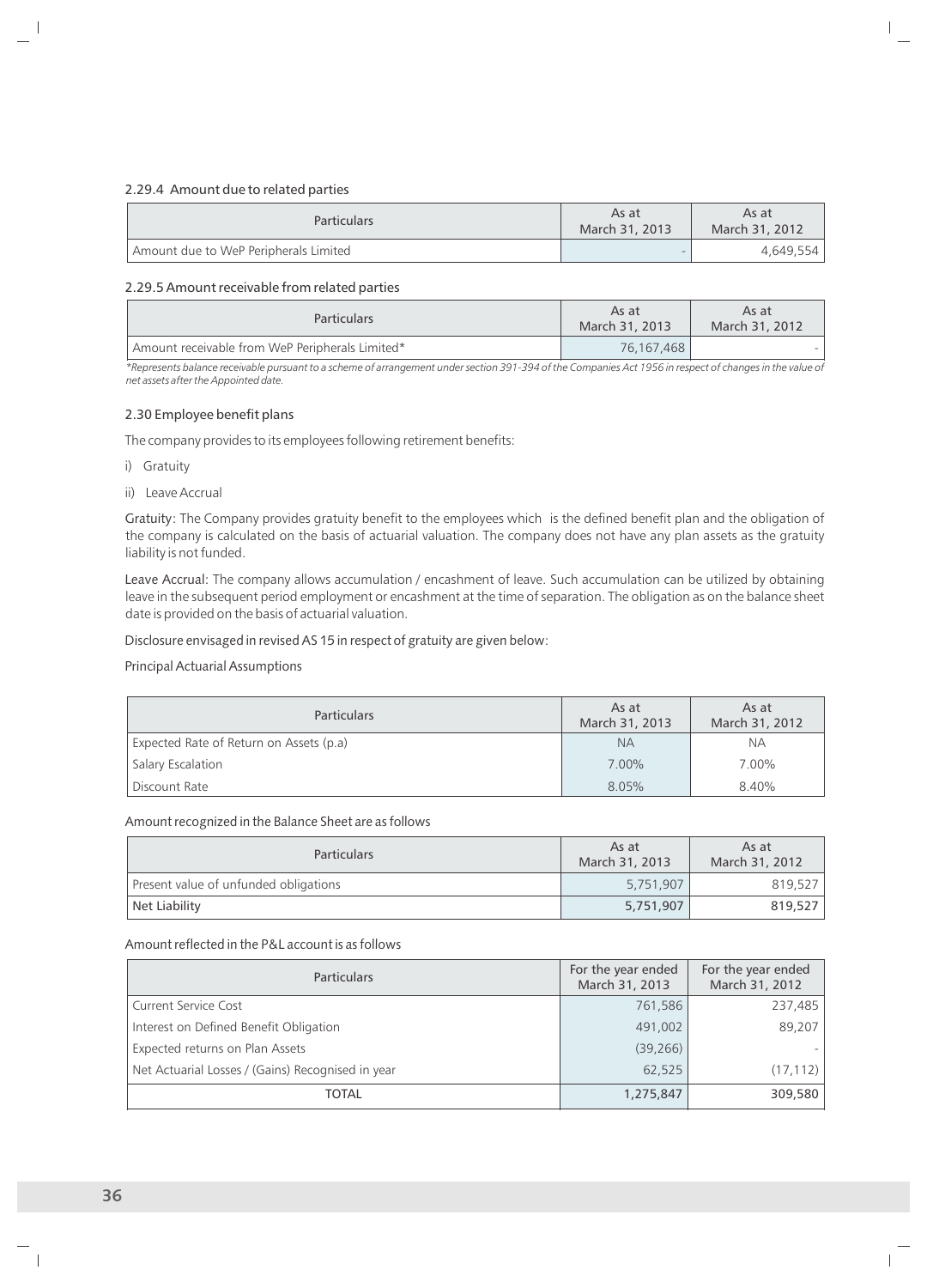

### Reconciliation of Benefit Obligation & Plan Assets for the Period

| <b>Particulars</b>                               | As at<br>March 31, 2013 | As at<br>March 31, 2012 |
|--------------------------------------------------|-------------------------|-------------------------|
| Change in Defined Benefit Obligation             |                         |                         |
| Opening Defined Benefit Obligation               | 819,527                 | 892.846                 |
| Add: On transfer of business in the company      | 5,071,410               |                         |
| <b>Current Service Cost</b>                      | 761,586                 | 237,485                 |
| Interest Cost                                    | 491,002                 | 89,207                  |
| Actuarial Losses / (Gain)                        | 23,259                  | (17, 112)               |
| (Benefit Paid)                                   | (1,414,877)             | (382, 899)              |
| Closing Defined Benefit Obligation               | 5,751,907               | 819,527                 |
| <b>Expected Employers Contribution Next Year</b> | 1,096,242               | 77,895                  |

### 2.31 Employee Stock Option Plan [ESOP]

The Company had implemented Employee Stock Option Plans as detailed below:

| <b>Particulars</b>                                                  | <b>ESOP 2011</b> |
|---------------------------------------------------------------------|------------------|
| Options at the beginning of the period (1 <sup>st</sup> April 2012) | <b>NIL</b>       |
| Options granted during the period                                   | 96,000           |
| Price per share                                                     | 10               |
| Pricing Policy                                                      | Face Value       |
| Options vested                                                      | <b>NIL</b>       |
| Options Lapsed                                                      | <b>NIL</b>       |
| Options available for exercise                                      | <b>NIL</b>       |
| Options exercised                                                   | <b>NIL</b>       |
| Total number of shares arising as a result of exercise of options   | <b>NIL</b>       |
| Variations of terms of options                                      | <b>NIL</b>       |
| Money realised by exercise of options                               | NIL              |
| Total number of options in force                                    | 96,000           |

### 2.32 Disclosures of dues / payments to Micro, Small and Medium enterprises to the extent such enterprises are identified by the company:

The company has not received any intimation from the suppliers regarding the status under the Micro, Small and Medium Enterprises Development Act 2006 (the Act) and hence disclosure regarding:

- a. Amount due an account of suppliers as at the end of the accounting year
- b. Interest Paid during the year
- c. Interest payable at the end of the year
- d. Interest accrued and unpaid at the end of the accounting year; has not been provided.

The Company is making efforts to get the confirmations from the suppliers as regarding their status under the Act.

### 2.33 Additional Information Pursuant to the Provisions of Part II of Schedule VI to the Companies Act 1956.

### a. Value of Imports on CIF basis

| <b>Particulars</b>                                    | March 31, 2013 | For the year ended $\vert$ For the year ended $\vert$<br>March 31, 2012 |
|-------------------------------------------------------|----------------|-------------------------------------------------------------------------|
| Raw Material, Stock-in-Trade and Spares & Consumables | 444,582,750    | 62.982.221                                                              |

### b. Expenditure in Foreign Currency

| <b>Particulars</b> | For the year ended   For the year ended<br>March 31, 2013 | March 31, 2012 |
|--------------------|-----------------------------------------------------------|----------------|
| Travelling         | 359.116                                                   | 55,075         |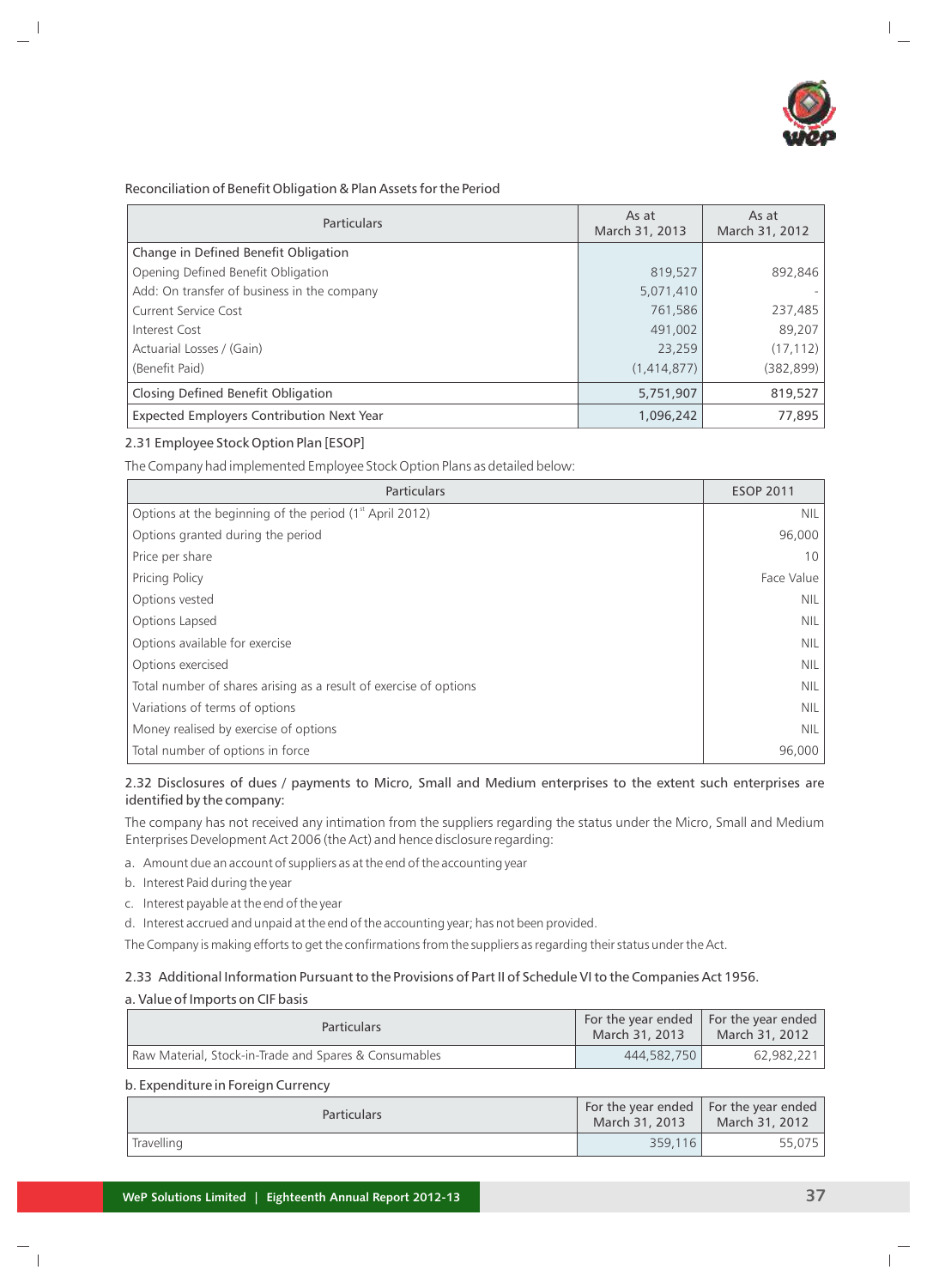### C. Material consumption details

 $\Box$ 

| <b>Particulars</b>          | For the year ended<br>March 31, 2013 | For the year ended<br>March 31, 2012 |
|-----------------------------|--------------------------------------|--------------------------------------|
| Indigenous -                |                                      |                                      |
| Consumption during the year | 211,430,802                          | 98,095,991                           |
| % of total consumption      | 62%                                  | 65%                                  |
| Imported -                  |                                      |                                      |
| Consumption during the year | 130,842,814                          | 52,042,333                           |
| % of total consumption      | 38%                                  | 35%                                  |
| <b>TOTAL</b>                | 342,273,616                          | 150,138,324                          |

### D. Earning in Foreign Currency

|                 | For the year ended $\vert$ For the year ended<br>March 31, 2013 | March 31, 2012 |
|-----------------|-----------------------------------------------------------------|----------------|
| Export of Goods | 20,084,281                                                      |                |

### 2.34 Earning Per Share (EPS) computed in accordance with Accounting Standard 20.

| <b>Particulars</b>                                                                | For the year ended<br>March 31, 2013 | For the year ended<br>March 31, 2012 |
|-----------------------------------------------------------------------------------|--------------------------------------|--------------------------------------|
| <b>Basic and Diluted</b>                                                          |                                      |                                      |
| Profit/ (Loss) after tax as per accounts                                          | 11,147,721                           | (7, 295, 716)                        |
| Number of Shares issued (Weighted average no.)*                                   | 23,003,472                           | 11,262,674                           |
| Earning Per Share<br>(of nominal value of equity share of $\bar{\tau}$ 10/- each) | 0.48                                 | (0.65)                               |

*\* Number of Shares issued includes the 11,741,964 shares pending for allotment on the Balance Sheet date under a scheme of arrangement under Sec 391 – 394 of the Companies Act 1956*

For N M Raiji & Co Chartered Accountants

J M Gandhi Partner Membership No. : 37924

Place: Bangalore Date: May 29, 2013.

As per our report attached For and on behalf of the Board of Directors

H V Gowthama Director

Sandeep Goyal Chief Financial Officer Ram N Agarwal Chairman

 $\begin{array}{c} \hline \end{array}$ 

S. Kannan Company Secretary

 $\mathbf{I}$ 

 $\Box$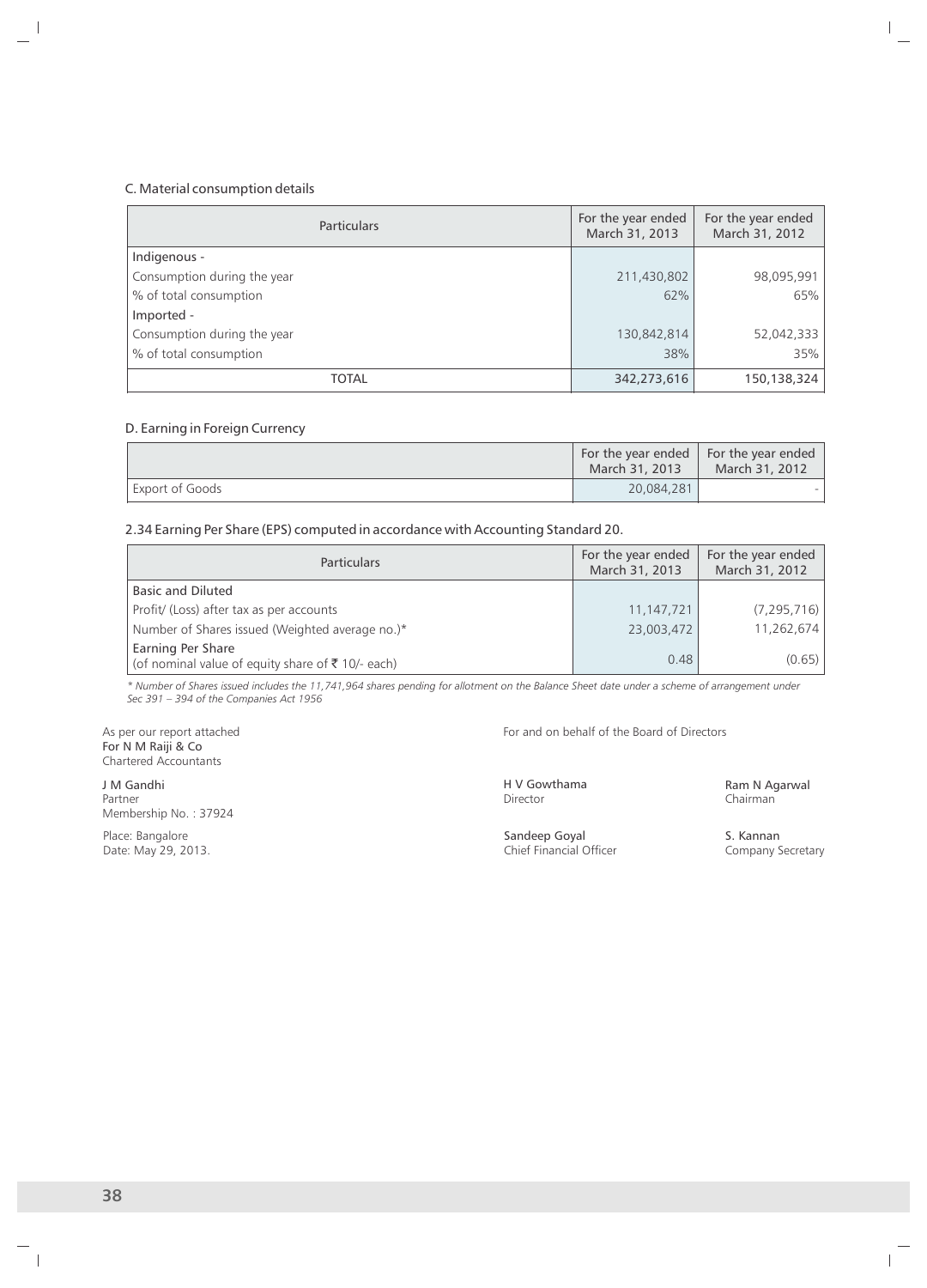# Cash Flow Statement



 $\begin{array}{c} \hline \end{array}$ 

### WeP Solutions Limited

 $\mathbb{R}$ 

Cash Flow Statement for the year ended March 31, 2013

|   |                                                                       |                |                |                | in ₹           |
|---|-----------------------------------------------------------------------|----------------|----------------|----------------|----------------|
|   | Particulars                                                           | 2013           |                | 2012           |                |
| A | Cash Flow From Operating Activities                                   |                |                |                |                |
|   | Profit / (Loss) before tax                                            |                | 16,793,633     |                | (12, 215, 737) |
|   | Adjustment for:                                                       |                |                |                |                |
|   | Depreciation & Amortisation                                           | 77,229,104     |                | 70,184,169     |                |
|   | Provision for doubtful debts                                          | 9,142,169      |                | 7,315,502      |                |
|   | Loss / (Profit) on Sale of Fixed Assets                               | 1,176,264      |                | 1,575,404      |                |
|   | Interest Expense                                                      | 31,226,281     | 118,773,818    | 14, 153, 153   | 93,228,228     |
|   | Operating profit before working capital changes                       |                | 135,567,451    |                | 81,012,491     |
|   | <b>Working Capital Changes</b>                                        |                |                |                |                |
|   | (Increase) / Decrease in Inventories                                  | 46,978,852     |                | 1,278,970      |                |
|   | (Increase) / Decrease in Trade Receivables                            | (21,020,695)   |                | (15,889,632)   |                |
|   | (Increase) / Decrease in Other Current Assets                         | (66, 242, 658) |                | 3,316,261      |                |
|   | (Increase) / Decrease in Non Current Assets                           | (366, 307)     |                | 849,297        |                |
|   | Increase / (Decrease) in Trade Payables                               | 67,419,924     |                | (31, 569, 573) |                |
|   | Increase / (Decrease) in Other Current Liabilities                    | (5, 190, 351)  |                | (3,928,814)    |                |
|   | Increase / (Decrease) in Non Current Liabilities                      | (2, 240, 265)  |                | (1,491,249)    |                |
|   |                                                                       |                | 19,338,500     |                | (47, 434, 740) |
|   | Cash Generated from Operations                                        |                | 154,905,951    |                | 33,577,751     |
|   | Direct taxes paid                                                     |                | (8,656,605)    |                | (6,326,607)    |
|   | Net Cash From Operating Activities                                    |                | 146,249,346    |                | 27,251,144     |
|   |                                                                       |                |                |                |                |
| B | Cash Flow From Investing Activities                                   |                |                |                |                |
|   | Purchase of Fixed Assets including Capital work in progress           | (61, 334, 634) |                | (82,700,860)   |                |
|   | Proceeds from Sale of Fixed Assets                                    | 566,232        |                | 699,818        |                |
|   |                                                                       |                | (60, 768, 402) |                | (82,001,042)   |
|   | Net Cash Used In Investing Activities                                 |                | (60, 768, 402) |                | (82,001,042)   |
|   |                                                                       |                |                |                |                |
|   | <b>Cash Flow From Financing Activities</b>                            |                |                |                |                |
| C | Share Issue Expenses                                                  |                |                | (825,000)      |                |
|   | Interest paid                                                         | (31, 226, 281) |                | (14, 153, 153) |                |
|   | Proceeds from Borrowings                                              |                |                | 62,091,960     |                |
|   | Repayment of Borrowings                                               | (55, 812, 065) |                |                |                |
|   |                                                                       |                | (87,038,346)   |                | 47,113,807     |
|   | Net Cash From / (Used for) Financing Activities                       |                | (87,038,346)   |                | 47,113,807     |
|   | Net Increase / (Decrease) In Cash And Cash Equivalents -<br>$(A+B+C)$ |                | (1, 557, 402)  |                | (7,636,091)    |
|   | Cash and cash equivalents at the beginning of the year                |                | 236,929        |                | 7,873,020      |
|   | Add: On transfer of business                                          |                | 2,173,125      |                |                |
|   | Cash and cash equivalents at the end of the year                      |                | 852,652        |                | 236,929        |

*Note: Assets and Liabilities other than cash and bank balances as on April 1, 2012, transferred on transfer of printer business are not considered for the above cash flow as they have been treated as a non cash item.*

As per our report attached<br>For N M Raiji & Co Chartered Accountants

J M Gandhi Partner Membership No. : 37924

Place: Bangalore Date: May 29, 2013. For and on behalf of the Board of Directors

H V Gowthama Director

Sandeep Goyal Chief Financial Officer

Ram N Agarwal Chairman

S. Kannan Company Secretary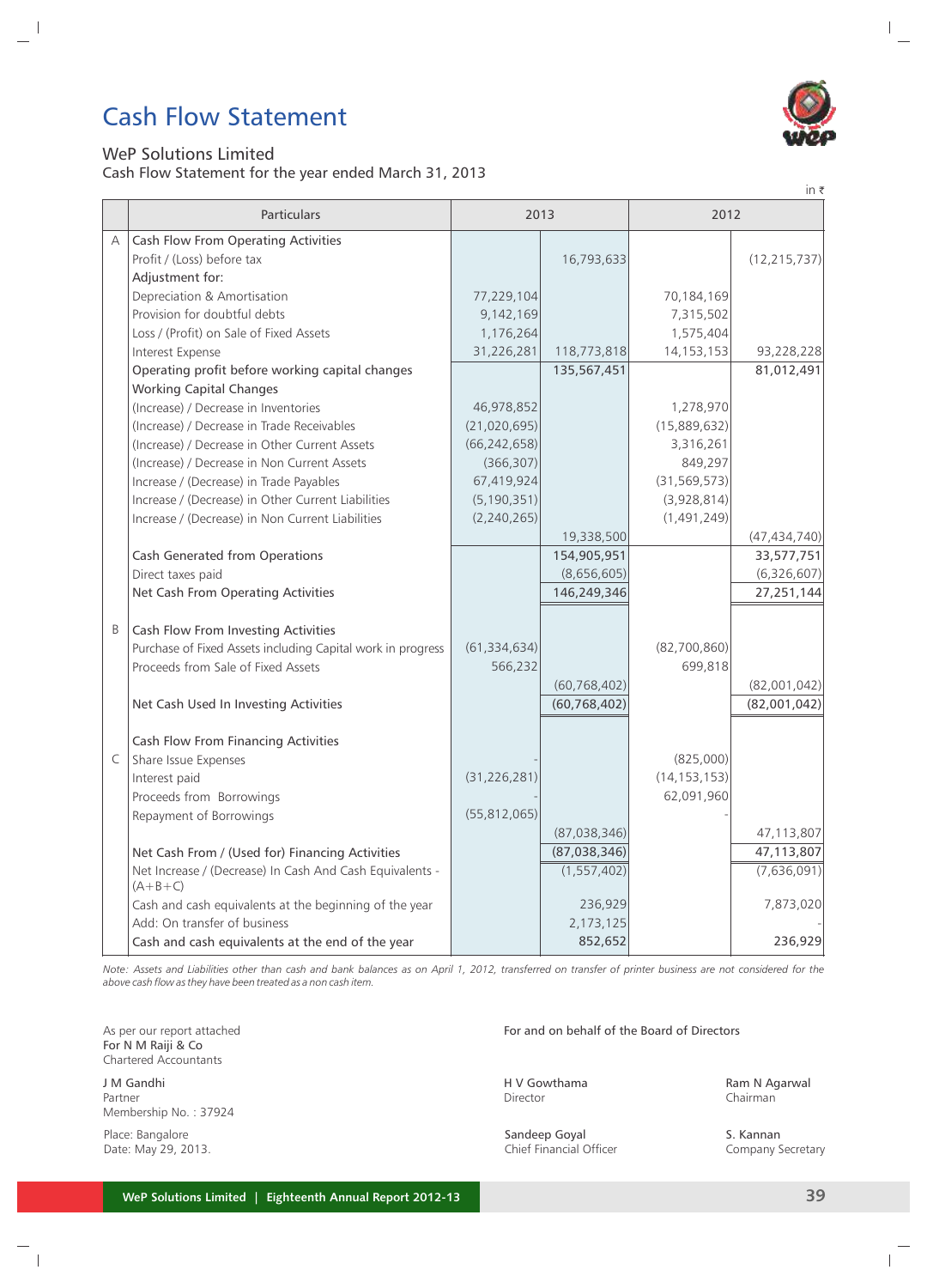

# Our Promises

We promise to be *consistently proactive* and perform with *integrity and speed* at the *cutting edge* of technology and innovation to deliver the consumer's tech fantasy.

# Our Values



Attitude

Like a pilot braving turbulence of the weather, we proactively follow social and technological trends to innovate consumer needs & desires.



With the precision energy and speed of a laser beam, we innovate at the cuttingedge of technology to surprise customers with friendly products and services.



# Behaviour

As the water lily blossom like clockwork in any environment, we leverage the strengths of our varied businesses into a converging focus through consistency with integrity, upholding human values.



## **Delivery**

Like the fantasy of enjoying a strawberry, we deliver tech fantasy into the customer's mind to make our business robust, sustainable and socially responsible.



 $\blacksquare$ 

# WeP Solutions Limited

Regd. Office: 40/1-A, Basappa Complex, Lavelle Road, Bangalore 560 001 Tel.: +91 80 6611 2000 | Fax: +91 80 6611 2055 | www.wepsolutions. co.in